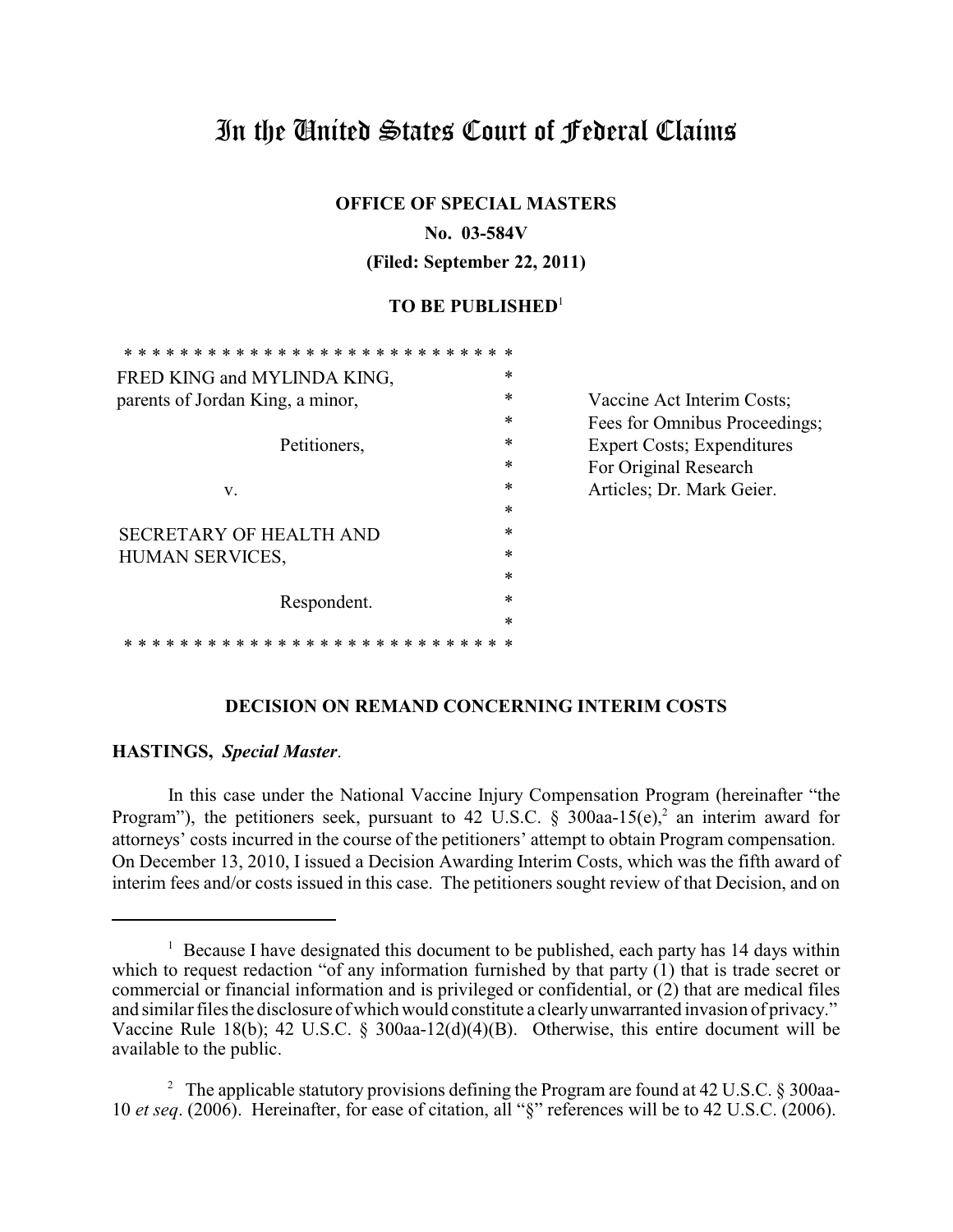May 31, 2011, Judge Marian Blank Horn of this Court issued an Order remanding the case to me for additional consideration. After further consideration, I have decided to grant the same amount awarded in my Decision of December 13, 2010, for the reasons to be set forth below.

## **I**

#### **BACKGROUND**

This case concerning Jordan King is one of more than 5,000 cases filed under the Program in which it has been alleged that a child's disorder known as "autism," or an autistic spectrum disorder, was caused by one or more vaccinations. A detailed history of the controversy regarding vaccines and autism, along with a history of the development of the 5,000 cases in this court, was set forth in my Decision filed in his case on March 12, 2010, and will not be repeated here. However, a very brief summary of that history follows.

#### *A. The Omnibus Autism Proceeding*

Beginning in 1998, certain theories were raised suggesting that the measles-mumps-rubella ("MMR") vaccine, and/or a mercury-based preservative known as "thimerosal" contained in several childhood vaccinations, might be causing the neurodevelopmental disorder known as autism. The emergence of those theories led to a large number of claims filed under the Program, each alleging that an individual's autism, or a similar disorder, was caused by the MMR vaccine, by thimerosalcontaining vaccines, or by both. To date, more than 5,000 such cases have been filed with this court, and some of them remain pending.

To deal with this group of cases involving a common factual issue – *i.e*., whether these types of vaccinations can cause autism – the Office of Special Masters (OSM) devised special procedures. On July 3, 2002, the Chief Special Master, acting on behalf of the OSM, issued a document entitled *Autism General Order #1*,<sup>3</sup> which set up a proceeding known as the Omnibus Autism Proceeding (OAP). In the OAP, a group of counsel selected from attorneys representing petitioners in the autism cases, known as the Petitioners' Steering Committee (PSC), was charged with obtaining and presenting evidence concerning the *general issue* of whether vaccines can cause autism, and, if so, in what circumstances. The evidence obtained in that general inquiry was to be applied to the

<sup>&</sup>lt;sup>3</sup> Autism General Order #1 is published at 2002 WL 31696785, 2002 U.S. Claims LEXIS 365 (Fed. Cl. Spec. Mstr. July 3, 2002). I also note that the documents filed in the Omnibus Autism Proceeding are contained in a special file kept by the Clerk of this court, known as the "Autism Master File." An electronic version of that File is maintained on this court's website. This electronic version contains a "docket sheet" listing all of the items in the File, and also contains the complete text of most of the items in the File, with the exception of a few documents that are withheld from the website due to copyright considerations or due to 42 U.S.C. § 300aa-12(d)(4)(A). To access this electronic version of the Autism Master File, visit this court's website at [www.uscfc.uscourts.gov.](http://www.uscfc.uscourts.gov.) Select the "Vaccine Info" page, then the "Autism Proceeding" page.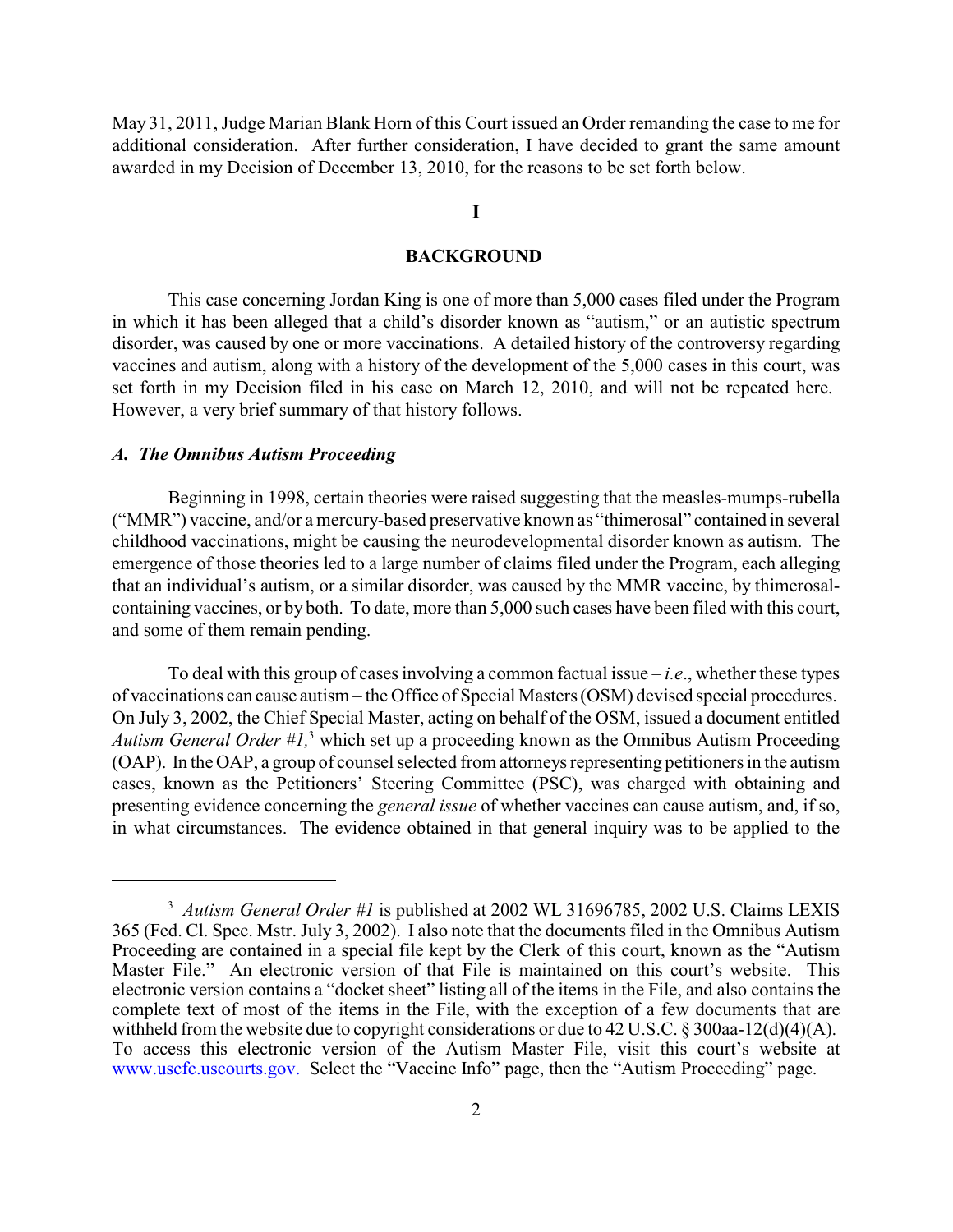individual cases. *Autism General Order #1*, 2002 WL 31696785, at \*3, 2002 U.S. Claims LEXIS 365, at \*8.

Ultimately, the PSC elected to present two different theories concerning the causation of autism. The first theory alleged that the *measles* portion of the MMR vaccine can cause autism, in situations in which it was alleged that thimerosal-containing vaccines previously weakened an infant's immune system. That theory was presented in three separate Program "test cases" during several weeks of trial in 2007. The second theory alleged that the mercury contained in the thimerosal-containing vaccines can *directly affect* an infant's brain, therebysubstantiallycontributing to the development of autism. The second theory was presented in three additional "test cases," including this *King* case, during several weeks of trial in 2008.

On February 12, 2009, decisions were issued concerning the three "test cases" pertaining to the PSC's *first* theory. In each of those three decisions, the petitioners' causation theories were rejected. Iissued the decision in *Cedillo v. Secretary of HHS*, No. 98-916V, 2009 WL 331968 (Fed. Cl. Spec. Mstr. Feb. 12, 2009). Special Master Patricia Campbell-Smith issued the decision in *Hazlehurst v. Secretary of HHS,* No. 03-654V, 2009 WL 332306 (Fed. Cl. Spec. Mstr. Feb. 12, 2009). Special Master Denise Vowell issued the decision in *Snyder v. Secretary of HHS*, No. 01- 162V, 2009 WL 332044 (Fed. Cl. Spec. Mstr. Feb. 12, 2009).

Those three decisions were later each affirmed in three different rulings, by three different judges of the U.S. Court of Federal Claims. *Hazlehurst v. Secretary of HHS*, 88 Fed. Cl. 473 (2009); *Snyder v. Secretary of HHS*, 88 Fed. Cl. 706 (2009); *Cedillo v. Secretary of HHS*, 89 Fed. Cl. 158 (2009). Two of those three rulings were then appealed to the U.S. Court of Appeals for the Federal Circuit, again resulting in affirmances of the decisions denying the petitioners' claims. *Hazlehurst v. Secretary of HHS*, 604 F. 3d 1343 (Fed. Cir. 2010); *Cedillo v. Secretary of HHS*, 617 F. 3d. 1328 (Fed. Cir. 2010).

On March 12, 2010, the same three special masters issued decisions concerning three separate "test cases" pertaining to the petitioners PSC's *second* causation theory. Again, the petitioners' causation theories were rejected in all three cases. Iissued the decision in this *King* case. *King v. Secretary of HHS*, No. 03-584V, 2010 WL 892296 (Fed. Cl. Spec. Mstr. Mar. 12, 2010). The other two decisions were *Mead v. Secretary of HHS*, No. 03-215V, 2010 WL 892248 (Fed. Cl. Spec. Mstr. Mar. 12, 2010), and *Dwyer v. Secretary of HHS*, No. 03-1202V, 2010 WL 892250 (Fed. Cl. Spec. Mstr. Mar. 12, 2010). None of the petitioners elected to seek review of any of those three decisions.

## *B. The request for "interim" fees and costs in this case*

On November 4, 2008, the petitioners in this case filed their application for interim fees and costs. Respondent filed a response on February 6, 2009, and a number of additional materials addressing the application have been filed by both parties since that time.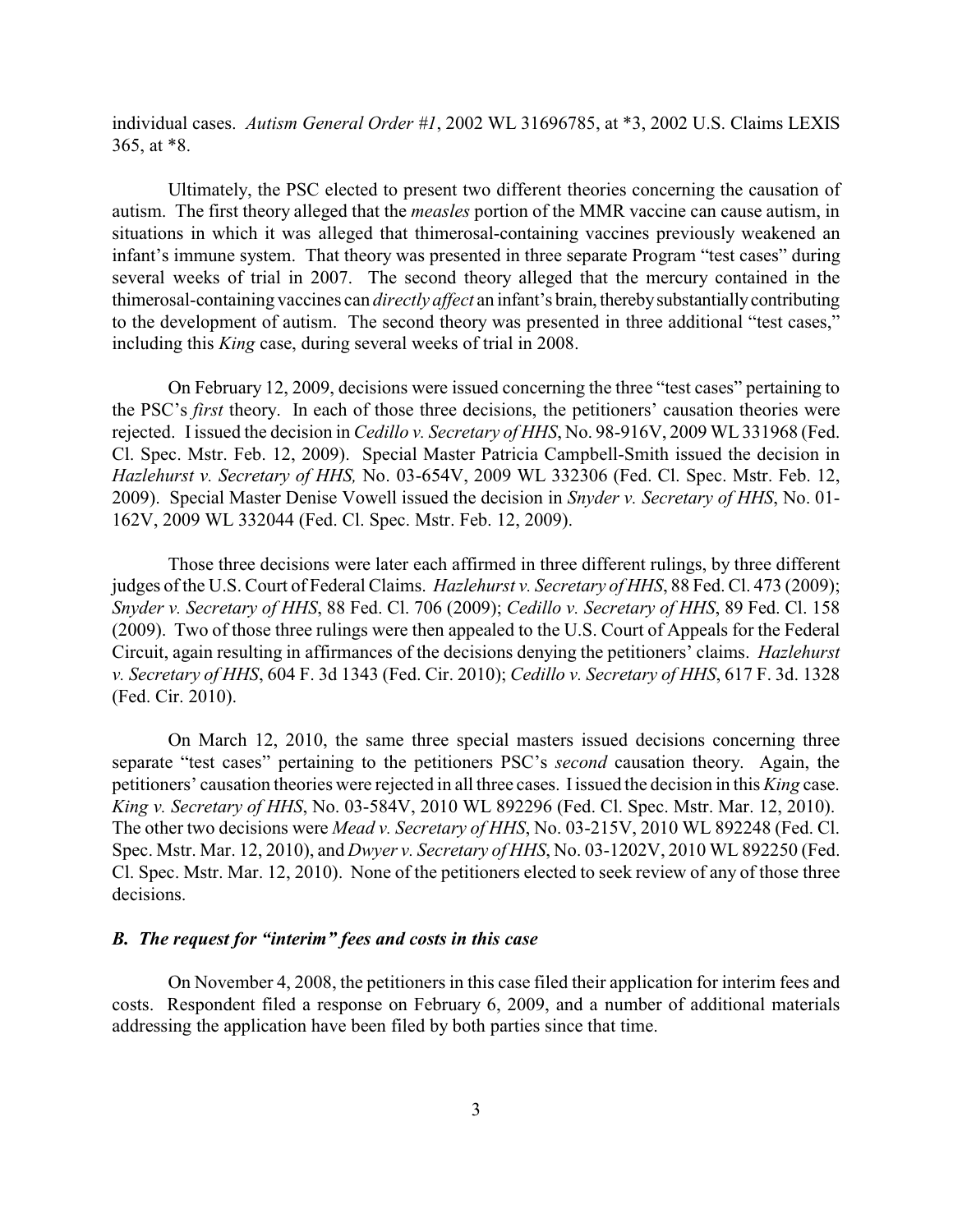In their application, petitioners sought a total of \$7,202,653 for interim fees and costs. This total reflected the fact that this case was, as explained above, one of the "test cases" in the OAP. Because this was a "test case" in which the petitioners sought to present *all* of the "general causation" evidence concerning the theory that thimerosal-containing vaccines can cause autism, several different law firms participated in the development and presentation of the evidence, while five expert witnesses prepared expert reports and testified at length for petitioners during the evidentiary hearing. The high total sought by petitioners reflects the participation of all those law firms and expert witnesses.

In addition, in this fees application the PSC lawyers also sought compensation for several years of work concerning the Omnibus Autism Proceeding, *prior* to the "test cases." During the period between 2002 and 2007, PSC lawyers, from a number of different firms, were engaged in extensive discovery proceedings and other preliminary matters that set the stage for the "test case" hearings in 2007 and 2008. The PSC attorneys, thus, sought compensation in this application for those years of work.

In response to this massive request for fees and costs encompassing years of work bymultiple attorneys and expert witnesses, the respective parties engaged in lengthy discussions. As to several of the law firms involved, after such discussions the law firm in question reduced its claim, and the respondent withdrew its objection to that firm's claim. The parties also agreed that it made sense, in these unusual circumstances, that the overall request be separated into parts, according to the various law firms involved, with several different "interim fees" awards being made if necessary.

Accordingly, I have filed a series of interim fees decisions in this case, each decision resolving a part of the overall claim. On July 10, 2009, I issued an interim award for fees and costs attributable to the law firm primarily representing the King family, Williams Love O'Leary & Powers. On July 27, 2009, I issued an interim award for fees and costs attributable to Ed Kraus, one of the attorneys on the PSC. On September 28, 2009, I issued an interim award for fees and costs of several other law firms whose interim fees and firm-specific cost requests remained pending. The last major item was a request for \$1.35 million in costs, chiefly expert witness costs, that had been *shared* among a number of PSC firms. On January 7, 2010, I issued an interim award resolving all of those "shared cost" claims, with the *exception* of the following four experts or consultants: (1) David Geier, (2) Dr. Mark Geier, (3) Dr. Robert Hirsch, and (4) Dr. Heather Young. On December 13, 2010, I issued a fifth interim award, resolving the dispute regarding claimed compensation for those four experts/consultants.

#### *C. Motion for Review of my Decision of December 13, 2010*

On January 12, 2011, petitioners filed a motion seeking review of my interim cost Decision filed on December 13, 2010. On February 11, 2011, respondent filed a document urging that my Decision be upheld. On May 31, 2011, Judge Horn issued an Order remanding the case to me, instructing me to consider certain materials, some of which were newly filed by the petitioners after the issuance of myDecision. Each party has since filed a brief setting forth its arguments on remand.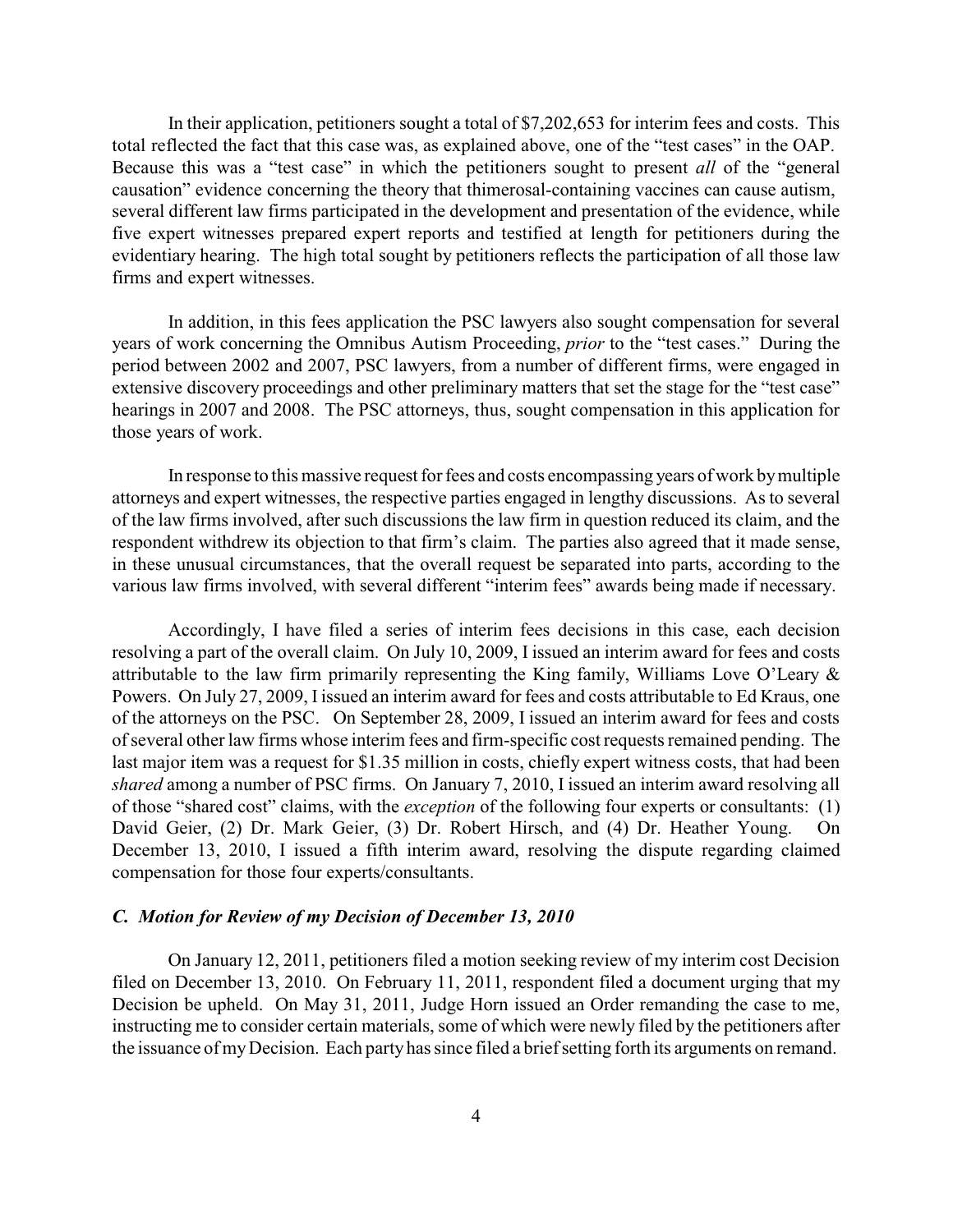Petitioners filed a brief (hereinafter "Pet. Remand Br.") on July 1, 2011, and respondent filed a brief (hereinafter "Resp. Remand Br.") on August 1, 2011.

#### **II**

## **LEGAL STANDARD**

Special masters have the authorityto award "reasonable" attorney's fees and costs in Vaccine Act cases. § 300aa-15(e)(1). This is true even when a petitioner is unsuccessful on the merits of the case, if the petition was filed in good faith and with a reasonable basis. (*Id*.) The determination of the amount of reasonable attorneys' fees and costs is within the special master's discretion. *Saxton v. Secretary of HHS*, 3 F.3d 1517, 1520 (Fed. Cir. 1993); see also *Shaw v. Secretary of HHS*, 609 F.3d 1372, 1377 (Fed. Cir. 2010).

Further, as to all aspects of a claim for attorneys' fees and/or costs, the burden is on the *petitioner* to demonstrate that the amounts claimed are "reasonable." *Sabella v. Secretary of HHS*, 86 Fed. Cl. 201, at 215 (Fed. Cl. 2009); *Hensley*, 461 U.S. at 437; *Rupert*, 52 Fed.Cl. at 686; *Wilcox v. Secretary of HHS*, No. 90-991V, 1997 WL 101572, at \*4 (Fed. Cl. Spec. Mstr., Feb. 14, 2007). The petitioners' burden of proof to demonstrate "reasonableness" applies equally to *costs* as well as attorneys' fees. *Perreira v. Secretary of HHS*, 27 Fed. Cl. 29, 34 (1992), *aff'd* 33 F.3d 1375 (Fed. Cir. 1994). The petitioner is not given a "blank check to incur expenses." *Id*.

One test of the "reasonableness" of a fee or cost item is whether a hypothetical petitioner, who had to himself pay his attorney for Vaccine Act representation, would be willing to pay for such expenditure. *Riggins v. Secretary of HHS*, No. 99-382V, 2009 WL 3319818, at \*3 (Fed. Cl. Spec. Mstr. June 15, 2009), *aff'd*, 406 Fed. Appx. 479 (Fed. Cir. 2011) (unpublished); *Sabella v. Secretary of HHS*, No. 02-1627V, 2008 WL 4426040, at \*28 (Fed. Cl. Spec. Mstr. Aug. 29, 2008), *aff'd in part and rev'd in part*, 86 Fed. Cl. 201 (2009). In this regard, the United States Court of Appeals for the Federal Circuit has noted that--

[i]n the private sector, 'billing judgment' is an important component in fee setting. It is no less important here. Hours that are not properly billed to one's *client* also are not properly billed to one's *adversary* pursuant to statutory authority.

*Saxton v. Sec'y of Health & Human Services*, 3 F.3d 1517, 1521 (Fed. Cir. 1993) (emphasis in original), quoting *Hensley v. Eckerhart*, 461 U.S. 424, 433-34. Therefore, in assessing the number of hours reasonably expended, the court must exclude those "hours that are excessive, redundant, or otherwise unnecessary, just as a lawyer in private practice ethically is obligated to exclude such hours from his fee submission." *Hensley v. Eckerhart*, 461 U.S. 424, 434 (1983); see also *Riggins*, 2009 WL 3319818, at \*4. This is true for hours of an expert or consultant, as well as for those of an attorney. *Riggins*, 2009 WL 3319818, at \*14.

Additionally, while a special master maychoose to utilize a "line-by-line" analysis to analyze a fees and costs application, the special master is not *required* to do so. Depending on the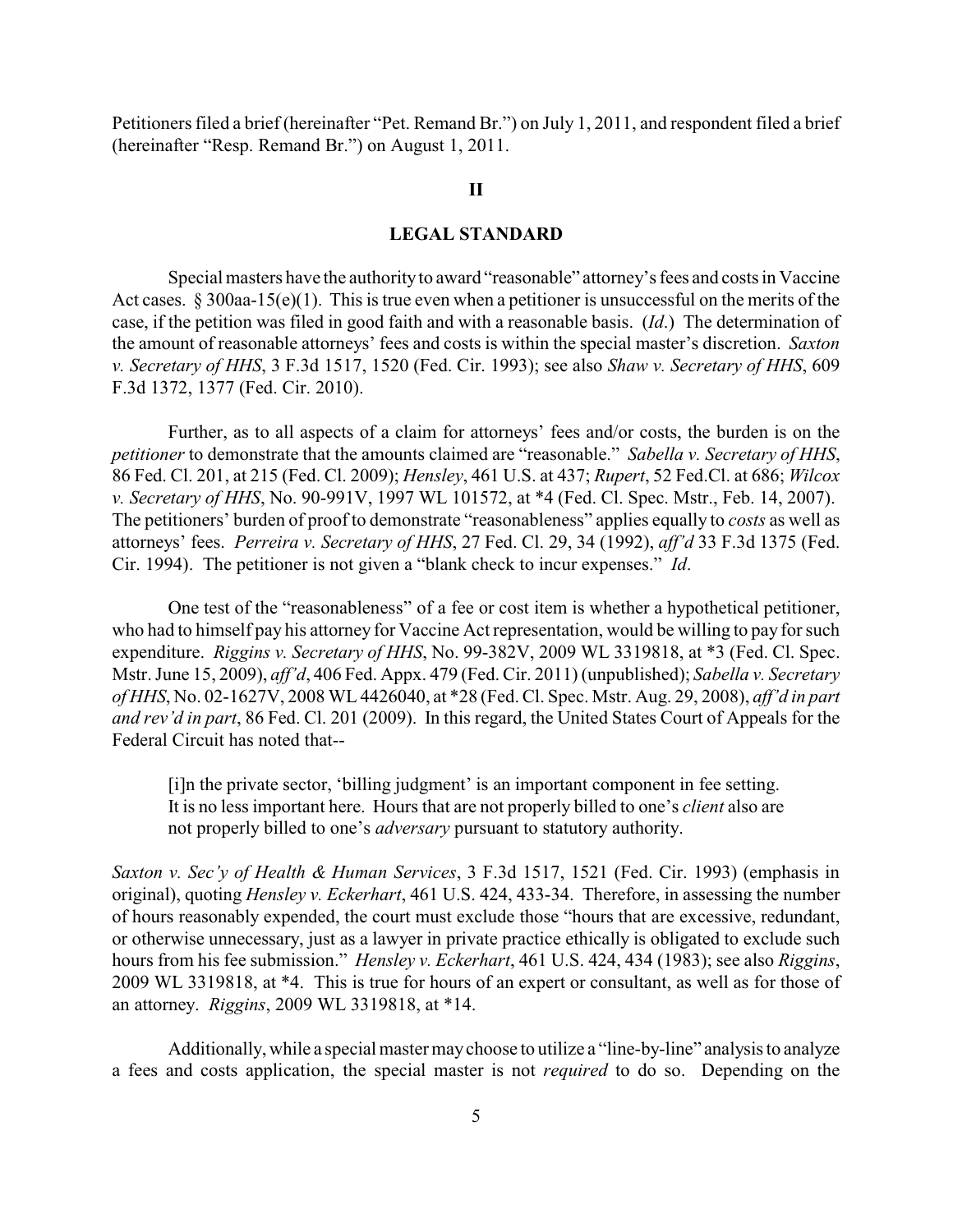circumstances of the case, the special master may find it appropriate to make a *percentage reduction* of hours, to use his or her experience to *estimate* a reasonable number of hours that it should have taken to accomplish a particular task, or to use some other method to determine a reasonable amount for a fees or costs item. *Saxton*, 3 F. 2d at 1521 (50% reduction of attorney hours approved by Federal Circuit); *Wasson v. Secretary of HHS*, 24 Cl. Ct. 482 at 484-86 (Ct. Cl. 1991), *aff'd*. 988 F. 2d 131 (Fed. Cir. 1993); *Riggins*, 2009 WL 3319818 at \*4; *Jeffries v. Secretary of HHS*, No. 99-670, 2006 WL 39303710, at \*8 (Fed. Cl. Spec. Mstr. Dec. 15, 2006); *Ray v. Secretary of HHS*, No. 04- 184V, 2006 WL 1006587, at \*10 (Fed. Cl. Spec. Mstr. Mar. 30, 2006); *Broekelschen v. Secretary of HHS*, No. 07-137, 2008 WL 5456319, at \*6 (Fed. Cl. Spec. Mstr. Dec. 17, 2008); *Castillo v. Secretary of HHS*, No. 95-652V, 1999 WL 1427754, at \*3 (Fed. Cl. Spec. Mstr. Dec. 17, 1999).

When a petitioner's counsel incurs *expert* costs that the attorney expects to submit to the special master as a cost of a Vaccine Act case, it is that counsel's duty to "monitor the expert's overall fees to ensure that the fees remain reasonable." *Simon v. Secretary of HHS*, No. 05-941V, 2008 WL 623833 at \*2 (Fed. Cl. Spec. Mstr. Feb. 21, 2008); *Riggins*, 2009 WL 3319818, at \*14. See also *Perreira v. Secretary of HHS*, No. 90-847V, 1992 WL 164436, at \*4 (Cl. Ct. Spec. Mstr. June 12, 1992), *aff'd* 33 Fed. 3d 1375 (Fed. Cir. 1994) ("This court has continuouslywarned counsel of their obligation to monitor expert fees.") Further, it has been noted in prior Vaccine Act cases that a petitioner's attorney "should not hesitate to bring to the court's attention for guidance any unusual fee or cost which could foreseeably be objected to as unreasonable by respondent, before such fee or cost is incurred." *Riggins*, 2009 WL 3319818, at \*5. See also *Isom v. Sec'y of HHS*, No. 94- 770V, 2001 WL 101459, at \*4 (Fed. Cl. Spec. Mstr. Jan. 17, 2001) ("[a]ny aberrant or unforseen expenses should be brought to the Court's attention before they are incurred"); *Glaser v. Sec'y of HHS*, No. 06-746V, 2009 WL 1320964 (Fed. Cl. Spec. Mstr. April 22, 2009) (order ruling upon a petitioner's oral motion for pre-approval of an expert fee rate).

#### **III**

#### **AN "INTERIM" AWARD IS APPROPRIATE IN THIS CASE**

An "interim" award of costs is permissible, if appropriate under the particular circumstances, in a Program case. *Avera v. Secretary of HHS*, 515 F.3d 1343 (Fed. Cir. 2008). A detailed discussion of the appropriateness of awarding interim fees and costs in this case, and of the appropriateness of multiple interim fees and costs awards in this case, is set forth in my Decision filed on July 10, 2009 (pp. 4-5), and will not be repeated here. As noted above, respondent's counsel has represented that due to the unique nature of this *King* case as a "test case" in the Omnibus Autism Proceeding, respondent does not object to the issuance of a series of interim awards to the several law firms that participated in the presentation of evidence in this specific case.

During an unrecorded telephonic status conference on January 13, 2010, counsel for both parties reported that despite extensive discussions, the parties had been unable to resolve the issue of an appropriate award, if any, for the four experts/consultants noted above. Accordingly, my Decision issued on December 13, 2010, addressed the issue of those four individuals.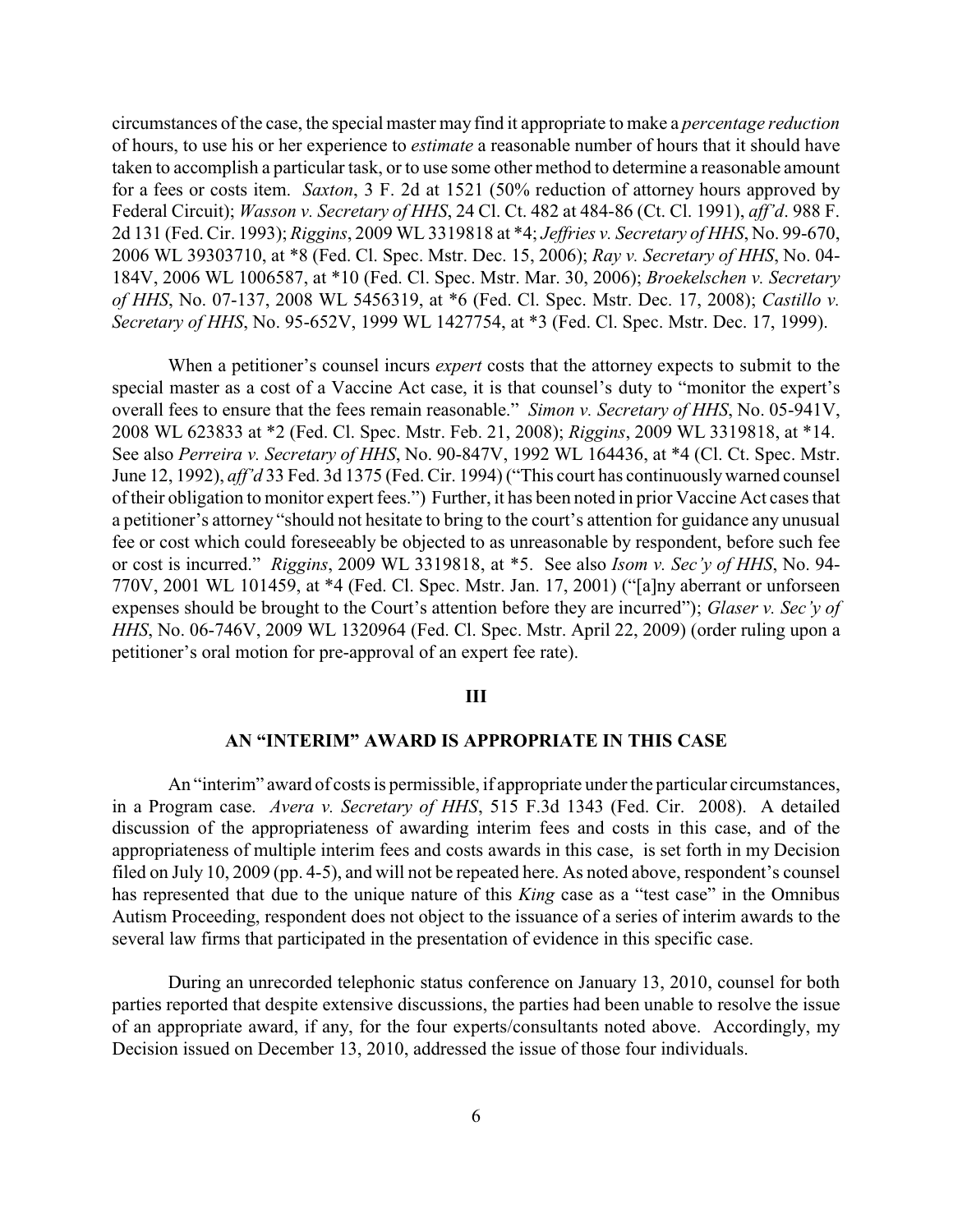#### **LIST OF MOST RELEVANT DOCUMENTS FROM THIS** *KING* **RECORD**

The record of this *King* case, of course, is vast. The documents most relevant to the adjudication of the issues to be resolved in this Decision, however, are relatively few. Those documents, upon which I have chiefly based my ruling, are as follows:

- 1) "Petitioners' Application for Interim Fees and Costs," filed on November 4, 2008, at Tab C, pp. 3888-91, 3896, 3972-4056, 4094-99, 4325-63 (hereinafter, "Pet. Application").
- 2) "Respondent's Memorandum of Law In Support of Respondent's Objections to the Fees and Costs Requested in the KingCase," filed on February6, 2009, at pp. 159-67, 172, 201-02 (hereinafter, "Resp. Memorandum").
- 3) "PSC Reply In Support of Interim Fee Application," filed March 27, 2009, at Tab 12 ("PSC Reply").
- 4) "Respondent's Sur-Response to the PSC Reply," filed June 5, 2009, at pp. 26-28, 33 ("Resp. Sur-Response").
- 5) "Petitioners' Supplemental Brief Re PSC Expert Costs In Interim Fee Petition," filed July 28, 2010 ("Pet. Supp. Brief").
- 6) "Respondent's Response to Petitioners' Supplemental Brief Re PSC Expert Costs In Interim Fee Petition," filed October 6, 2010<sup>4</sup> ("Resp. Response").

Petitioners filed, on various occasions, exhibits numbered 1 through 35. I will refer to those exhibits as Ex. 1, Ex. 2, etc. Respondent filed, on various occasions, exhibits designated as Ex. A through Ex. AAA. I will refer to those exhibits as Ex. A, Ex. B, etc.

In addition, "Tr." references will be to the pages of the *corrected* transcript of the evidentiary hearing held on May 12 through May 30, 2008. That "Revised and Corrected" transcript was filed, in multiple volumes, on October 21 to 24, 2008.

I also note that due to the large amount of medical literature filed by the parties in this case, the parties devised a special system of citation to those documents. Each partycompiled a "reference list" of articles. Petitioners have styled their list as the Petitioners' Master Reference List ("PML"), and respondent's list has been dubbed the Respondent's Master List of Articles ("RML"). Petitioners filed a compact disc containing items 1 through 664 of the PML on May 6, 2008.

In addition to citing the documents listed above, filed specifically in relation to the interim <sup>4</sup> attorney fees application, at times I will cite other parts of the vast record of this case. For an explanation of those citations, see the paragraphs below: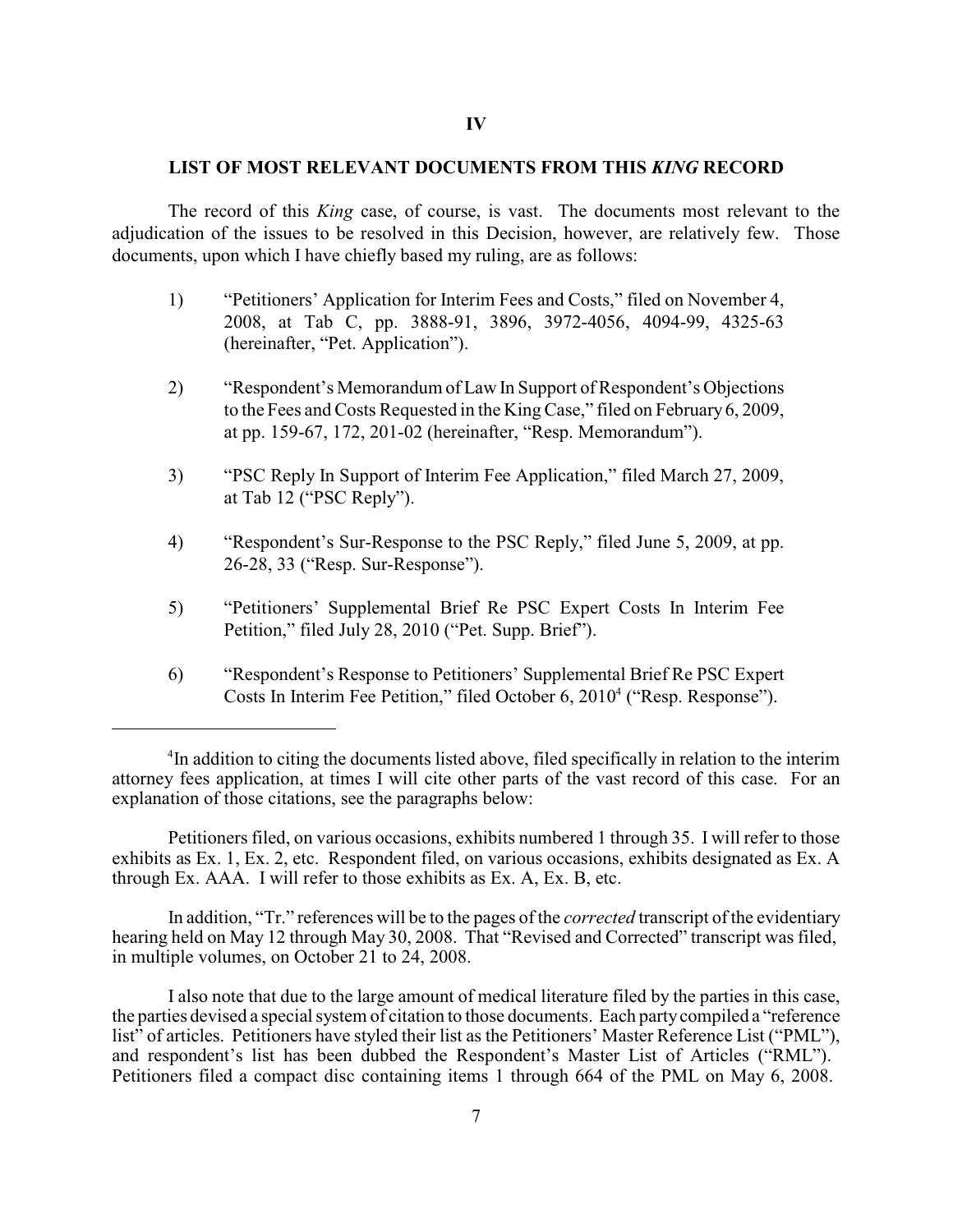- 7) "Petitioners' Brief in Support of Interim Expert Fees and Costs, UponRemand," filed July 1, 2011 (Pet. Remand Br.").
- 8) "Respondent's Response to Petitioners' Brief on Remand," filed August 1, 2011 ("Resp. Remand Br.").
- 9) On remand, I have also carefully considered the eight items enumerated at pp. 4-5 of Judge Horn's Order issued on May 31, 2011.

#### **V**

#### **SUMMARY OF ISSUES TO BE ADJUDICATED IN THIS DECISION**

As noted above, this Decision on Remand concerns the PSC's claim for compensation for amounts paid, or to be paid, to four experts/consultants: Dr. Mark Geier, David Geier, Dr. Heather Young and Dr. Robert Hirsch. Conceptually, this claim can be broken into two parts. First, petitioners seek \$447,004.02 to compensate all four of those individuals for work on an *original medical article* that was published in 2008. Second, petitioners seek \$197,823.94 more for miscellaneous additional services provided byMark Geier and David Geier between 2003 and 2008. I will deal with these two parts separately. In part VI of this Decision on Remand, I will explain why I decline to award any of the amounts claimed for producing the medical article in question. Then, in Part VII of this Decision on Remand, I will deal with the claim for additional amounts for the work of Mark Geier and David Geier.

#### **VI**

# **COMPENSATION FOR PRODUCTION OF THE "YOUNG-GEIER ARTICLE"**

#### *A. Introduction*

On May 1,  $2008<sup>5</sup>$  an article was published, in the Journal of the Neurological Sciences, entitled *Thimerosal exposure in infants and neurodevelopmental disorders: An assessment of computerized medical records in the Vaccine Safety Datalink*, 156 JOURNAL NEUROLOGICAL SCIENCES (2008). The named authors were Heather Young, David Geier, and Mark Geier. During

Additional compact discs containing additional items added to the PML were filed on August 4, 2008, April 3, 2009, and July 6, 2009. Respondent filed compact discs containing the items of the RML on March 21, April 29, May 23, and October 7, 2008.

 ${}^5$ The copy of the article placed into the record of this case (PML 665) does not indicate a date of publication. However, on July 6, 2009, the petitioners filed a copy of the PML as electronic document No. 166-2 in the case. At p. 41 of that document, petitioners indicate a publication date of May 1, 2008, for the Young-Geier article.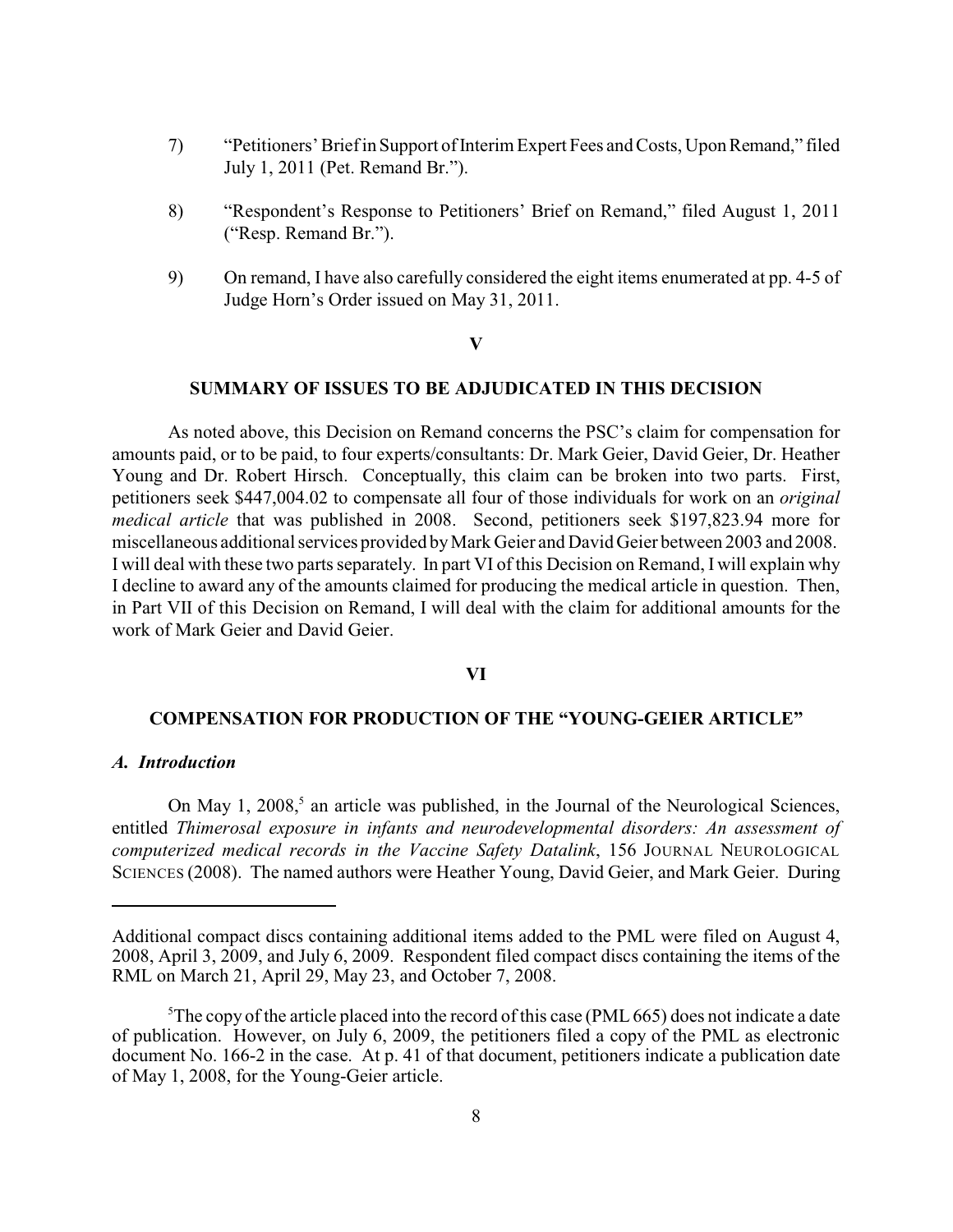the trial in this case, on or about Friday, May 16, 2008, petitioners' counsel presented copies of that article to me, to the other participating special masters, and to the respondent.<sup>6</sup> The article was formally placed into the record of this case by the petitioners, as PML 665, on June 19, 2008. In the article, the authors reviewed certain data from a database known as the Vaccine Safety Datalink (VSD). They concluded that the data demonstrated a statistical association between exposure to the mercury in thimerosal-containing vaccines and neurodevelopmental disorders. The petitioners in this case offered the article as evidence in support of their "general causation" theorythat thimerosalcontaining vaccines can contribute to the causation of autism.

Petitioners have submitted, as part of their overall claim for fees and costs in this case, a series of bills from the three named authors of that article, to which I will hereinafter refer as the "Young-Geier article," and from another individual, Dr. Robert Hirsch, who is said to have also contributed initial work to the analysis that was published in the article. They contend that I should award \$447,044.02 to compensate those four individuals for their efforts in producing the article, including designing and carrying out data analysis, and writing the article. Petitioners would receive \$248,636.91 to compensate Dr. Young, \$157,407.11 for the two Geiers, and \$41,000 for Dr. Hirsch.<sup>7</sup>

Respondent argues strenuously, in response, that it would be wholly unreasonable for the Program to provide compensation to these individuals for their efforts concerning the article.

I acknowledge that the *topic* of the Young-Geier study *was* relevant to the "general causation" issue addressed in this *King* case--*i.e.*, whether thimerosal-containing vaccines can contribute to the causation of autism. However, after full consideration, I conclude that, under all the circumstances, it would not be reasonable for me to award compensation for the work on the study. There are a number of reasons for this conclusion, which I will set forth below.

 ${}^6$ The article was presented to the special masters and respondent without a recorded discussion in the trial transcript. However, a subsequent discussion at pp. 3371-72 of the transcript, which took place on May 27, 2008, indicates that the initial presentation of the article took place on Friday, May 16--*i.e.*, "on Friday the first week" of the trial--see Tr. 3372, line 8.

 ${}^{7}$ As Judge Horn noted, there have been discrepancies in the petitioners' various requested figures for the four experts for work on the Young-Geier article. Their latest figures appear at pp. 15-16 of petitioners' brief filed on remand on July 1, 2011.

It should be noted, however, that, as I stated in footnote 8 of my Decision filed on December 13, 2010, in my final analysis of the case, it does *not* matter precisely how much of the Geiers' bill relates to the Young-Geier article, and how much to additional services. As will be detailed in the pages below, I have decided to deny all of the Geiers' claims related to the Young-Geier article, all of David Geier's claims, and all non-article claims for work of Mark Geier that did not fall into certain specified tasks. Thus, the only total that I needed to precisely compute related to the consultative work of Dr. Geier that *did* fall into the certain specified tasks. Accordingly, it remains unnecessary to determine exactly how much of the Geiers' overall billings relate to the Young-Geier article. *See also* the discussion at p. 37, below.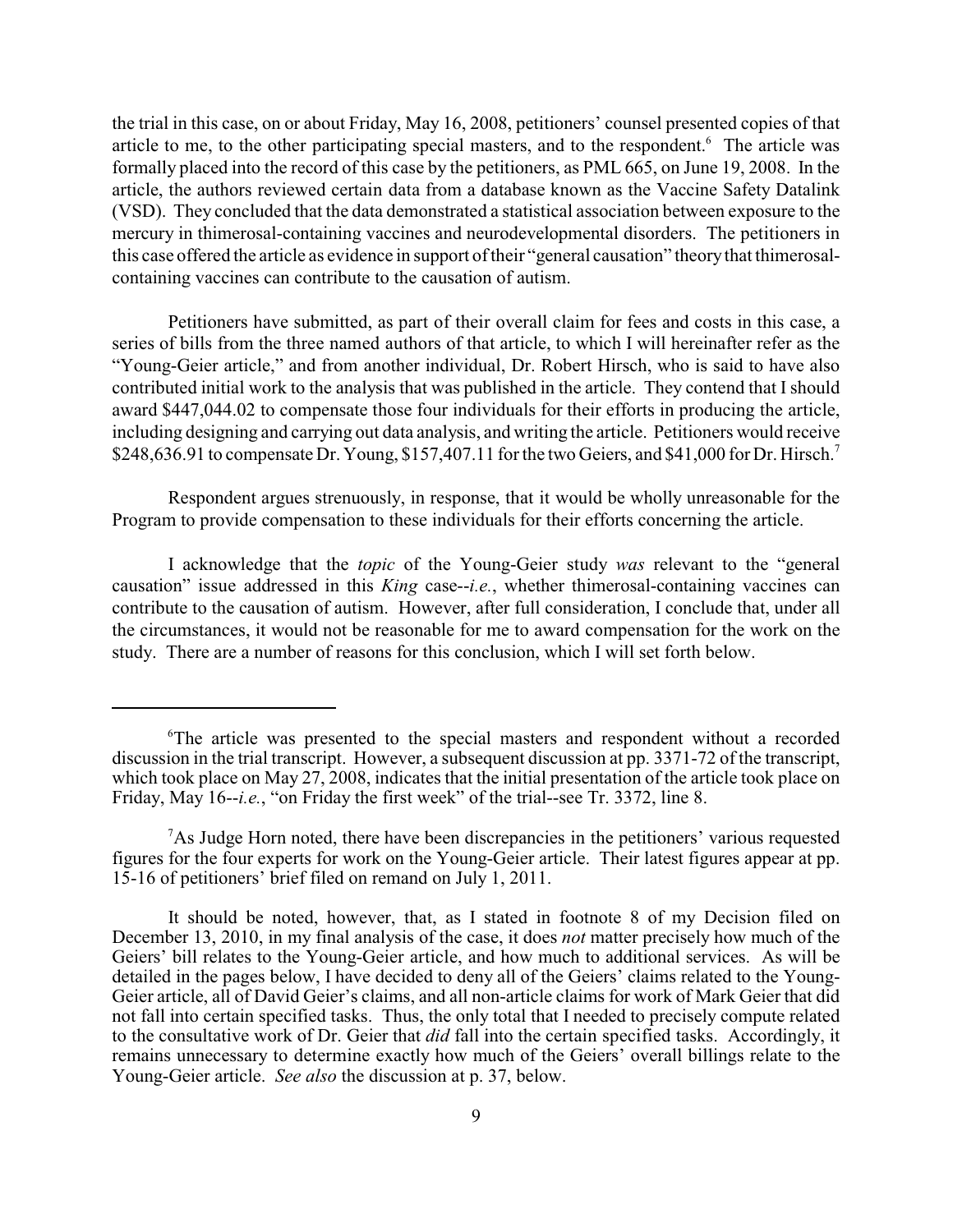## *B. General issue of awarding fees to experts for producing articles for publication*

Respondent has argued strongly that a special master should *never* award, as a part of the costs of a Vaccine Act proceeding, payments to experts for their efforts in producing an *original medical article for publication*. Respondent does not dispute that in most Program cases, petitioners pay expert witnesses to produce written expert reports, sometimes lengthy ones, designed to demonstrate that an individual petitioner's injury was vaccine-caused, or to demonstrate generally that a certain type of vaccination can cause a certain type of injury. Respondent does not dispute that a special master should award a reasonable amount to the petitioners in each case in order to pay experts to produce such expert reports. But, respondent contends, it is conceptually a different matter to pay experts for their efforts in producing *medical articles for publication*, and that such payments should not be made by special masters in Vaccine Act cases.

Respondent points to the fact that in three Vaccine Act cases, special masters have *declined* to compensate Dr. Mark Geier for time that he spent working on medical articles for publication. *Jeffries v. Secretary of HHS*, No. 99-670V, 2006 WL 3903710, at \*13-14 (Fed. Cl. Spec. Mstr. Dec. 15, 2006); *Sabella v. Secretary of HHS*, No. 02-1627V, 2008 WL 4426040, at \*30-32 (Fed. Cl. Spec. Mstr. Aug. 29, 2008), *aff'd on this point and rev'd on other point*, 86 Fed. Cl. 201, 218-219 (2009); *Masias v. Secretary of HHS*, No. 99-697V, 2009 WL 1838979, at \*39-41 (Fed. Cl. Spec. Mstr. June 12, 2009), *aff'd*, 634 F.3d 1283 (Fed. Cir. 2011). In contrast, the petitioners have not cited any opinion in which a special master has in fact awarded funds to compensate an expert for producing a medical article for publication.

I note that the Supreme Court has expressed the view that medical *studies* produced expressly for litigation purposes should be viewed with skepticism. See, e.g., *Exxon Shipping Co. v. Baker*, 128 S. Ct. 2605, 2626 n.17 (2008). Other judicial opinions have made the same point. See, *e.g,*, *Daubert v. Merrell Dow Pharmaceuticals, Inc.*, 43 F. 3d 1311, 1317 (9<sup>th</sup> Cir. 1995); *Nelson v. American Home Products Corp.*, 92 F. Supp. 2d 954, 967-8 (W.D. Mo. 2000); *Nelson v. Tennessee Gas Pipeline Co.*, 243 F. 3d 244, 252 (6<sup>th</sup> Cir. 2001); *Lauzon v. Senco Products*, 270 F. 3d 681, 692 (8<sup>th</sup> Cir. 2001); *Mike's Train House, Inc. v. Lionel, L.L.C.*, 472 F. 3d 398, 408 (6<sup>th</sup> Cir. 2007); *Johnson v. Manitowoc Boom Trucks, Inc.*,  $484$  F. 3d  $426$ ,  $434-35$  ( $6<sup>th</sup>$  Cir. 2007). The views of these courts, then, reinforce the concern that if a lawyer involved in a Vaccine Act case chooses specific experts and pays them to carry out a study, the potential is great for bias in the study, toward the outcome that would assist the clients of the lawyer paying for the study. Thus, it is arguable that, as the respondent contends, it would be poor public policy, in general, for special masters to award public funds for such original studies. Therefore, these court opinions offer some support to the respondent's view that it would generally *not* seem appropriate for special masters to compensate experts for producing *original studies* for publication.

In this Decision, however, I do *not* reach a conclusion concerning respondent's general legal contention that a special master should *never* award funds to payexperts to producemedical articles. While this general argument of respondent has considerable appeal, I do *not* need to reach such a general conclusion in order to decide this case. Rather, I conclude that under all the specific circumstances of this case, it would not be reasonable for me to compensate the named individuals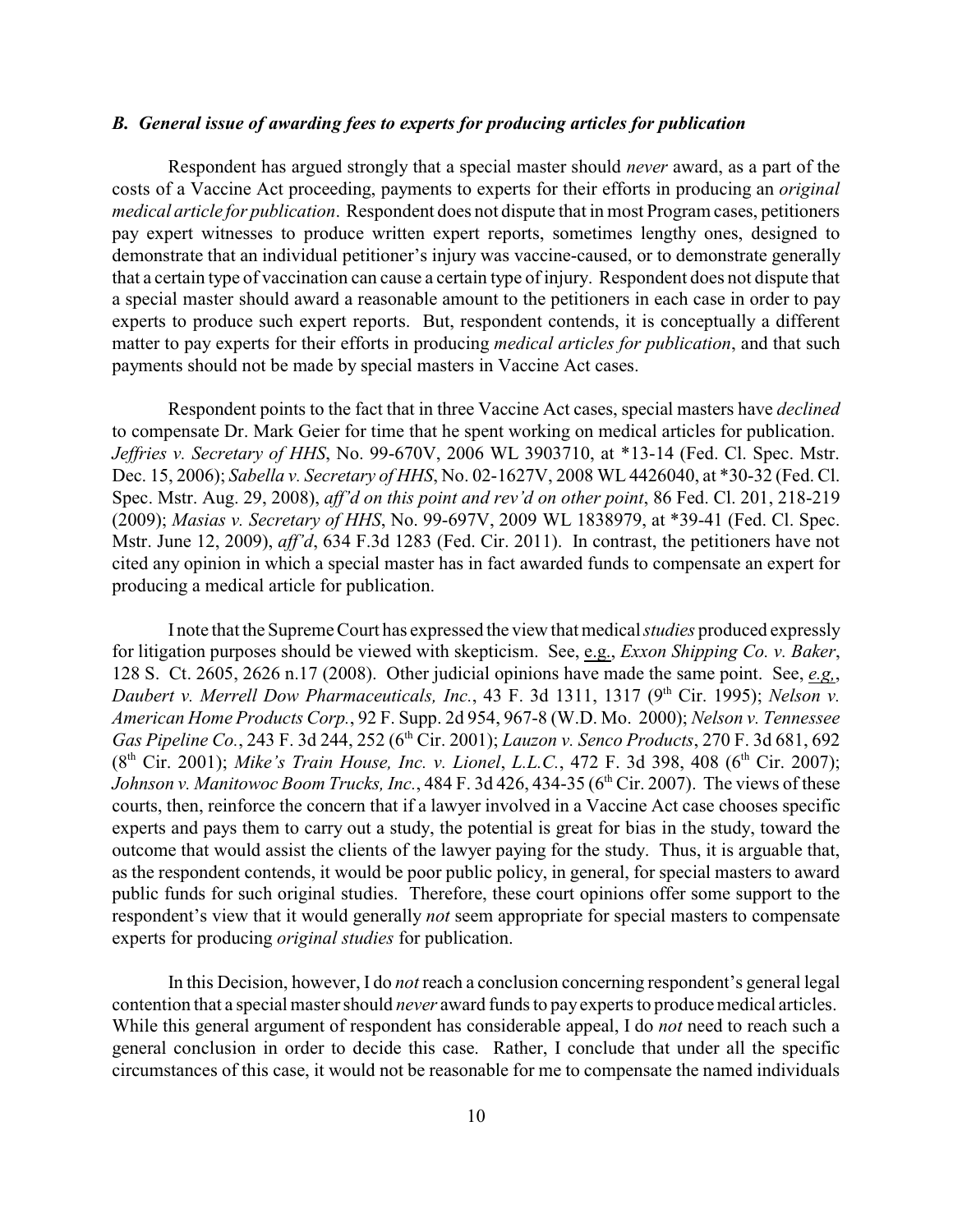for the production of *this particular article*. There are in fact a number of very strong reasons for that conclusion, to be discussed in the pages that follow.

### *C. Petitioners' indication that the article would have been produced in any event*

In one of their briefs, the petitioners argued as follows:

The work [on the Young-Geier article] was reasonable and compensable because it was *not* "pursued solely for purposes of litigation." *Resp.*, p. 159. This was a research project pursued for purposes of *publication*. Dr. Geier had pursued this project for several years, completelyapart from his involvement in thislitigation. His goal at all times was to produce a legitimate scientific work product that would withstand peer review and be published in a scientific journal. He succeeded.

(PSC Reply in Support of Interim Fee Petition, filed March 27, 2009, Tab 12, p. 7.) In this passage, the petitioners seem to be arguing not only that the Young-Geier article was *not* a "litigation-driven" article, but also that the authors would have produced the article even had the Vaccine Act litigation not existed.

As to the former point, I am simply not persuaded by the suggestion that the article was not litigation-driven. Beginning with the inception of the Omnibus Autism Proceeding in 2002, the PSC lawyers were in the process of attempting to find evidentiary support for their clients' theory that thimerosal-containing vaccines can contribute to the causation of autism. And, as will be discussed in detail at pp. 17-19 below, prior to producing this article, the Geiers already had a long track record of producing data analyses and articles supportive of the theory that vaccines can contribute to causing autism. The mere fact that the PSC lawyers contributed or promised monetary support for *another* article co-authored by *the Geiers*, concerning the topic of whether thimerosal-containing vaccines can cause autism, is itself strong evidence that the article was litigation-driven.

Further, the very fact that the petitioners are now seeking Vaccine Act funds for the cost of producing the article is a very strong indication that the article was litigation-driven.

Moreover, in the passage quoted above, the petitioners expressly state that Dr. Geier's "project" that resulted in the article was "completely apart from his involvement in this litigation," implying that the article would have been produced even absent the Vaccine Act litigation. But if that is true, that would seem to argue *against* the award that petitioners seek here. If the article was produced "completely apart from [Dr. Geier's] involvement in this [Vaccine Act] litigation," and would have been produced even absent that litigation, that would seem to *contradict* the petitioners' claim that paying the cost of producing the article was a *necessary* and reasonable cost *of the Vaccine Act litigation.*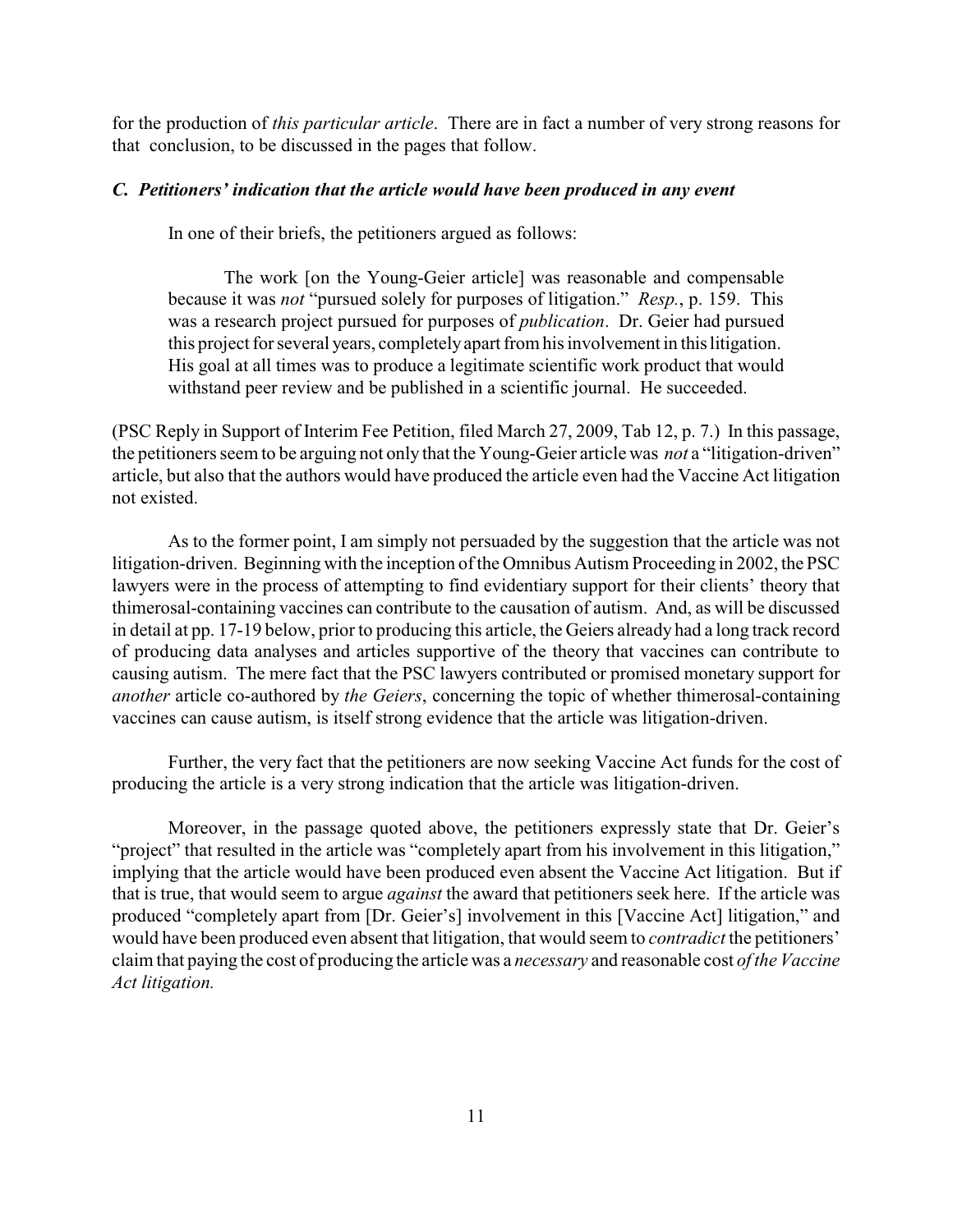## *D. The Young-Geier article itself did not add any value to the petitioners' causation case*.

Perhaps the strongest factor leading to my result here is my conclusion that the Young-Geier article itself did *not* add any value to the petitioners' causation presentation in this case. Two epidemiologic experts, both of them testifying for respondent, testified at the trial in this case concerning the merits of the Young-Geier article, and both testified that the article was *deeply flawed*. (Tr. 3386-94, 3423-24, 3664-68, 3753-60.) Dr. Michael Rutter testified that the Young-Geier study was a "poor study for several different reasons" (Tr. 3387), especially because of its "strange design" (Tr. 3387), which was not "scientifically sensible" (Tr. 3390). Dr. Eric Fombonne opined that manipulation of data in the studywas "dishonest" and "unacceptable," involving "adding numbers which are completely invented." (Tr. 3757-58.) He stated that parts of the data analysis were "incompetent." (Tr. 3759.) He stated that the article would not have been accepted by a scientific journal that specialized in autism. (Tr. 3758.)

And, very significantly, *none* of the petitioners' five medical experts who testified at the trial offered *any* testimony in support of the validity of the Young-Geier article. It is especially striking that among petitioners' experts was an expert who has excellent credentials in *epidemiology*, Dr. Sander Greenland. Dr. Greenland in fact testified *negatively* about the Geiers' *prior* epidemiologic articles concerning the vaccine-autism controversy, describing those studies as "deficient in methodology." (Tr. 122-23.) Dr. Greenland was not asked specifically during the trial about the Young-Geier article. This failure is curious, and appears to be the result of a deliberate decision by petitioners' counsel to ensure that Dr. Greenland was *not asked* about the Young-Geier article. I note that according to the article itself, a draft of the article was received by the publishing journal on December 20, 2007, a revised draft was received on March 27, 2008, and that revised draft was accepted for publication on April 1, 2008. (PML 665, p. 1.) The article was published on May 1, 2008. (See fn. 5 above.) Petitioners' counsel, who had been paying much money to Dr. Young and the others for their work on the article, must have been aware of those drafts, of the acceptance of the article on April 1, 2008, and of the publication of the article on May 1, 2008. Yet they put Dr. Greenland on the witness stand in this *King* case on May 12, 2008 (Tr. 69-135), did not ask him about the article, and did not reveal the existence of the article to the special masters and respondent until May 16 (see fn. 6 above), thus ensuring that no one could ask Dr. Greenland about the Young-Geier article. From these circumstances, the most reasonable inference is that petitioners' counsel *deliberately intended* to avoid any questioning of Dr. Greenland, their epidemiologic expert, about the Young-Geier article.<sup>8</sup> Moreover, even if that inference is not correct, and for some reason

<sup>&</sup>lt;sup>8</sup>I also note that if, as seems likely, petitioners' counsel knew that the Young-Geier article had been accepted for publication on April 1, 2008, it is not clear why those counsel could not have submitted a "pre-publication" copy to the special masters, the respondent, and to petitioners' own expert witnesses, particularlytheir epidemiologic expert Dr. Greenland, *prior*to the commencement of the trial on May 12, 2008. And even if petitioners' counsel did not have a pre-publication copy, if the article was published on May 1, 2008, as indicated by the petitioners' own filing (see fn. 6 above), it would appear that petitioners' counsel could and should have submitted a copy of the published article at the very beginning of the trial rather than doing so on or about May 16, 2008, after Dr. Greenland had already testified.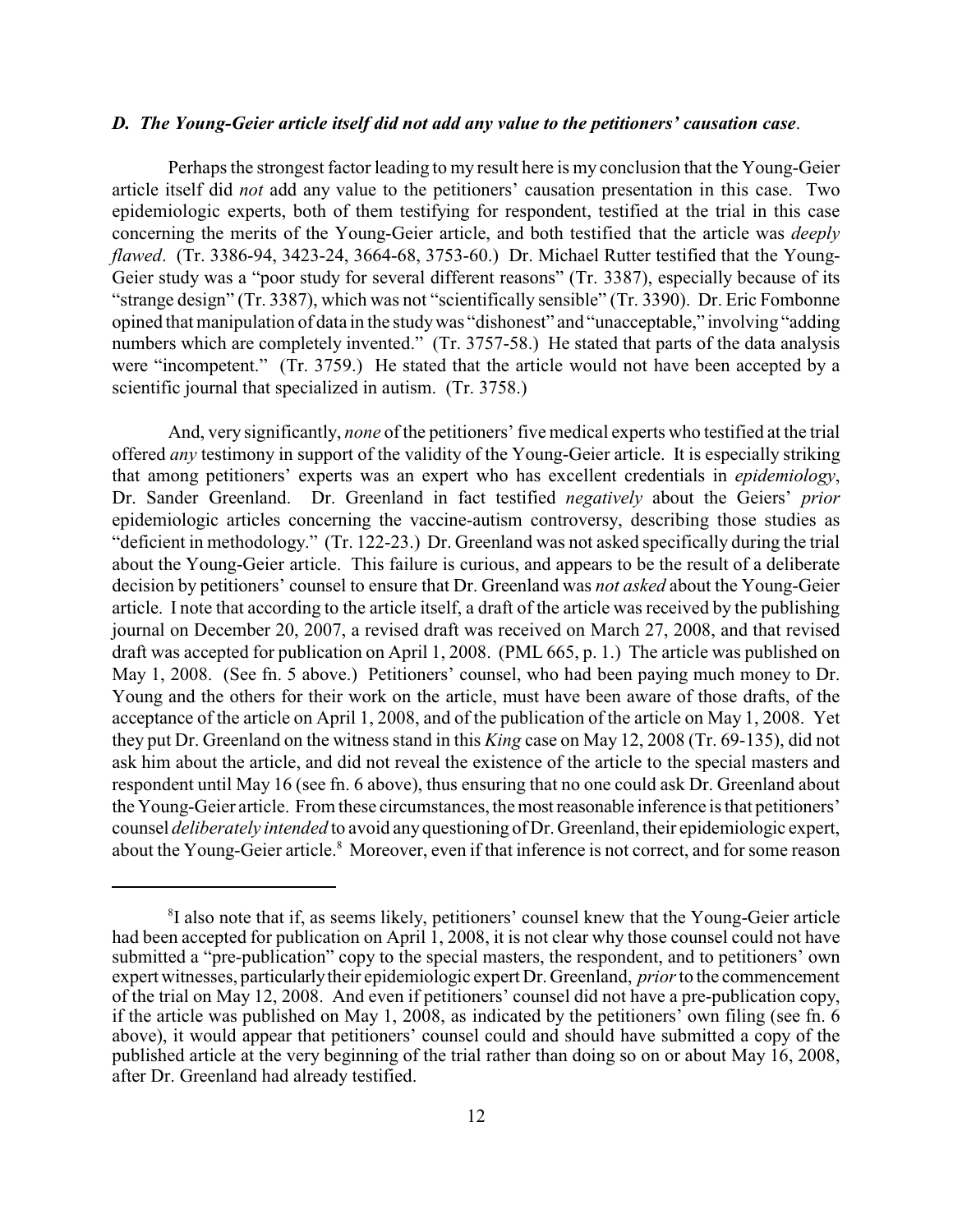petitioners' counsel did not have a copy of the Young-Geier article until after Dr. Greenland's testimony, nevertheless the petitioners certainly could have brought Dr. Greenland back for rebuttal testimony, either in person or by telephone (another trial witness did testify solely by phone), or could have filed a post-trial supplemental expert report by Dr. Greenland, *if* he would have had anything positive to say about the Young-Geier article.<sup>9</sup>

Thus, the fact that *none* of the petitioners' experts, including the epidemiologic expert Dr. Greenland, had anything to say about the Young-Geier article, adds *another* reason to conclude that the respondent's epidemiologic experts were correct in their unrebutted testimony that the Young-Geier article was deeply flawed.

In addition, I myself analyzed the Young-Geier article. As I wrote in my Decision filed in this case on March 12, 2010 (p. 87), I too found the Young-Geier article to be flawed and therefore devoid of persuasive value. And the other two Vaccine Act special masters who analyzed the Young-Geier article reached the same conclusion. See *Dwyer v. Secretary of HHS*, No. 03-1202V, 2010 WL 892250, at \*72 (Fed. Cl. Spec. Mstr. Mar. 12, 2010) ("For the reasons indicated in the criticisms of Drs. Fombonne and Rutter, I have accorded the Young study little weight."); *Mead v. Secretary of HHS*, No. 03-215V, 2010 WL 892248, at \*39 fn.78 (Fed. Cl. Spec. Mstr. March 12, 2010) (indicating that the "2008 Young study" is flawed in ways similar to the deficiencies of the previous Geier articles concerning the alleged vaccine-autism connection).

In short, the Young-Geier study itself was severely criticized by respondent's experts, who articulated persuasive reasons for that criticism. In my own analysis, the Young-Geier study also appears flawed. And the other special masters who reviewed that article reached the same conclusion. Clearly, no rational "hypothetical paying client" of the PSC would have agreed to pay for the production of such a flawed study. Thus, the fact that the Young-Geier article did *not* add any value to the petitioners' causation presentation in this case is a very strong reason why I should decline to compensate the PSC for the cost of producing the article.

# *E. There is particularly strong reason not to compensate the cost of producing an article co-authored by the Geiers*.

Even if it might in some circumstances be reasonable to compensate a Vaccine Act petitioner for paying *some hypothetical expert* for producing a medical article for publication, a huge problem for the petitioners in this instance is that two of the co-authors of the article in question were Mark Geier and David Geier. A review of prior legal opinions discussing the Geiers casts strong doubt on the reasonableness of compensating the cost of an article co-authored by them. Further, a review

<sup>&</sup>lt;sup>9</sup>In the brief filed on February 6, 2009 (p. 162), respondent represented that Dr. Greenland later stated on the Internet that the Young-Geier study was just as "unreliable" as the earlier Geier studies, which Dr. Greenland had described as "deficient in methodology" during his testimony in this case. I do *not* rely on this statement, but if it is an accurate representation of Dr. Greenland's view, then that would be yet another reason to discount the value of the Young-Geier article.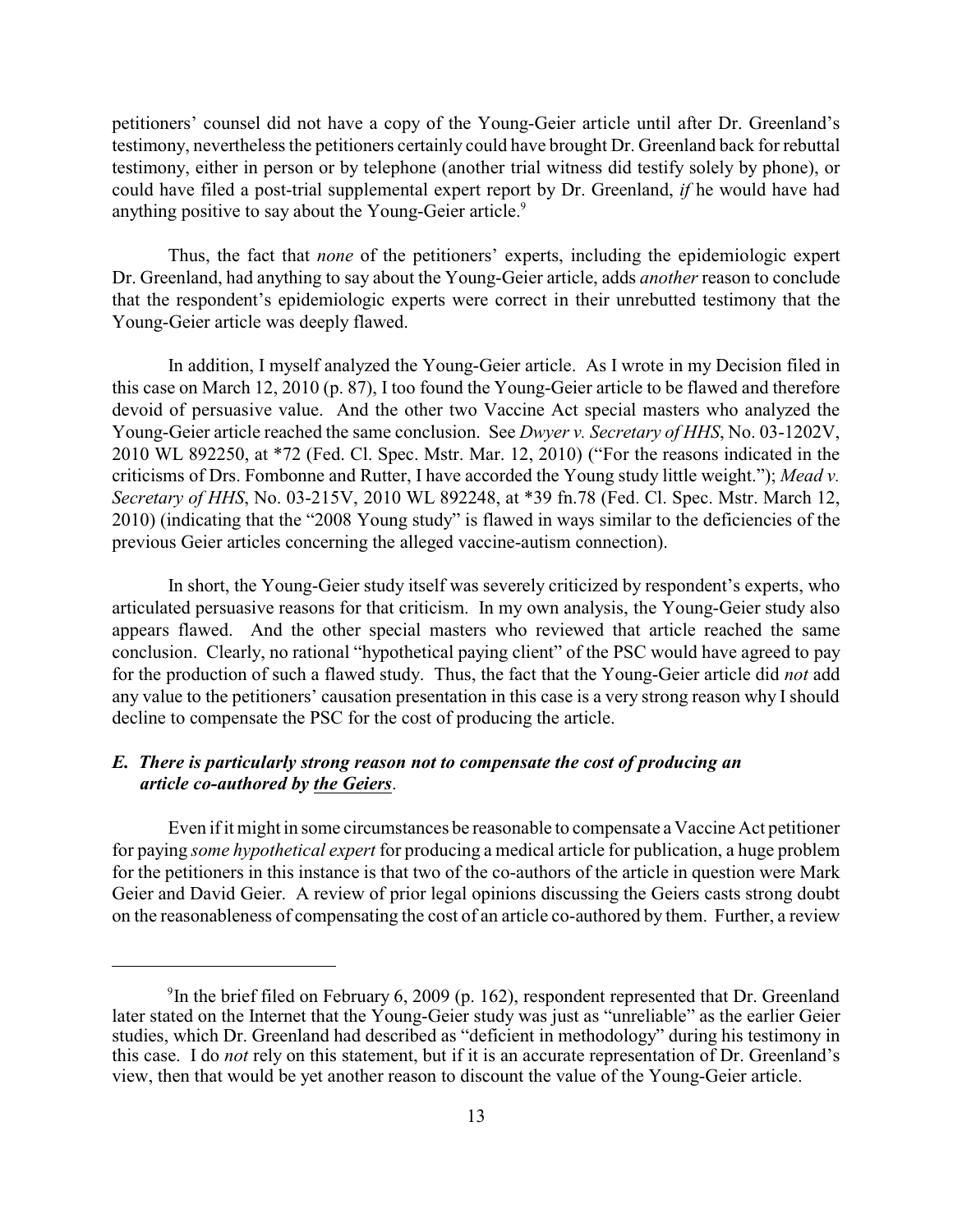of the record of this case as it relates to the *Geiers' prior research* concerning the issue of whether vaccines can cause autism, again offers strong reason to doubt the reasonability of compensating the cost of producing the Young-Geier article in question.

# *1. Vaccine Act opinions concerning the general credibility of Dr. Geier as an expert witness*

In many Vaccine Act cases, stretching over many years, special masters or judges of this court have offered negative comments on the credibility, credentials, honesty, or other aspects of the testimony or opinions of Dr. Mark Geier.

# *a. Criticisms of Dr. Geier for offering testimony outside his area of medical specialty*

In many such cases, special masters have criticized Dr. Geier, or declined to find his opinion to be persuasive, because he was offering opinions in medical specialty areas in which he was not qualified. These opinions note that while Dr. Geier's chief area of medical practice has been in the field of genetics, he has offered his opinion concerning neurology, epidemiology, immunology, rheumatology, gastrointestinology, or other medical specialties in which he did not possess special qualifications. Examples of such opinions include *Piscopo v. Secretary of HHS*, 66 Fed. Cl. 49, 54-5 (2005) (affirming special master's determination that Dr. Geier was not qualified to offer a reliable opinion on the cause of petitioner's autoimmune disorder); *Pafford v. Secretary of HHS*, No. 01- 165V, 2004 WL 1717359, at \*1, n. 2 (Fed. Cl. Spec. Mstr. July 16, 2004), *aff'd*, 64 Fed. Cl. 19 (2005) (noting that Dr. Geier testified concerning matters that were unrelated to his professional background); *Pafford v. Secretary of HHS*, 451 F. 3d 1352, 1359 (Fed. Cir. 2006)(affirming the special master's rejection of Dr. Geier's testimony because he lacked proper qualifications in the specialty areas in which he testified); *Daly v. Secretary of HHS*, No. 90-590V, 1991 WL 154573, at \*7 (Cl. Ct. Spec. Mstr. July 26, 1991) ("Dr. Geier clearly lacks the expertise to evaluate [neurologic] injuries and render an opinion thereon."); *Haim v. Secretary of HHS*, No. 90-1031V, 1993 WL346392, at \*15 (Fed. Cl. Spec. Mstr. Aug. 27, 1993) ("Dr. Geier's testimony is not reliable, or grounded in scientific methodology and procedure. His testimony is merely subjective belief and unsupported speculation."); *Ormechea v. Secretary of HHS*, No. 90-1683V, 1992 WL 151816, at \*7 (Cl.Ct. Spec. Mstr. June 10, 1992) ("Because Dr. Geier has made a profession of testifying in matters to which his professional background (obstetrics, genetics) is unrelated, his testimony is of limited value to the court."); *Thompson v. Secretary of HHS,* No. 99-436V, 2003 WL21439672, at \*19 (Fed. Cl. Spec. Mstr. May23, 2003) (discounting the value of Dr. Geier's testimonyconcerning neurologic issues); *Bruesewitz v. Secretary of HHS*, No. 95-266V, 2002 WL 31965744, at \* 16 (Fed. Cl. Spec. Mstr. Dec. 20, 2002) (stating that Dr. Geier's experience "does not qualify him to diagnose neurological diseases"); *Raj v. Secretary of HHS*, No. 96-294V, 2001 WL 963984, at \*12 (Fed. Cl. Spec. Mstr. July 31, 2001) (finding that "Dr. Geier is wholly unqualified to testify concerning the two major issues in this case"); *Doe v Secretary of HHS*, No. 99-670V, 2004 WL 3321302, at \*22 (October 5, 2004) (discounting Dr. Geier's testimony concerning an epidemiologic matter because he lacks qualifications in that specialty); *Weiss v. Secretary of HHS*, No. 03-190V, 2003 WL 22853059, at \*2 (Fed. Cl. Spec. Mstr. Oct. 9, 2003) (concluding that Dr. Geier is not qualified to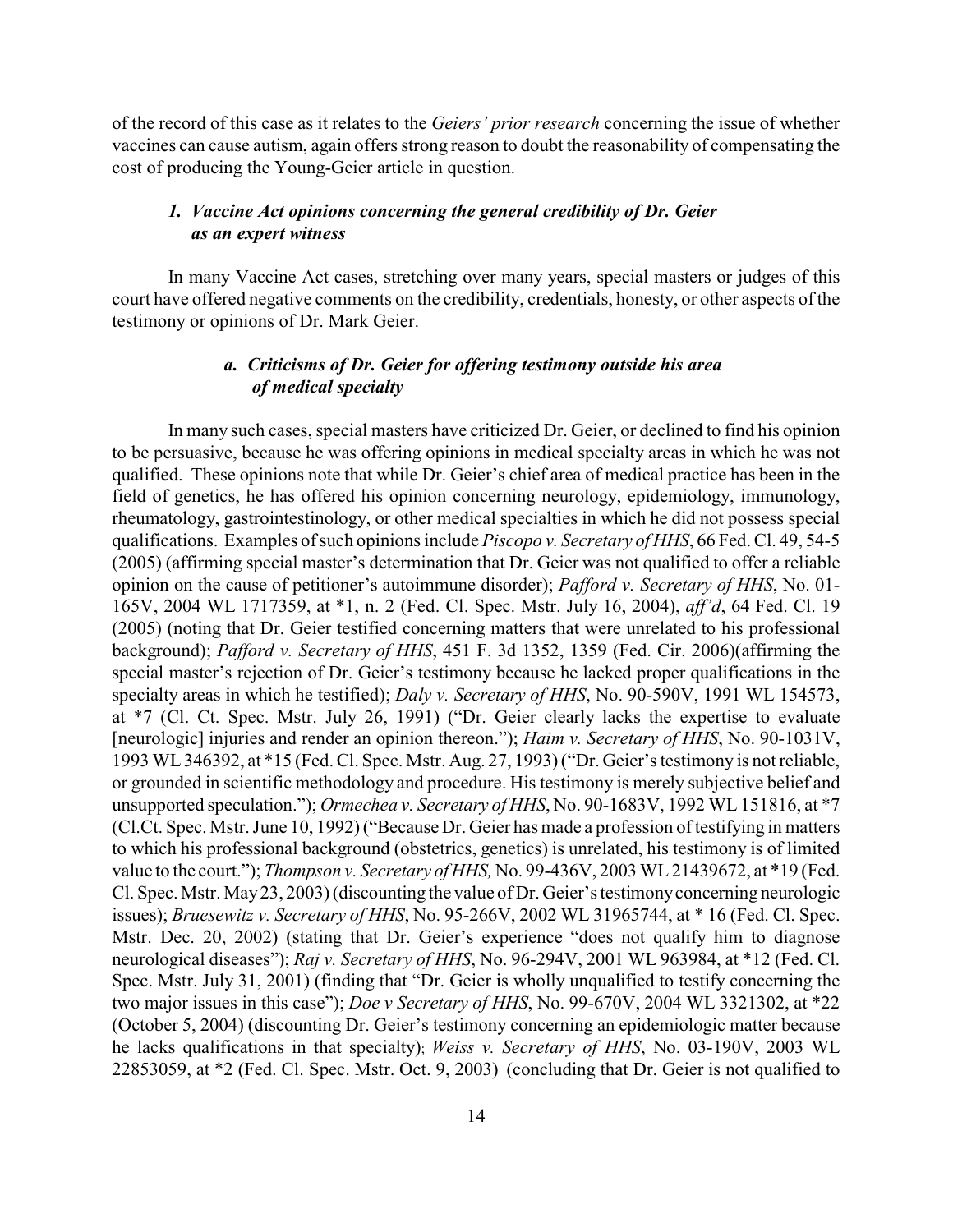opine concerning neurological matters); *Sabella v. Secretary of HHS*, No. 02-1627V, 2008 WL 4426040, at \*29-32 (Fed. Cl. Spec. Mstr. Aug 29, 2008) (discounting Dr. Geier's qualifications to testify on a neurological issue); *Sabella v. Secretary of HHS*, 86 Fed. Cl. 201, 218-19 (2009) (affirming a special master's finding that Dr. Geierlacked the necessaryqualifications to opine about a neurological injury); *Lehmann v. Secretary of HHS*, No. 89-99V, 1990 WL 608694, at \*2 (Oct. 2, 1990) (discounting Dr. Geier's testimony concerning a neurologic issue); *Riggins v. Secretary of HHS*, No. 99-382V, 2009 WL 3319818, at \*11 (Fed. Cl. Spec. Mstr. June 15, 2009), *aff'd*, 406 Fed. Appx. 479 (Fed. Cir. 2011) (unpublished) (finding Dr. Geier unqualified to serve as an expert in the subject matter); *Masias v. Secretary of HHS*, No. 99–697V, 2009 WL 1838979, at \*39 (Fed. Cl. Spec. Mstr. June 12, 2009) (finding that the decision to retain Dr. Geier concerning a rheumatology issue was not reasonable), *aff'd*, 634 F.3d 1283 (Fed. Cir. 2011); *Wadie v. Secretary of HHS*, No. 99-493V, 2009 WL 961217, at \*6 (Fed. Cl. Spec. Mstr. March 23, 2009) (not reasonable to utilize Dr. Geier concerning gastrointestinal and immunological issues); *Aldridge v. Secretary of HHS*, No. 90-2475V, 1992 WL 153770 at \*8 (Fed. Cl. Spec. Mstr. June 11, 1992) (discounting Dr. Geier's testimony concerning a neurologic issue); *Einspahr v. Secretary of HHS*, No. 90-923V, 1992 WL 336396, at \*10 (Cl. Ct. Spec. Mstr. Oct. 28, 1992) (describing Dr. Geier's testimony concerning the pertussis vaccine as "worthless"), *aff'd* 17 F. 3d 1444 (Fed. Cir. 1994).

## *b. Opinions questioning Dr. Geier's honesty, candor, or veracity*

In other cases, special masters have gone so far as to conclude that Dr. Geieris not an honest, candid witness. In *Marascalco v. Secretary of HHS*, No. 90-1571V, 1993 WL 277095, at \*5-6 (Fed. Cl. Spec. Mstr. July 9, 1993), Special Master Edwards described Dr. Geier's testimony as "intellectually dishonest" and "an egregious example of blatant, result-oriented testimony." In *Aldridge v. Secretary of HHS*, No. 90-2475V, 1992 WL 153770, at \*9-10 (Fed. Cl. Spec. Mstr. June 11, 1992), Special Master Abell stated that one aspect of Dr. Geier's testimony was "at best negligent if not a fraud on the court," and noted Dr. Geier's "lack of candor or preparation." In *Haim v. Secretary of HHS*, No. 90-1031V, 1993 WL 346392 at \*11, \*15 (Fed. Cl. Spec. Mstr. Aug. 27, 1993), Special Master Millman stated that "Dr. Geier's testimony is merely unsupported speculation," and that "Dr. Geier may be clever, but he is not credible." And Imyself concluded that Dr. Geier was not offering an honest, candid opinion in *Platt v. Secretary of HHS*, No. 93-264V, 2000 WL 1862640, at \*13 (Fed. Cl. Spec. Mstr. Dec. 1, 2000). See also the opinion of a non-Vaccine Act federal judge questioning Dr. Geier's "veracity" in *Jones v. Lederle Laboratories*, 785 F. Supp. 1123, 1126 (E.D. N.Y. 1992).

# *c. Opinions declining compensation or substantially reducing compensation for Dr. Geier's services*

In several Vaccine Act cases special masters have substantiallyreduced or completelydenied any compensation for Dr. Geier's services, in light of prior criticisms of Dr. Geier, and/or deficiencies in his testimony in the case at hand. In *Masias v. Secretary of HHS*, No. 99-697V, 2009 WL 1838979, at \*39 (Fed. Cl. Spec. Mstr. June 12, 2009), *aff'd*, 634 F.3d 1283 (Fed. Cir. 2011), the special master denied any award for Dr. Geier, because "the decision to retain Dr. Geier was not reasonable" in light of past criticisms of Dr. Geier. In *Wadie v. Secretary of HHS*, No. 99-493V,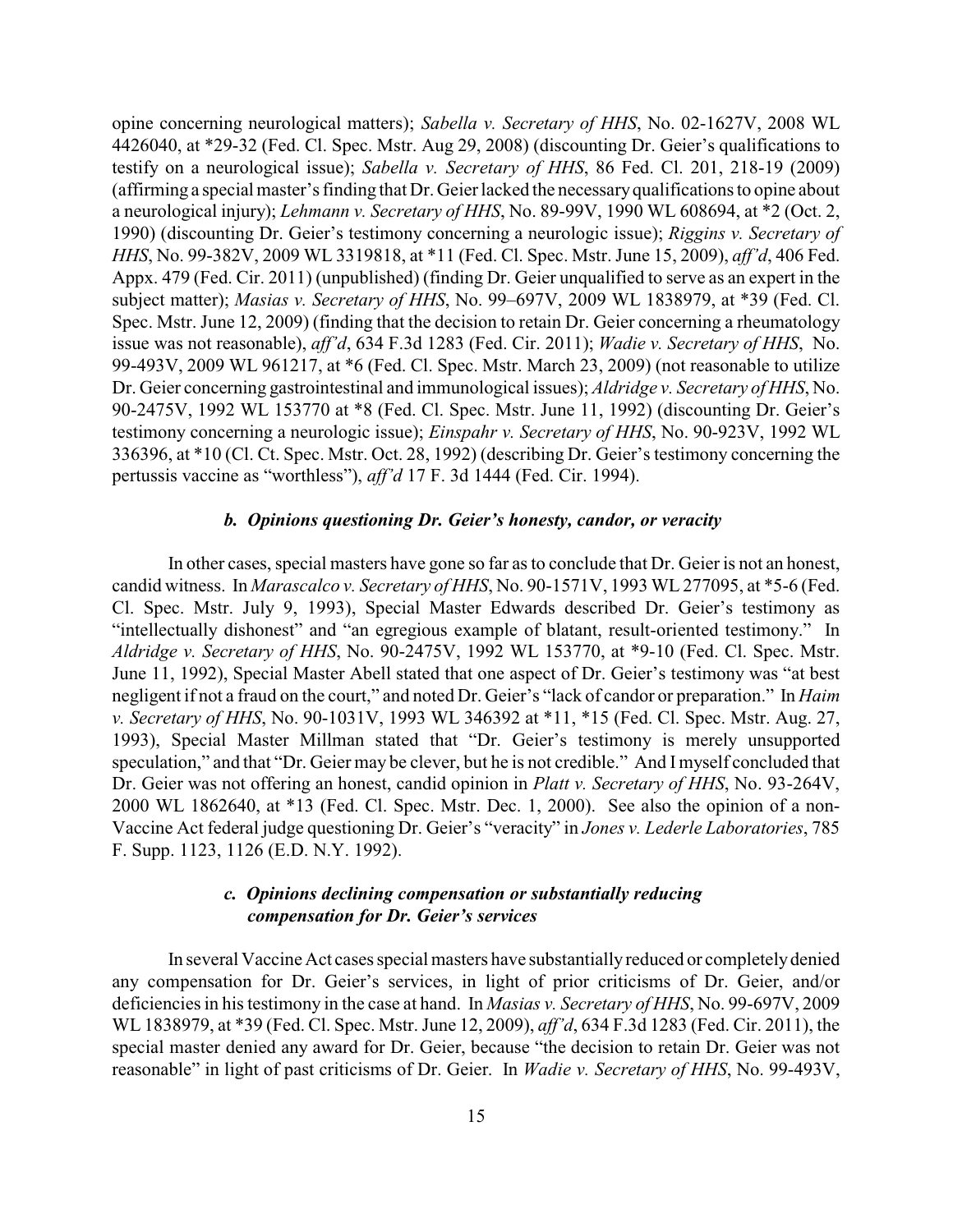2009 WL 961217, at \*6 (Fed. Cl. Spec. Mstr. March 23, 2007), the special master similarly determined that "the consultation with Dr. Geier is not reasonable and will not be compensated." In *Stott v. Secretary of HHS*, No. 02-192V, 2006 WL 2457404, at \*6-7 (July 31, 2006), the special master again denied all compensation for costs incurred in retaining Dr. Geier, since his "credentials indicate that he is unqualified to participate in petitioner's case." In *Valdes v. Secretary of HHS*, No. 99-310V, 2009 WL 1456437, at \*7 (Fed. Cl. Spec. Mstr. April 30, 2009), *aff'd in part and rev'd in part*, 89 Fed. Cl. 415, 424 (2009), the special master again completely denied any award for the services provided by Dr. Geier because he was not qualified. Upon review of that ruling, in *Valdes v. Secretary of HHS*, 89 Fed. Cl. 415, 424 (2006), the judge rejected a complete denial of an award, but retained a 50% reduction of the amount requested to compensate Dr. Geier, while advising that in future cases involving Dr. Geier, criticisms concerning his qualifications should be addressed. In *Sabella v. Secretary of HHS*, 86 Fed. Cl. 201, 218-19 (2009), the judge affirmed a special master's significant reduction of Dr. Geier's fees. In *Riggins v. Secretary of HHS*, No. 99-382V, 2009 WL 3319818, at \*6-7 (Fed. Cl. Spec. Mstr. June 15, 2009), *aff'd*, 406 Fed. Appx. 479 (Fed. Cir. 2011) (unpublished), the special master awarded only 10% of the amount claimed for Dr. Geier's services, because he was unqualified and his billing was "grossly unreasonable."

Significantly, in the *Masias* case, Special Master Moran observed that the special masters' expressions of dissatisfaction with Dr. Geier as an expert have been so common that "[t]here appears to be little dispute that a petitioner should not retain Dr. Geier [as an expert] now." 2009 WL 1838979, at \*39. Then he added that such expressions by special masters were common even in the earlier years of the Program, so that even by the year 2002 it should have been clear that retaining Dr. Geier as an expert was "unreasonable."

### *2. Judicial opinions outside of the Vaccine Act*

There have also been judicial opinions *outside* of the Vaccine Act that have contained negative commentaryconcerningDr. Geier or his qualifications to offer expert testimonyconcerning the very causation issue involved here--*i.e.*, whether thimerosal can cause autism. In *Blackwell v. Wyeth*, 971 A. 2d 235, 251-260 (Md. 2009), a state court excluded the proffered testimony of Dr. Geier in a lawsuit claiming that thimerosal-containing vaccines caused autism, concluding that there was no scientific foundation for his opinion. In *Doe v. Ortho-Clinical Diagnostics, Inc.*, 440 F. Supp. 2d 465, 469-478 (M.D. N.C. 2006), a federal court excluded Dr. Geier's testimony in a suit alleging that the thimerosal received by the autistic child's mother during the pregnancy caused the child's autism, again finding no scientific support for his opinion. And in *Redfoot v. B.F. Ascher & Co.*, 2007 WL 1593239, at \*5-12 (N.D. Cal. 2007), another federal court excluded Dr. Geier's testimony, this time in a suit alleging that the thimerosal contained in "nasal mist" administered to a young child caused the child's autism. See also *Graham v. Wyeth*, 906 F. 2d 1399, 1415-1417 (10<sup>th</sup>) Cir. 1990) (federal appellate court concluded that Dr. Geier gave erroneous testimony); *Militrano v. Lederle*, 769 N.Y.S. 2d 839, 850 (N.Y. Sup. Ct. 2003) (state court found Dr. Geier's testimony to be "unsubstantiated" and unpersuasive); *Jones v. Lederle Laboratories*, 785 F. Supp. 1123, 1126 (E.D. N.Y. 1992) (federal court was "unimpressed with the qualifications, veracity, and bonafides" of Dr. Geier); *Miller v. Connaught Laboratories*, 1995 WL 579969, at \*4 (D. Kansas 1995) (federal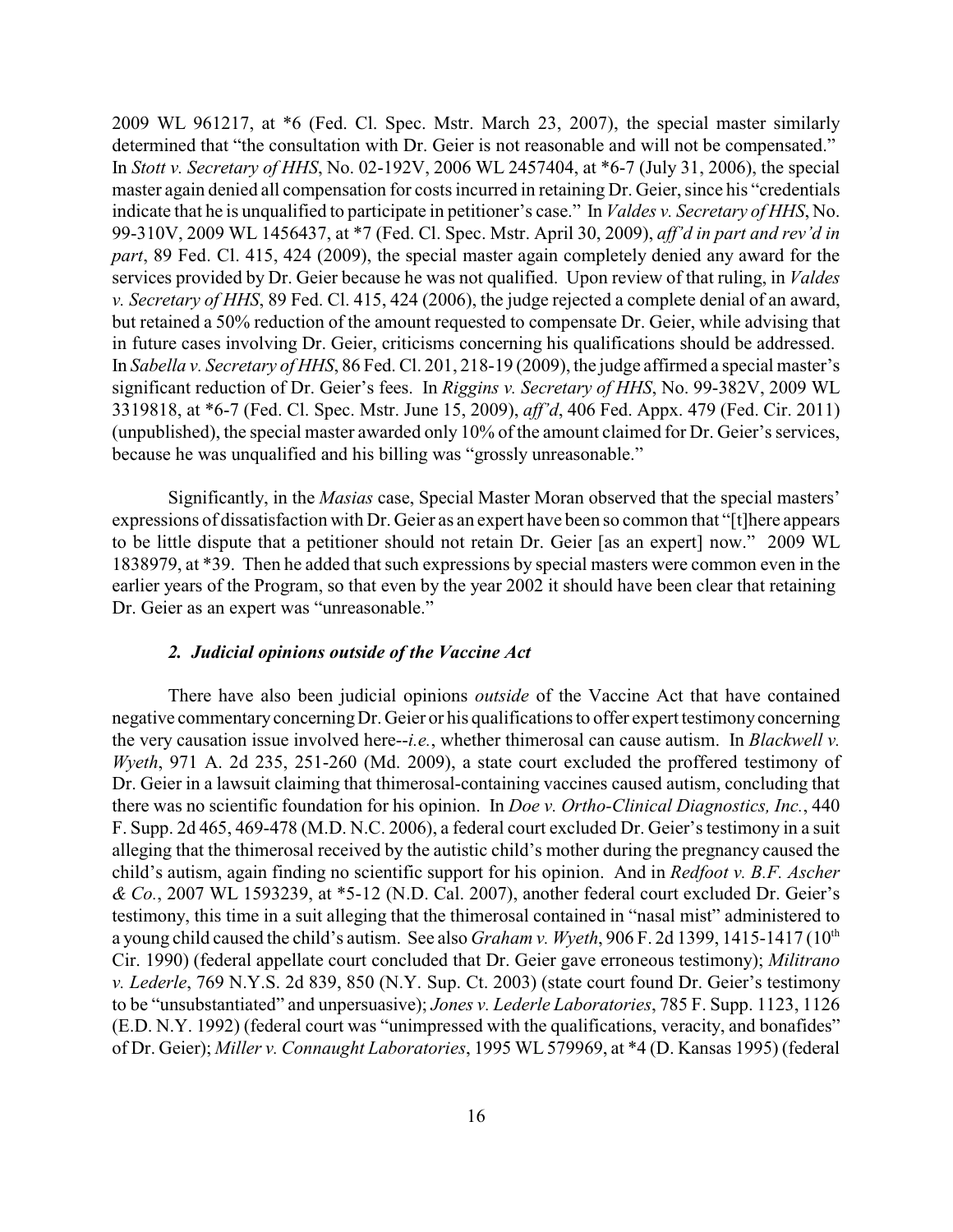judge stated that he was "unconvinced" that Dr. Geier was qualified to offer testimony concerning certain vaccine safety issues).

# *3. Evaluations of the Geiers' prior articles concerning the alleged vaccine-autism connection*

Another factor to be considered is that the Young-Geier article is *not* the first article produced by the Geiers concerning the type of causation issue in this case--*i.e.*, whether vaccines can contribute to causing autism. Their previous articles of this type have *not* been well-received in the medical community.

First, Mark Geier and David Geier published two articles relevant to the issue of whether the *MMR vaccine* can contribute to the causation of autism. Those articles were evaluated by a committee of the prestigious Institute of Medicine, $10$  which exhaustively studied the issue of the

In 2004, the IOM assembled a committee to study the issues of whether MMR vaccines or thimerosal-containing vaccines can cause autism. That committee found that the evidence "favors rejection of causal relationship" both between MMR vaccines and autism, and between thimerosalcontaining vaccines and autism. (RML 255, pp. 8, 65, 126, 151-52.) As part of that overall study, the Committee reviewed certain articles authored by the Geiers, as discussed above. It is appropriate that I assign considerable evidentiary weight to the 2004 IOM committee's evaluation of the Geier articles. As noted above, when it enacted the Vaccine Act in 1986, *Congress specifically directed* that the IOM conduct studies concerning potential causal relationships between vaccines and illnesses. That direction obviously implies that when such studies are performed by IOM committees, a special master should carefully consider those studies in deciding Vaccine Act cases. Moreover, I note that during the 20-year historyof the Vaccine Act, special masters have consistently relied upon the reports of the Institute of Medicine, and reviewing judges have consistently indicated approval of such reliance. *E.g., Terran v. Secretary of HHS*, 41 Fed. Cl. 330, 337 (1998) (affirming special master's reliance on conclusions of IOM), *aff'd*, 195 F. 3d 1302 (Fed. Cir. 1999); *Ultimo v. Secretary of HHS*, 28 Fed. Cl. 148, 152 (1993) (proper for a special master to rely on IOM report); *Cucuras v. Secretary of HHS*, 26 Cl. Ct. 537, 540 (1992) (same); *Manville v. Secretary of HHS*, 63 Fed. Cl. 482, 491 (2004) (same); *Ryman v. Secretary of HHS*, 65 Fed. Cl. 35, 39 (2005) (same); *Capizzano v. Secretary of HHS*, No. 00-759V, 2004 WL 1399178, at \*2, n. 6 (Fed. Cl. Spec. Mstr. June 8, 2004) ("Considering the IOM's statutory charge, the scope of its review, and the crosssection of experts making up the committee, the special masters have consistently accorded great weight to the IOM's findings."), *rev'd on other grounds*, 440 F.3d 1317 (Fed. Cir. 2006); *Larive v.*

 $10$ <sup>n</sup> The Institute of Medicine is the medical arm of the National Academy of Sciences. The National Academy of Sciences ("NAS") was created by Congress in 1863 to be an advisor to the federal government on scientific and technical matters (*see* An Act to Incorporate the National Academy of Sciences, ch. 111, 12 Stat. 806 (1863)), and the Institute of Medicine ("IOM") is an offshoot of the NAS established in 1970 to provide advice concerning medical issues. (RML 255, p. iv.) When it enacted the Vaccine Act in 1986, Congress specifically directed that the IOM conduct studies concerning potential causal relationships between vaccines and illnesses. (§ 300aa-1 note.) In the intervening years, the IOM has formed committees which have prepared numerous reports concerning issues of possible relationships between vaccinations and injuries.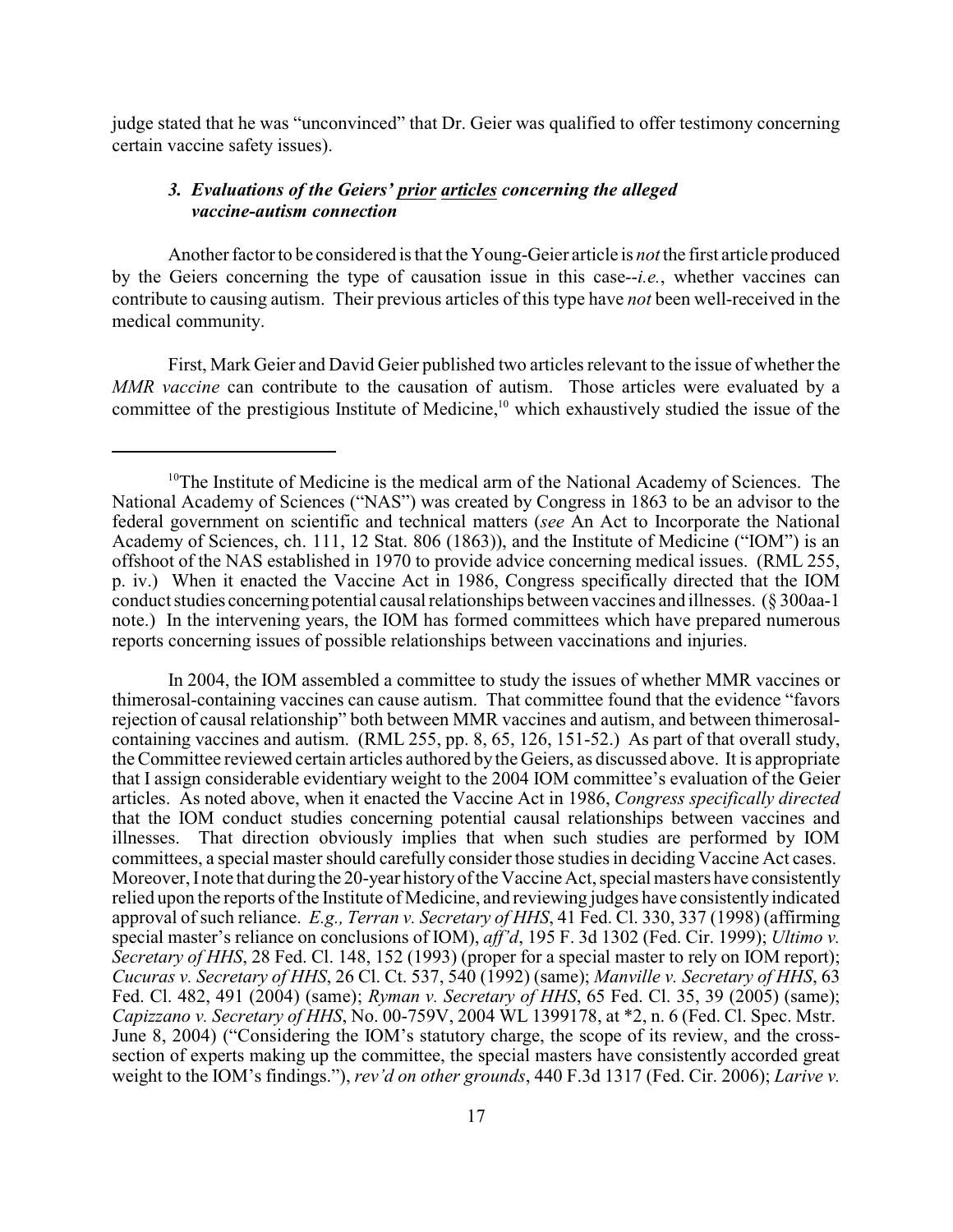alleged causal connection between the MMR vaccine and autism.  $(RML 255, 11$  pp. 102-05, 119-20, 122-23.) That committee concluded that the Geier studies were flawed, "uninterpretable," and contributed nothing meaningful ("noncontributory") concerning the causation issue. (RML255, pp. 1002-05, 119-120, 122-23.)

Similarly, Mark Geier and David Geier also authored several articles concerning the specific topic involved in this *King* case--*i.e.*, whether *thimerosal-containing vaccines* can contribute to causing autism. (See Ex. M, para. 111; RML 255, pp. 51-52, 55-62.) Again, a number of these articles were considered by the Institute of Medicine ("IOM") committee, which carefully studied not only the MMR/autism causation issue, but also the *thimerosal/autism* causation issue in 2004. (RML 255, pp. 51-52, 55-62.) That committee concluded that the Geier studies were so flawed as to be "uninterpretable," and that the studies contributed nothing meaningful ("noncontributory") concerning the causation issue. (RML255, pp. 52, 58, 61, 62.) The committee noted that the studies were based on databases that themselves had "significant limitations" (*id*. at 57), and that the studies had "serious methodological problems" (*id*. at 57) or "serious methodological limitations" (*id*. at 61). The committee added that the Geiers' articles describing their analytical methods were "not transparent" and omitted "important details," so that it was impossible to evaluate the studies. (*Id*. at 58, 62.) Other specific deficiencies in the studies were also discussed, including the fact that the Geiers incorrectly used several epidemiologic terms and measures. (*Id*. at 59 n. 18; 60 n. 19; 60 n. 20.)

In addition, one of the respondent's epidemiologic experts in this case, Dr. Eric Fombonne, agreed with the IOM's criticisms of the Geier studies, and testified that the Geier studies in general failed to use accepted epidemiologic methods. (Tr. 3664-65.) Another of respondent's witnesses expert in epidemiology, Dr. Michael Rutter, was critical of the Geier studies as well. (Ex. GG, para.) 67-68.) Further, petitioners' *own expert* witness concerning epidemiology, Dr. Sander Greenland, *agreed* with the criticisms of the Geier articles, acknowledging that those studies are "deficient in methodology." (Tr. 122-23.) And *none* of the expert witnesses for the petitioners vouched for the reliability of the Geier studies.

I also note that, like the 2004 IOM committee, a number of judges and special masters have also examined the previous Geier-authored articles purporting to support a causal link between

*Secretary of HHS*, No. 99-429V, 2004 WL 1212142, at \*11 (Fed. Cl. Spec. Mstr. May 12, 2004); *Falksen v. Secretary of HHS*, No. 01-317V, 2004 WL 785056, at \*13 (Fed. Cl. Spec. Mstr. Mar. 30, 2004) ("[T]he Court gives great deference to the findings of the Institute of Medicine on the issue of cause and effect between vaccines and discrete injuries."); *Malloy v. Secretary of HHS*, No. 99- 193V, 2003 WL 22424968, \*15 (Fed. Cl. Spec. Mstr. Aug. 6, 2003); *Hill v. Secretary of HHS*, No. 96-783, 2001 WL 166639, at \*3-4 n.2 (Fed. Cl. Spec. Mstr. Jan. 29, 2001); *Castillo v. Secretary of HHS*, No. 95-652V, 1999 WL 605690, at \*11 (Fed. Cl. Spec. Mstr. July 19, 1999); *Schell v. Secretary of HHS*, No. 90-3243V, 1994 WL 71254, at \*5 (Fed. Cl. Spec. Mstr. Feb. 22, 1994).

<sup>&</sup>lt;sup>11</sup>RML 255 is the IOM committee's 2004 report. See, Institute of Medicine, IMMUNIZATION SAFETY REVIEW: VACCINES AND AUTISM (The National Academies Press 2004).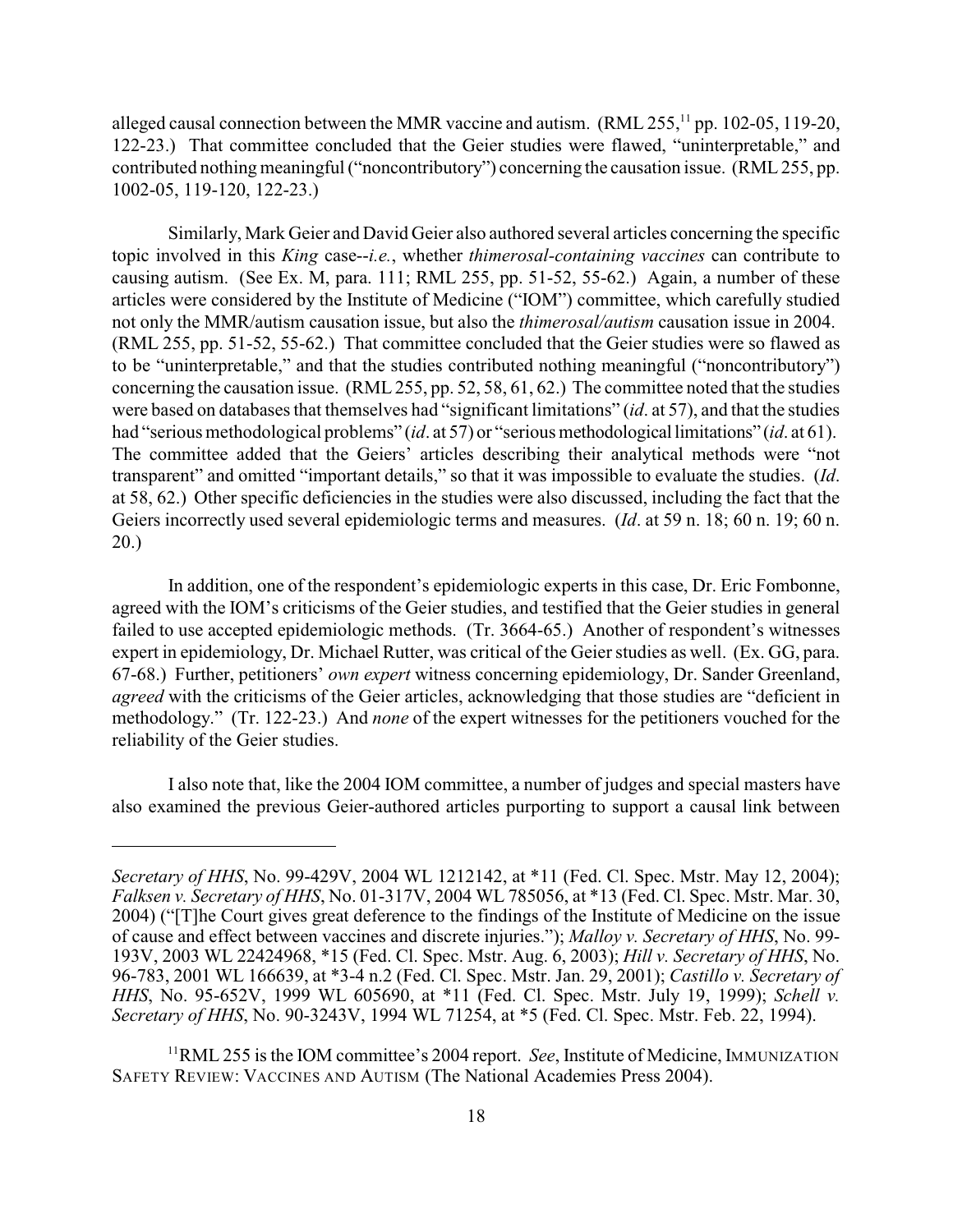vaccines and autism, and found such articles to be severely flawed. For example, a Maryland state court found that such studies by the Geiers were "not conducted in accordance with generally accepted epidemiological methods." *Blackwell v. Wyeth*, 971 A.2d 235, 253 (Md. 2009). Likewise, special masters of this court have stated a similar critical analysis of such articles. *Mead v. Secretary of HHS*, No. 03-215V, 2010 WL 892248, at \*39 n. 78 (Fed. Cl. Spec. Mstr. March 12, 2010); *Dwyer v. Secretary of HHS*, No. 03-1202V, 2010 WL 892250 at \*71-72 (Fed. Cl. Spec. Mstr. March 12, 2010); *King v. Secretary of HHS*, No. 03-584V, 2010 WL 892296, at \*67-68 (Fed. Cl. Spec. Mstr. Mar. 12, 2010); *Cedillo v. Secretary of HHS*, No. 98-916V, 2009 WL 331968, at \*87 (Fed. Cl. Spec. Mstr. Feb. 12, 2009).

In sum, in the early 2000's, Mark Geier and David Geier collaborated on a number of research articles concerning whether vaccines, either MMR vaccines or thimerosal-containing vaccines, can contribute to the causation of autism. In the 2004 IOM report, the IOM committee found those articles to be severely defective, and a number of judges and special masters have reached the same conclusion. That emphatic rejection of those articles, particularly the rejection by the IOM committee, is another strong reason to conclude that it was unreasonable of the PSC to decide to fund *another* study of this type to be co-authored by the Geiers, and that it would not be reasonable for me to reimburse the PSC for paying the study's authors. This reason is particularly strong since the IOM report was issued in 2004, *prior* to almost all of the work by the co-authors on the Young-Geier article.

# *4. Petitioners' allegation of Dr. Geier's expertise in epidemiology*

On July 28, 2010, petitioners filed their "Supplemental Brief re PSC Expert Costs in Interim Fee Petition." Attached to that brief<sup>12</sup> was Ex. 1, a 21-page document apparently intended as evidence concerning the issue of the qualifications of the Geiers. Curiously, the document was not structured as an affidavit from one of the Geiers or from anyone else, but instead was an unsigned narrative describing the Geiers' careers. It is not clear who authored the document, or who, if anyone, vouches for the truthfulness of the allegations contained therein.

In that document, it is asserted that Mark Geier is "not just a board-certified geneticist," but "is also a certified epidemiologist." (Ex. 1, p. 3.) To support that assertion, Ex. 1 states that Dr. Geier is "a Fellow of the American College of Epidemiology." (*Id*., pp. 3-4.)

This assertion that Dr. Geier should be considered to be credentialed as an epidemiologist, as well as a geneticist, however, seems dubious in light of the rest of the description of Dr. Geier's career in Ex. 1. The description shows that Dr. Geier's Ph.D. is in genetics, and that his academic appointments, which lasted from 1979 to 1984, were in genetics and psychiatry. (Ex. 1, p. 1.) Further, his actual medical practice seems to have been solely devoted to genetics. (Ex. 1, pp. 2-3.)

 $^{12}$ Along with that brief, petitioners filed 122 exhibits related to the Geiers. Yet in that brief, the only document to which they refer was Ex. 1. Nevertheless, I did review the other 121 attached exhibits, and considered those exhibits before reaching the conclusions set forth in this Decision.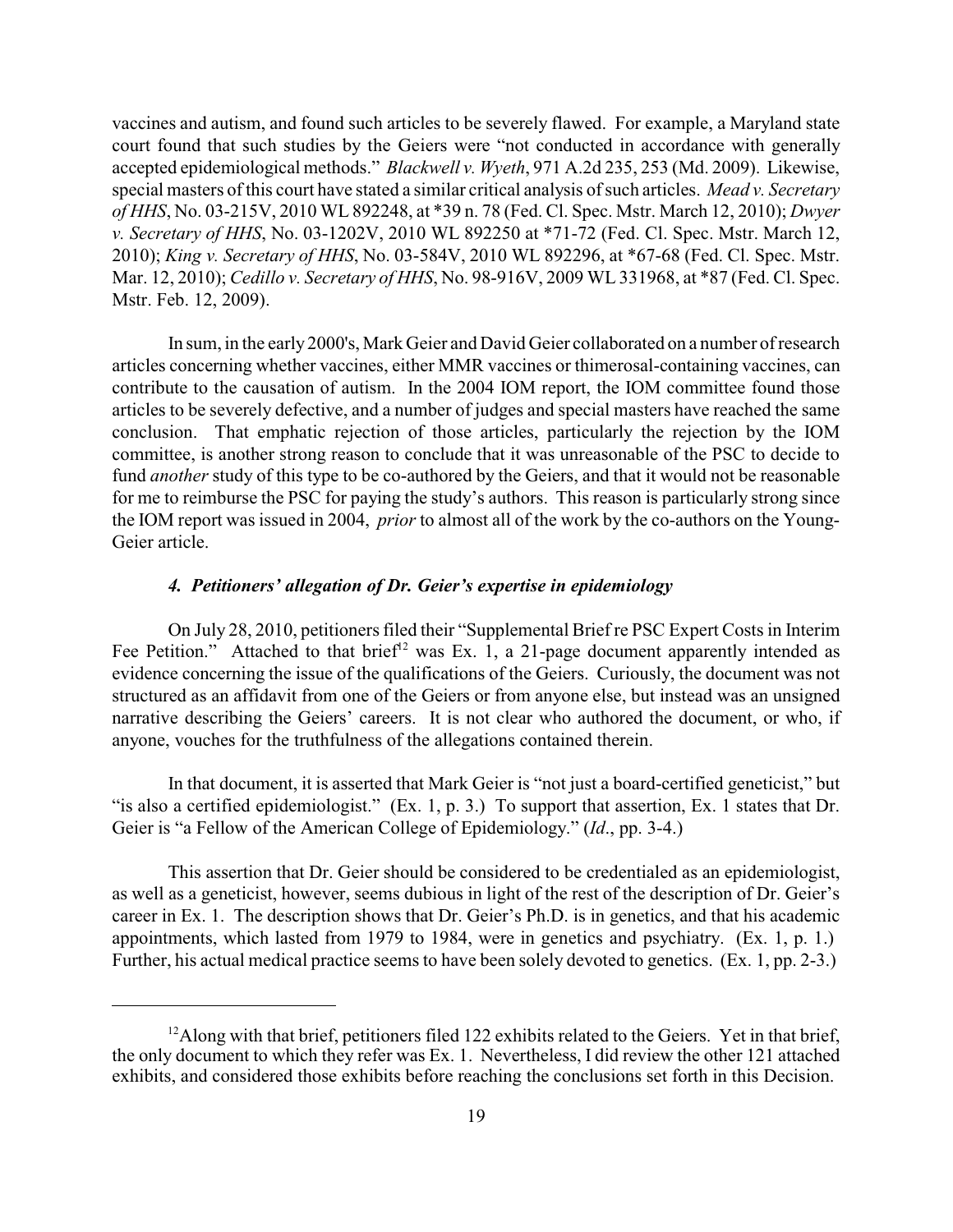Thus, Dr. Geier does not appear to have had any formal academic training or degrees or medical faculty experience in epidemiology, and his medical experience has been chiefly in genetics rather than epidemiology. Thus, it is unclear why he was named a "Fellow" of the American College of Epidemiology, and it is doubtful whether he should be considered an expert in epidemiology. I conclude that the petitioners have failed to shoulder *their burden* of demonstrating that Dr. Geier should be considered an expert in epidemiology.

In this regard, I reiterate that a number of special masters and judges of this Court have looked at Dr. Geier's credentials, and have concluded that Dr. Geier's opinion should be given little or no weight in medical specialty areas outside of genetics, since his area of medical expertise is in genetics. See cases cited at pp. 14-15 above. And a number of judges of other courts, in non-Program cases, have also looked at Dr. Geier's credentials, and have excluded his opinions from civil actions in which plaintiffs were attempting to offer Dr. Geier's opinion on the very causation issue involved in this case, *i.e.*, whether thimerosal-containing vaccines can cause autism. See the *Blackwell*, *Doe*, and *Redfoot* cases cited at p. 16 above. All of these special masters, judges of this court, and judges of other courts, then, do *not* seem to have found Dr. Geier to be an expert in the subject matter of epidemiology.

Further, a number of judges and special masters have also examined Dr. Geier's credentials, and have *specifically concluded* that Dr. Geier should *not* be considered an expert in epidemiology. *Redfoot v. B.F. Ascher & Co.*, 2007 WL 1593239, at \*10 (N.D. Cal. 2007) (Dr. Geier is "not qualified as \* \* \* an epidemiologist, either by background or training"); *Doe v. Ortho-Clinical Diagnostics, Inc.*, 440 F. Supp. 2d 465, 471 (M.D. N.C. 2006) ("nor is [Dr. Geier] certified as an epidemiologist"); *Valdes v. Secretary of HHS*, No. 99-310V, 2009 WL 1456437, at \*7 (Fed. Cl. Spec. Mstr. April 30, 2009), *aff'd in part and rev'd in part* 89 Fed. Cl. 415 (2009); *Jeffries v. Secretary of HHS*, No. 99-670V, 2006 WL 3903710, at \*14 (Fed. Cl. Spec. Mstr. Dec. 15, 2006); *Riggins v. Secretary of HHS*, No. 99-382V, 2009 WL 3319818, at \*8 (Fed. Cl. Spec. Mstr. June 15, 2009), *aff'd*, 406 Fed. Appx. 479 (Fed. Cir. 2011) (unpublished); *Doe/03 v. Secretary of HHS*, 2007 WL2350645, \*3 (Fed. Cl. Spec. Mstr. Aug. 14, 2007); *Doe v. Secretary of HHS*, 2004 WL 3321302, at \*22 (Fed. Cl. Spec. Mstr. Oct. 5, 2004).

In contrast, the petitioners in this case have not pointed to *any* judicial opinion in any court in which Dr. Geier has been recognized as an expert in *epidemiology*.

Finally, one measure of Dr. Geier's alleged expertise in the area of epidemiology is the reception that his articles concerning the *very epidemiological issue involved in this case*--that is, whether vaccines cause autism--have received in the general medical community. As described above (pp. 17-19), the record of this case demonstrates amplythat the medical community, including the IOM committee and the petitioners' own expert in epidemiology, has found that Dr. Geier's attempts at epidemiological studies in this area were so poorly executed that they are completely useless in analyzing the general causation issues.

For all these reasons, I conclude that Dr. Geier should *not* be considered an expert in epidemiology.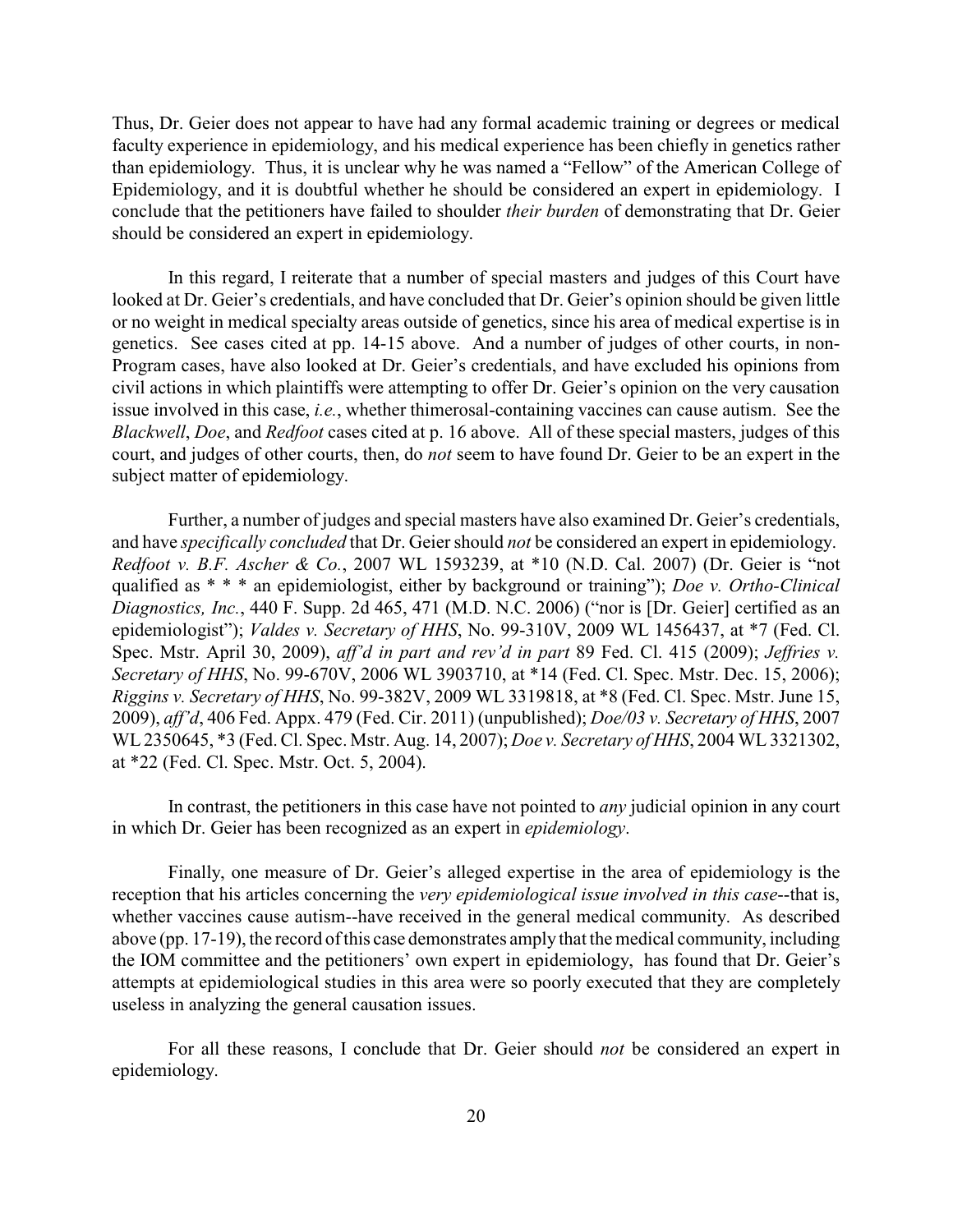#### *5. Summary concerning the Geiers*

For all the reasons set forth above at pp. 13-20, Ifind that the fact that Mark Geier and David Geier are two of the three co-authors of the Young-Geier article is *another* very strong reason for concluding that it would *not* be reasonable for me to compensate the PSC for the cost of producing that article.

# *F. I have made ample awards for expert and consultant fees in my prior interim fees decisions in this case*.

As noted above, it is certainly appropriate in most Vaccine Act cases that the special master award a reasonable amount of funds for petitioners to pay experts to produce expert reports, or to payconsultants to provide necessaryservices assisting the petitioners in the litigation. I have, in fact, already awarded a *very substantial* amount to the petitioners for expert witnesses in this case. First, I note that the petitioners in this *King* case expended substantial amounts to pay five expert witnesses (Dr. Greenland, Dr. Kinsbourne, Dr. Aposhian, Dr. Deth, and Dr. Mumper) who wrote multiple expert reports, and who each testified extensively at trial in 2008. The respondent has not opposed a reasonable award for the services of those experts, and I have had no trouble awarding substantial funds to compensate those experts.

Second, in my several prior Interim Fees and Costs Decisions in this case, I have in fact awarded substantial amounts to compensate the petitioners' experts. In one of those Decisions alone, issued on January 7, 2010, I authorized an award of \$500,000, all for interim *costs*, not attorneys' fees. A review of the Petitioners' Application at Tab C, pp. 3387-96, indicates that virtually all of that \$500,000 went to compensate the PSC for its shared costs of *experts* and *consultants*, including some of the five testifying experts named above, and a significant number of additional experts.<sup>13</sup>

But that \$500,000 was *not* the only amount that I have awarded to the petitioners in this case for fees for experts. In addition to the costs that were *shared* among the various law firms making up the PSC, which were compensated in the Decision of January 7, 2010, a number of law firms *individually* incurred their own separate costs for experts, and I have in fact awarded significant additional amounts to those individual law firms for expert witness fees. For example, in my Decision filed on July 10, 2009, I awarded \$230,000 to the Williams Love law firm for *costs*, much of which constituted expert witness and consultant fees. (See Petitioners' Application, Tab B.)

Further, two other law firms sought large amounts for expert and consultant fees. That is, the Williams Kherkher law firm submitted a bill for \$552,869 in costs, including more than \$250,000 for expert witness fees. (Petitioners' Application, Tab E, pp. 4390-4403.) And the John

<sup>&</sup>lt;sup>13</sup>The costs listed at Tab C, pp. 3387-96, consisted mainly of about \$654,000 for the Geiers, Dr. Young, and Dr. Hirsch, plus more than \$600,000 in payments for *other* experts. Therefore, the \$500,000 awarded in the Decision of January 7, 2010, clearly was intended to compensate those *other experts*, whose combined bills exceeded \$600,000.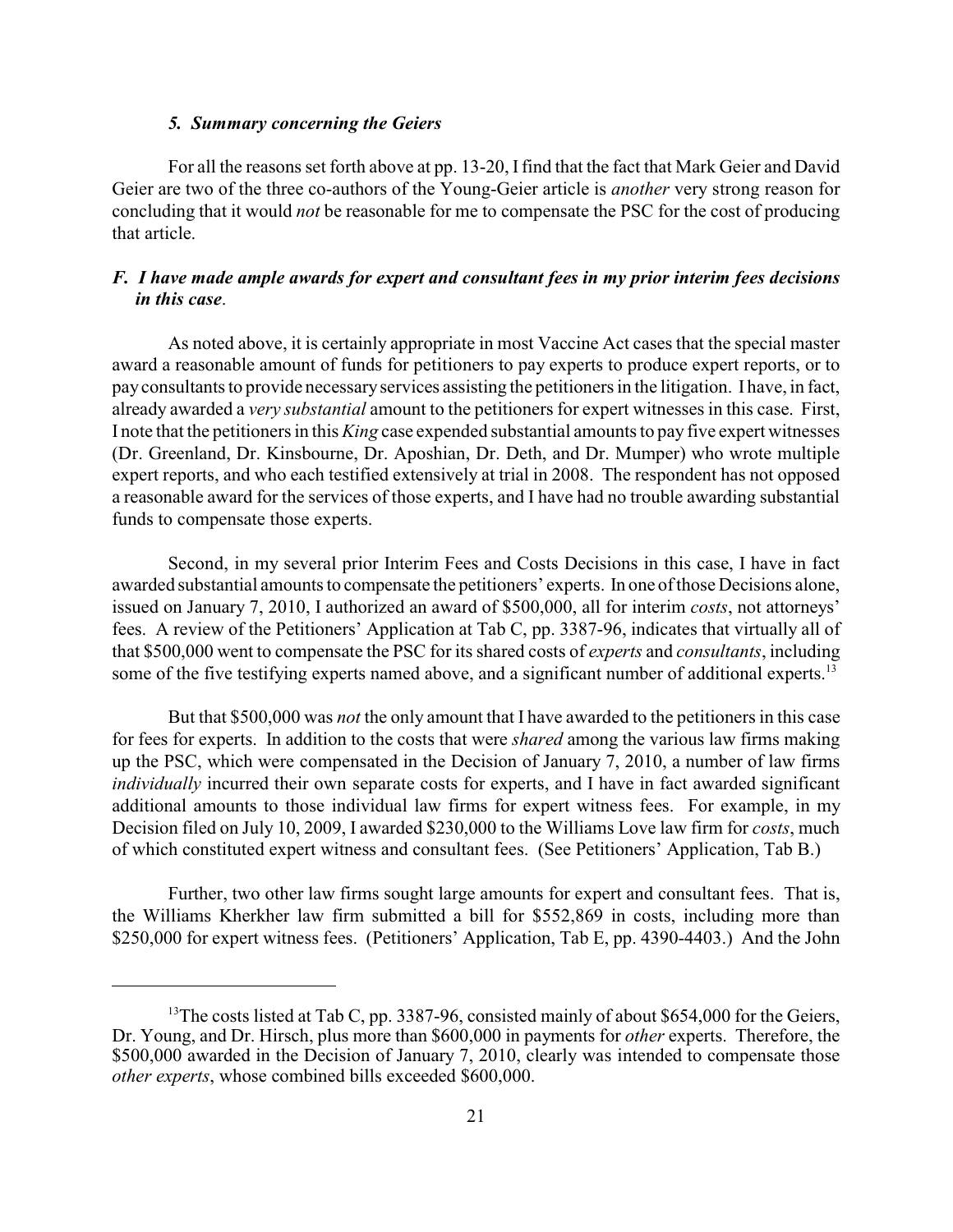Kim law firm submitted a bill for \$163,077 in costs, including at least \$104,000 for expert witness fees. (Petitioners' Application, Tab U, pp. 6521, 6608.) On September 28, 2009, after negotiations by the parties, I awarded a total of \$1,550,000 to be divided among eight law firms, including the Williams Kherkher law firm and the John Kim law firm. Based on the record, it is not clear exactly how much of the \$1,550,000 awarded in that September 28 decision was directed precisely to expert and consultant costs. But clearly, a substantial amount of that \$1,550,000, certainly hundreds of thousands of dollars, consisted of compensation for experts and/or consultant fees.

In sum, for expert fees and costs in this case, I have awarded the \$500,000 that went to the PSC in the Decision of January 7, 2010. In addition, the amounts that were awarded in the Decisions of July 10, 2009, and September 28, 2009, added several hundred thousand more for expert/consultant fees. Further, in myDecision of December 13, 2010, I awarded another \$33,130.35 in consultant fees for Dr. Mark Geier. Adding those figures together, it is plain that I have awarded *substantial* funds for expert/consultant fees in this case. The fact that I have declined to award the *additional* requested amount of nearly \$450,000, to compensate the experts for the production of the Young-Geier article, does not mean that I have been ungenerous or unfair in compensating the petitioners for expert/consultant fees in this case.

#### *G. Instructions of Judge in remand Order*

In her Order remanding the case, the Judge instructed me to perform two tasks. One was "to consider new arguments presented in petitioners' motion for review to this Court, which were not previously presented or only briefly raised for consideration by the Special Master, regarding the reasonableness of the decision to research and publish findings in a journal article." (Remand Order at 1.) The Judge noted that in their motion for review, the petitioners "argued eight new, or expanded, rationales in support of their position, and attached a number of newly filed exhibits, not previously submitted to the Special Master, to try to demonstrate why it was reasonable to undertake the task of generating the journal article." (*Id*. at 4.) The Judge described the eight items in detail at pages 4-5 of her remand order.

I have closely examined the eight items presented by petitioners and enumerated by the Judge. These items each offer at least some small amount of support for the proposition that it might have been reasonable for the Petitioners' SteeringCommittee (PSC) to commission *some* researcher or researchers to utilize data from the Vaccine SafetyDatalink (VSD) to study the issue of a potential causal link between thimerosal-containing vaccines and autism. But, considered individually or together, these items do *not* change my ultimate analysis of the issue in this case. That is, they do *not* offer any significant support for the proposition that it was at all reasonable for the PSC to commission a study in which the *Geiers* would be significant participants.

For example, the *third* item mentioned by the judge was an excerpt from an Institute of Medicine report, that certainly does support, as the petitioners contend, the general proposition that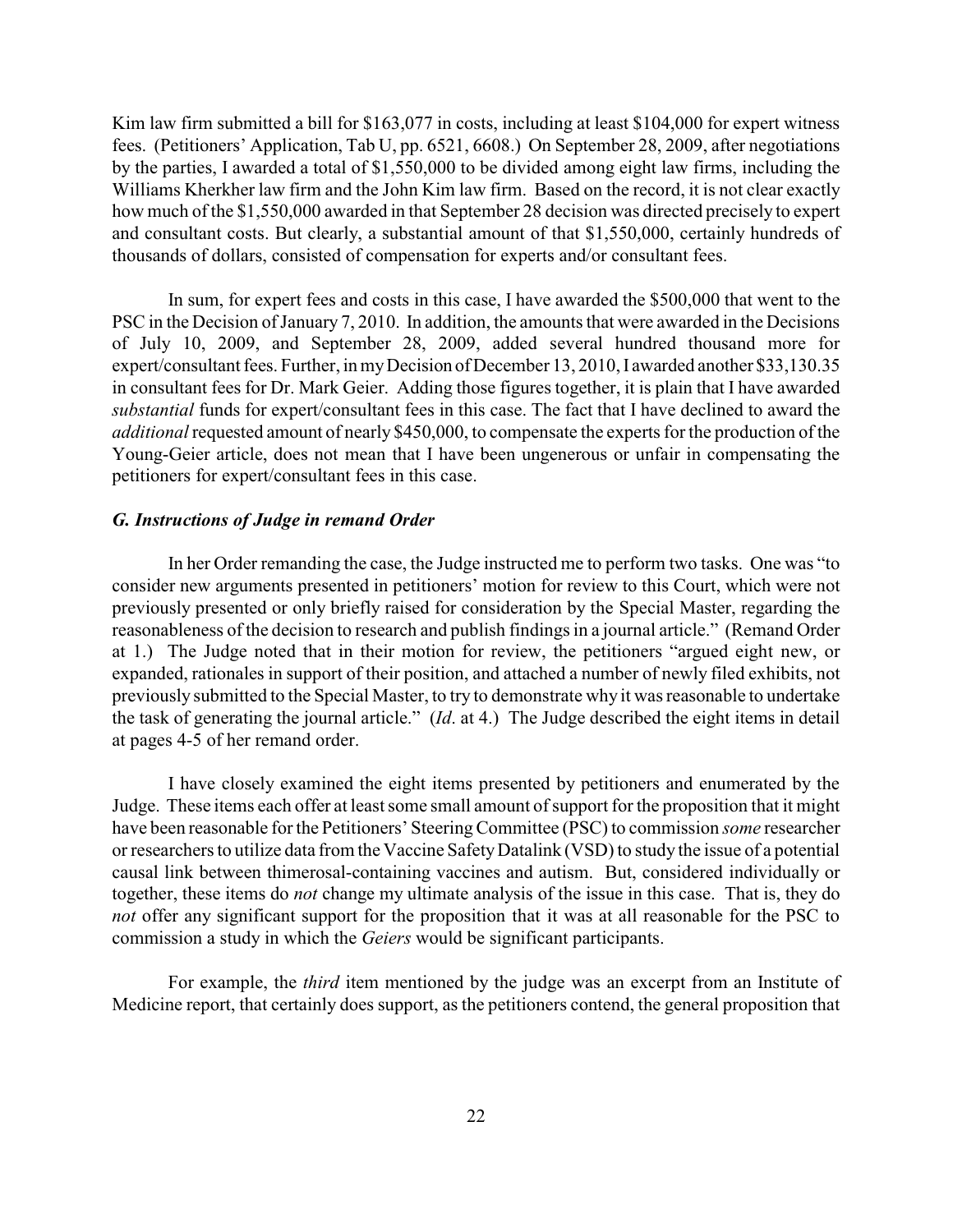the VSD can be a powerful tool in studying vaccine safety.<sup>14</sup> But I certainly never was in doubt about that general proposition. I did *not* conclude that the VSD was not an important tool for evaluating vaccine safety. I did *not* conclude that any further study of potential thimerosal-autism causation link using the Vaccine Safety Datalink was unnecessary, nor did I conclude that it would have been automatically unreasonable for the PSC to commission *any* study of that causation issue using the VSD. I specifically noted that I did *not* reach such a conclusion. (See my Decision of December 13, 2010, 2010 WL 5470787, at \*6-7.) Rather, I took particular care to explain that my ruling was based on a conclusion that it was unreasonable for the PSC to expect the Vaccine Program to provide funds for a study in which the *Geiers* were important participants. (*Id*. at \*10- 15.)

Further, the other seven items enumerated by the Judge clearly do offer at least some support for the general proposition that further study of the possible causal connection between thimerosalcontaining vaccines and autism, utilizing the VSD or other data sets, might be desirable. But upon close inspection, these items offer no support for the idea that it would be reasonable for the Vaccine Program to fund a study of this issue involving the *Geiers*.

The *first* and *second* items enumerated by the Judge involve citations to the writings of Dr. Thomas Verstraeten. Dr. Verstraeten was the lead investigator of a team of scientists who, on behalf of the Centers for Disease Control ("CDC"), conducted an epidemiologic study concerning the alleged causal link between thimerosal-containing vaccines and autism. That team published a study in 2003, in the journal PEDIATRICS, which found "no consistent significant associations between thimerosal-containing vaccines and neurodevelopmental outcomes."<sup>15</sup> The team's conclusion that such an association could be neither confirmed nor denied was reaffirmed in a letter that Dr. Verstraeten addressed to PEDIATRICS in April 2004.<sup>16</sup> In both publications, Dr. Verstraeten voiced support for ongoing investigation of this causation issue.

But, nothing in Dr. Verstraeten's writings suggests in any way that he would support expending funds for research by the *Geiers*, who possess *no significant credentials in epidemiology*.

The *fourth and fifth* enumerated items concern comments by members of Congress. The fourth item consists of comments extracted from a recorded discussion among three U.S. senators on October 27, 2005, concerning how to organize future epidemiologic studies of potential

<sup>&</sup>lt;sup>14</sup> See Pet. Remand Br., p. 7, which cites the Executive Summary of: INSTITUTE OF MEDICINE, VACCINE SAFETY RESEARCH,DATA ACCESS AND PUBLIC TRUST,pp. 1-12 (National Academies Press 2005); filed as Pet. Ex. C, on July 1, 2011.

<sup>&</sup>lt;sup>15</sup> Thomas Verstraeten et al., *Safety of Thimerosal-Containing Vaccines: A Two-Phased Study of Computerized Health Maintenance Organization Databases*, 112 PEDIATRICS 1039 (2003); filed as Pet. Ex. A, on July 1, 2011.

<sup>&</sup>lt;sup>16</sup>Thomas Verstraeten, *Thimerosal, the Centers for Disease Control and Prevention, and GlaxoSmithKline*, 113 PEDIATRICS 932 (2004); filed as Pet. Ex. B, on July 1, 2011.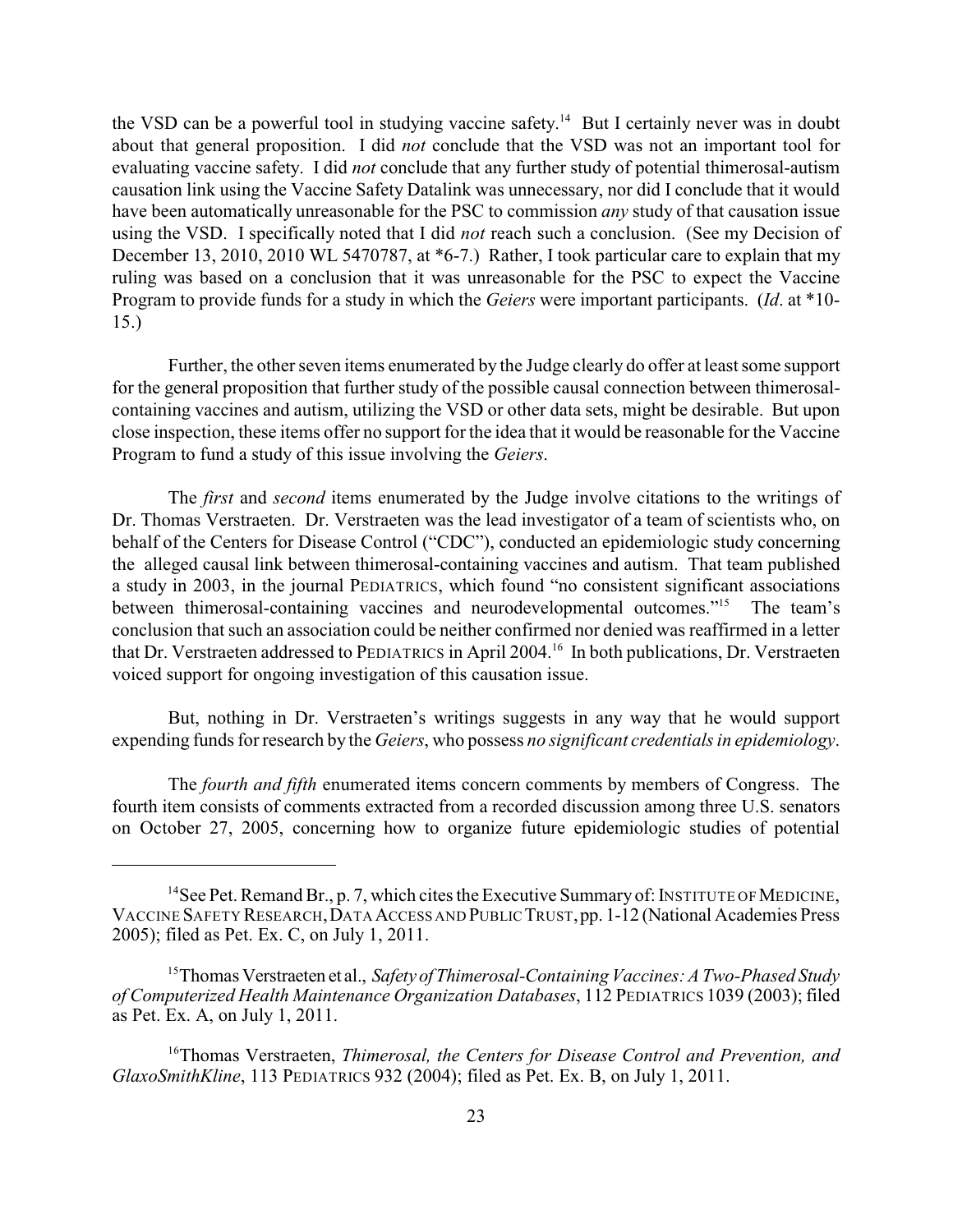associations between thimerosal and autism. Senator Lieberman, with the agreement of the other two senators, stated that "the science and epidemiology of thimerosal and autism is not clear." <sup>17</sup> Together with Senators Harkin and Spector, he proposed funding a grant for the National Institute of Environmental Health Sciences ("NIEHS") to construct an epidemiologic study concerning this issue, with "a panel of toxicologists, doctors, expert representatives from the autism community and public health advocates to advise the study."<sup>18</sup> In addition, Senator Lieberman's proposal suggested that "carefully selected independent researchers" might be invited to join the NIEHS and CDC in conducting the study.<sup>19</sup> The fifth item is a letter signed by several U.S. Senators and Representatives, dated February 22, 2006.<sup>20</sup> That letter, addressed to the director of NIEHS, also advocates funding more scientific research concerning potential associations between thimerosal-containing vaccines and autism, and notes the value of the VSD as a source of information. The letter states that these members of Congress "believe that NIEHS is the most appropriate entity to lead such research." They suggest that NIEHS should take the lead in devising such a study, by collaborating with the CDC and "expert independent researchers."<sup>21</sup>

Thus, the fourth and fifth items do show that several members of Congress called for further research into the thimerosal-autism causation issue. But, as noted above, Senator Lieberman's proposal explicitly stated that "carefully selected" independent researchers could be involved, and the letter signed by several members of Congress stated that "expert" independent researchers could be included. In light of the conclusion of the 2004 IOM Report, that all of the Geier-authored epidemiologic articles were without value, there is no reason to think that these members of Congress were calling for the *Geiers* to be included in future publicly-funded research as "carefully selected" researchers or as "experts" in epidemiology.

Next, the *sixth* item is a report by a panel of experts from NIEHS issued on August 24, 2006, which examined potentially feasible studies using the VSD.<sup>22</sup> Several different research models were considered, including an expansion of the 2003 Verstraeten report. However, one particular type of study was *specifically rejected*. "The proposal that VSD studies be conducted entirely by

 $^{18}Id.$ 

 $^{19}Id.$ 

<sup>20</sup>Letter from Congress to David A. Schwartz, M.D., Director, National Institute of Environmental Health Sciences, National Toxicology Program (Feb. 22, 2006); filed as Pet. Ex. E, on July 1, 2011.

 $\mu$ <sup>21</sup>*Id*.

 $22$ Report of the Expert Panel to the National Institute of Environmental Health Sciences, *Thimerosal Exposure in Pediatric Vaccines: Feasibility of StudiesUsing theVaccine Safety Datalink* (August 24, 2006); filed as Pet. Ex. F, on July 1, 2011.

<sup>&</sup>lt;sup>17</sup>S. CONG. REC. S11994 (daily ed. Oct. 27, 2005); filed as Pet. Ex. D, on July 1, 2011.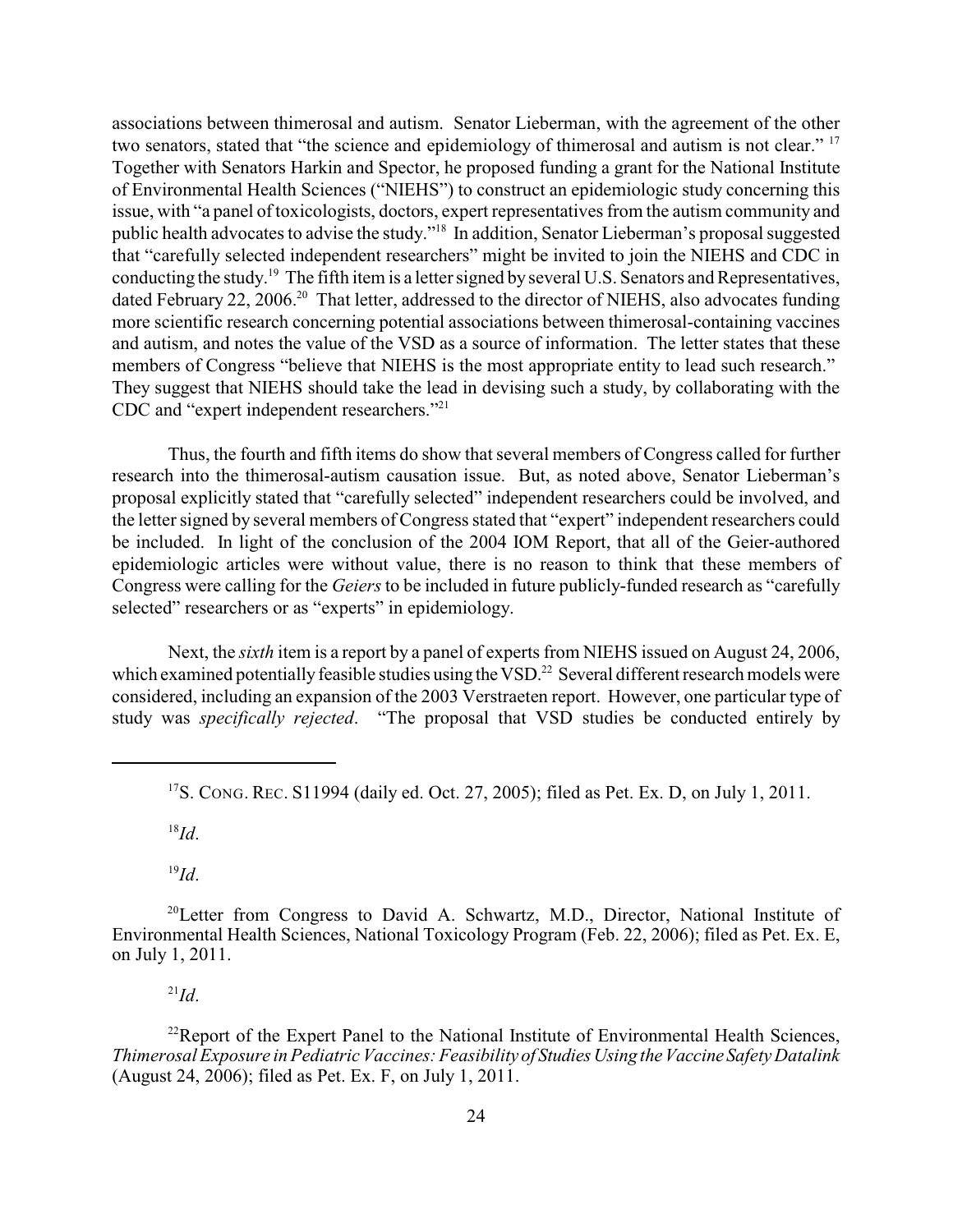independent researchers external to the CDC and the [managed care organizations that provide data to the VSD] was not considered feasible given the complexity of the data sources and the many limitations that may not be apparent to someone without intimate familiarity with the VSD."<sup>23</sup> Thus, these experts actually anticipated the likely defects that, unbeknownst to them, were already being embedded in the Young-Geier study. As might be expected, the various models that the expert panel considered feasible do *not* resemble the Young-Geier study in any way, other than their use of data from the VSD. Accordingly, this NIEHS report, which *explicitly rejected* the concept of a VSD study designed exclusively by independent outsiders, actually constitutes strong evidence *against* awarding funds for the Young-Geier study.

The *seventh* cited evidentiary item is a report by the director of the CDC to the Appropriations Committee of the U.S. House of Representatives, which issued in 2007.<sup>24</sup> That report incorporates the above-described guidance provided by the NIEHS, while trying to determine how to best allocate resources on future studies involving the VSD. It also comments on various ongoing studies. In particular, the report notes that the NIEHS panel had "identified several areas of weakness that when taken together reduce the usefulness of the VSD Project for conducting an ecologic study design to address the potential association between exposure to thimerosal and the risk of [autism]."<sup>25</sup> The CDC responded to this observation by declaring that "CDC concurs with this conclusion and does not plan to use the VSD for ecological studies."<sup>26</sup> Thereafter, the report elaborates on a number of issues concerning information-gathering and analysis, which make it particularly difficult to use the VSD data in a study with an ecologic design. The methodology of the Young-Geier study, however, as identified by the authors themselves, was a "retrospective ecological assessment."<sup>27</sup> Thus, the petitioners have cited this CDC report as support for their position, when in fact the report actually *disavows* using the VSD in a study employing ecological methodology, the kind of methodology used in the Young-Geier study.

The *eighth* item extracts a small piece of testimony of one of respondent's witnesses, Dr. Steven Goodman, from the transcript of the trial in this *King* case. Dr. Goodman, did, as petitioners point out, acknowledge that an expansion of the Verstraeten study might be a "good idea." (*King* Tr. at 3134.) But Dr. Goodman quickly clarified that he did not know the situation

 $^{25}Id$ . at 5.

 $^{26}$ *Id*. at 6.

 $^{23}Id$ . at 10.

<sup>&</sup>lt;sup>24</sup> Julie Louise Gerberdring, Dep't of Health and Human Servs., Centers for Disease Control and Prevention, *Report to Congress on Vaccine Safety Datalink* (2007); filed as Pet. Ex. G, on July 1, 2011.

Heather A. Young et al., *Thimerosal exposure in infants and neurodevelopmental* <sup>27</sup> *disorders: An assessment of computerized medical records in the Vaccine Safety Datalink*, 156 J. NEUROLOGICAL SCI. (2008), at 2; filed as PML 665.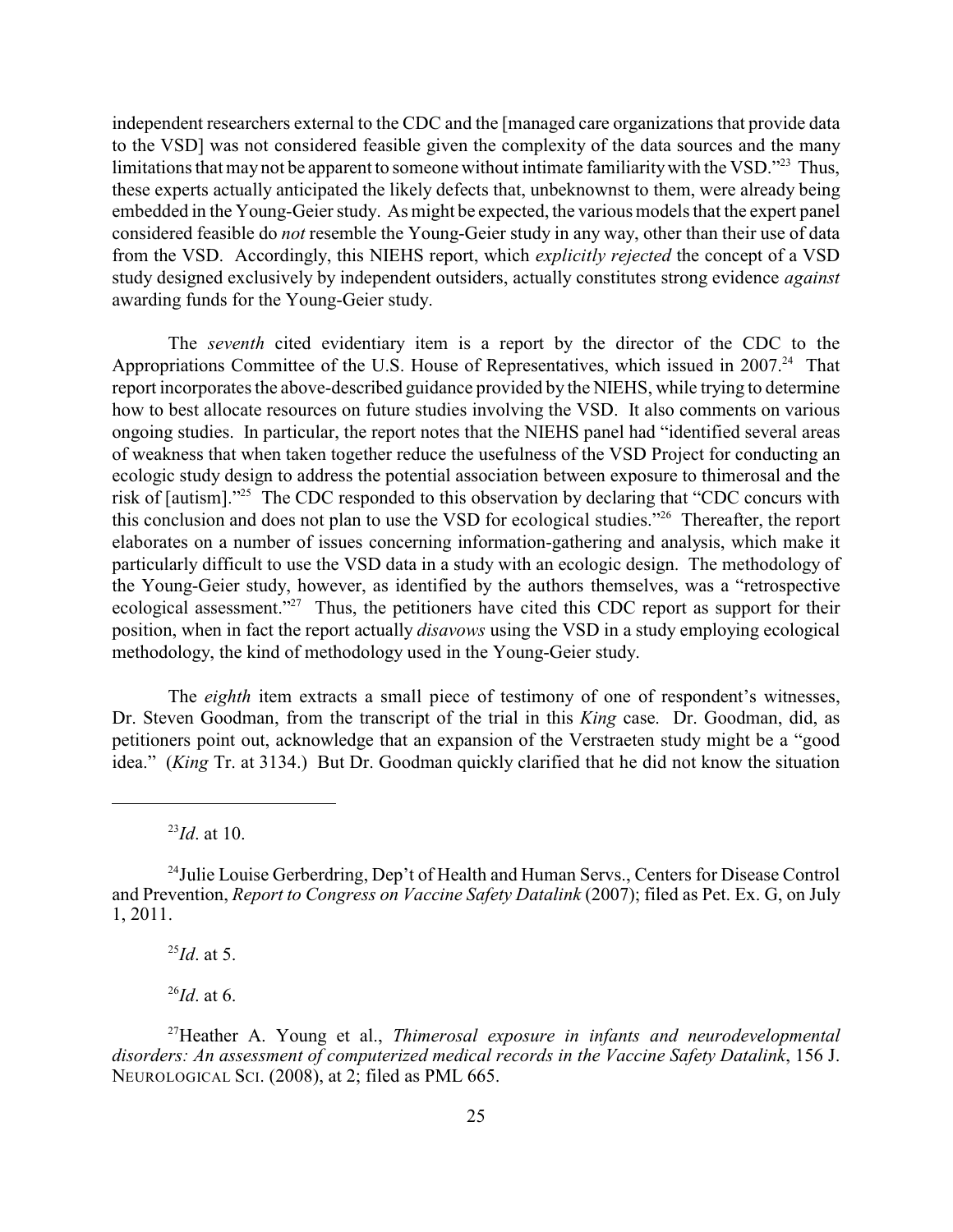concerning how much such a study would cost, and whether it would be a reasonable use of money as opposed to other types of autism research. (Tr. 3136.) Further, Dr. Goodman elsewhere in the record specifically noted that the prior epidemiologic studies *by the Geiers* were flawed and without value. (*King* Ex. O, p. 10.) Thus, Dr. Goodman's testimony cannot be interpreted as offering any support to the idea that the Vaccine Program should pay the cost of an epidemiologic study by the *Geiers*.

In sum, having carefully studied the eight items emphasized by petitioners before Judge Horn, Istand firmly by my prior conclusion. As explained in the previous five pages, when closely examined, none of those eight items provide significant support for the proposition that it was reasonable for the PSC to fund a study by the *Geiers*. Further, as explained in detail both in my Decision of December 13, 2010, and at pp. 13-21 above of this Decision on Remand, the Geiers' past history made it patently *unreasonable* for the PSC to expect the Vaccine Program to fund a study in which the *Geiers* were major participants. As detailed, in dozens of judicial opinions, judges and special masters of this court, as well as judges of other courts around the country, have repeatedly concluded that Dr. Mark Geier offers testimony that is beyond his area of competence, that is without value, or that is of questionable honesty. (See pp. 14-17 above.) Moreover, the two Geiers had in the past authored a number of medical articles addressing the very issue of whether vaccines cause autism, and those articles had been unanimously *condemned* by the Institute of Medicine and other experts, including the *petitioners' own epidemiologic expert* in this case, as incompetent, dishonest, and devoid of value. (See pp. 17-20 above.) Thus, it does not matter that the petitioners can point to a number of persons or organizations who called, *in general*, for further study of the thimerosal–autism causation issue. None of those persons or organizations called for a study of that issue by the *Geiers*. Given the Geiers' history, it was still very unreasonable for the PSC to commission the *Geiers* as primary authors of their study, and to expect the U.S. taxpayers to reimburse the PSC for the payments that they made for the predictably valueless Geier-authored study.

## *H. Arguments of petitioners on remand*

In their brief filed after the remand, the petitioners, somewhat surprisingly, offer only relatively sparse argument in favor of their contention that Ishould compensate them for the cost of the Young-Geier article. A few of their points, however, are worthy of a brief discussion.

First, they point to the items of evidence enumerated by the Judge, as described above, arguing that those items demonstrate that it was reasonable for the PSC to sponsor another study of the thimerosal-autism causation issue. (Pet. Remand Br. at 6-8.) However, I have already discussed above why those items do not contradict my ruling in this case. (See pp. 22-26 above.)

Remarkably, petitioners' brief on remand essentially fails to squarely address the *primary point* of my Decision of December 13, 2010, which was that it was unreasonable for the PSC to commission a study by *the Geiers*. Instead, they complain that my ruling consisted of an *ad hominem* attack on the Geiers. (Pet. Remand Br., p. 11.) In this regard, I note that I do not relish the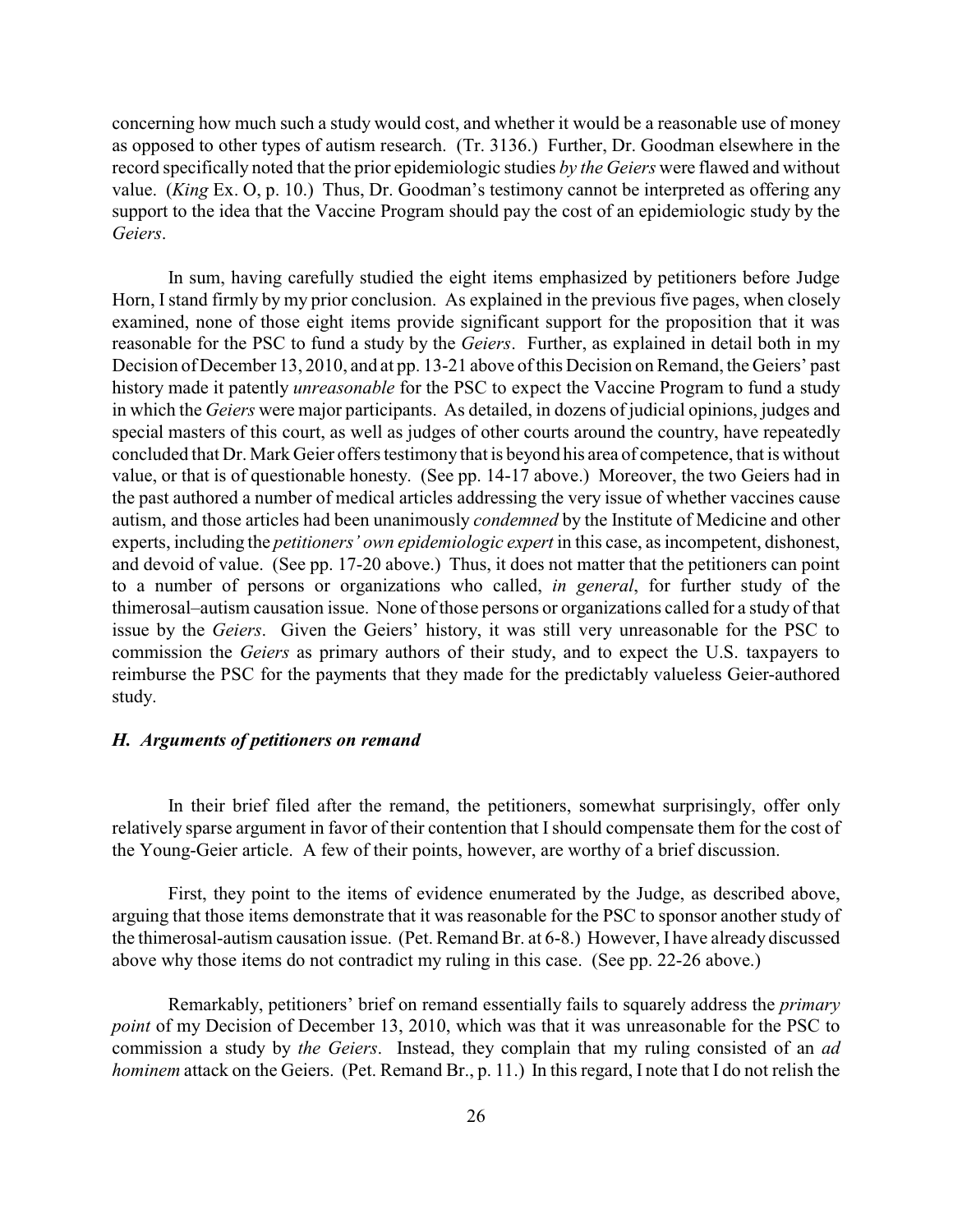idea of collecting opinions critical of any individual. However, it was the PSC, not myself, that chose the Geiers to conduct their study, and that now seeks the extravagant sum of \$447,000 in taxpayer funds to pay for that study. Therefore, it is simply my duty to determine whether it was reasonable for the PSC to commission a study by *the Geiers*, and, as part of that determination, it is my duty to carefully examine the reputation of the Geiers and their credentials to conduct epidemiologic research. Unfortunately for the PSC, my examination of the Geiers' credentials and reputation simply yielded almost exclusively *negative* information. The fact that I reported such information in my Decision of December 13, 2010, was not an *ad hominem* attack, but simply the execution of my duty to look carefully before awarding \$447,000 in Vaccine Program funds.

In decrying my alleged "attack" on the Geiers, the petitioners also assert that I ignored "the extensive list of cases where special masters and courts \* \* \* have given weight" to Dr. Mark Geier's opinions. (Pet. Remand Br. at 11.) Yet the petitioners did not bother to cite even a single case in which Dr. Geier was found credible.<sup>28</sup>

Concerning my conclusion that the Young-Geier article was without value, the petitioners further complain that I was "arbitrary" in deciding "to credit only attacks on the study." (Pet. Remand Br., at 11.) Petitioners are correct that I cited only the "attacks" on the study in the record. But that was because the huge record of this case contains *no* statements by any expert endorsing or praising the study. *All* the expert comments concerning the study in the record are, in fact, *negative* ones. As detailed above, not even any of the *petitioners' own expert witnesses* had anything positive to say about the study, and petitioners' counsel apparently even went so far as to manipulate the timing of their filing of the study so that *petitioners'* own epidemiologic expert could not be asked about the study. (See p. 12 above.)

Finally, the petitioners' primary argument on remand concerning the Young-Geier article seems to be the assertion that it is unfair for me to judge the PSC sponsorship of the article with the benefit of *hindsight*. They argue that it was reasonable *at the time* for the PSC to hire the Geiers and the others to do the study. (*E.g.*, Pet. Remand Br. at 5-6, 8-9.) Unfortunately, in making this complaint, the petitioners do not even bother to explain exactly when it was that they hired the Geiers and Drs. Young and Hirsch. But it is clear that this unexplained assertion is without merit.

Based upon the exhibits filed by the petitioners, it appears that Dr. Young began her work on the Young-Geier article in 2006 (Petitioners' Application, Tab C, pp. 3896, 4325-4363), and that Dr. Hirsch began his work on the article in November of 2004 (*id.* at pp. 3891, 4094-965). The Geiers began their work on the article in late 2003 (*id.* at pp. 3973-3983), but performed most of

 $2^{8}$ I do recognize that there exist a number of opinions in which special masters or judges chose to give weight to Dr. Geier's testimony. But virtually all those were from the *very early* days of the Program, and in many of those cases there was no government expert to challenge Dr. Geier. The opinions in *recent* years by special masters and judges of this and many courts have been virtually all *negative* toward Dr. Geier, as set forth above.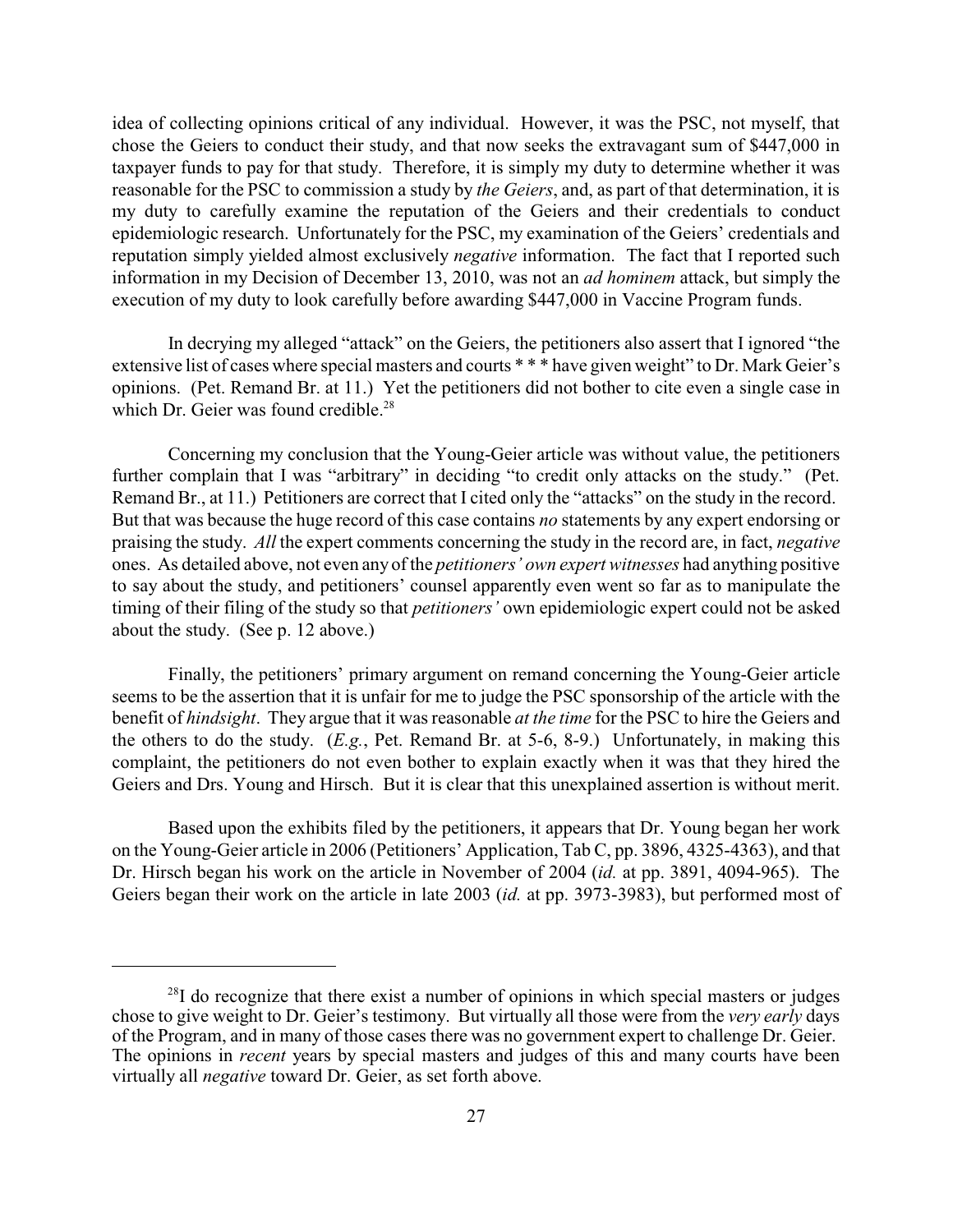their work on the study in late 2004 (*id.* at 4053-56), 2005 (*id.* at 3977, 4005-4052), 2006 (*id.* at 3999-4004), 2007 (*id.* at 3987, 3990-98), and 2008 (*id.* at 3984-89).

In sum, while the Geiers began their work on the article project in late 2003, clearly the vast majority of the work on the project, by *all four* of the individuals, in question, was performed in late 2004 or thereafter.

Comparing these dates to the dates of the negative information concerning the Geiers, described in detail above, it is plain that there was *ample* warning to the PSC attorneys that it was not reasonable for them to commission a study in which the Geiers were major participants. First, the opinions critical of Dr. Geier for testifying outside of his area of expertise, cited at pages 14-15 above, include cases from 1990 (*Lehman*), 1991 (*Daly*), 1992 (*Aldridge*, *Einspahr*, *Ormechea*), and 1993 (*Haim*). The cases critical of Dr. Geier's honesty, candor, and veracity (see p. 15 above) include special master opinions from 1992 (*Aldridge*), 1993 (*Marascalco*, *Haim*), and 2000 (*Platt*), and a 1992 decision of a New York federal judge (*Jones v. Lederle Laboratories*). Thus, even by 2003, it should have been quite clear that Dr. Geier's work was viewed with extreme disfavor by the Vaccine Act special masters, so that no special master would be likely to award a huge amount of Program funds to compensate work on a Geier-authored epidemiologic project. (I note that another special master concluded that even by the year 2002 it should have been clear that to retain Dr. Geier as an expert was "unreasonable." *Masias*, *supra*, 2009 WL 183979, at \*39.)

Even more importantly, on May 14, 2004,  $^{29}$  the Institute of Medicine published the document that was described above as the "2004 IOM Report." In that document, as described above (pp. 17- 18), the IOM committee reviewed in detail several different published medical articles by the Geiers, all of which addressed the issues of whether the MMR vaccine can cause autism or whether thimerosal-containing vaccines can cause autism. As explained in detail above, the IOM committee found that *all* of those Geier articles were so poorly done and so profoundly flawed that they effectively contributed nothing to the causation issues that they addressed.

That IOM report, issued by the foremost medical authority in this country, and dedicated entirely to the issues of whether MMR vaccines cause autism or thimerosal-containing vaccines cause autism, obviously must have come to the attention of the PSC attorneys immediately after its much-heralded publication on May 14, 2004.

Thus, after the publication of this 2004 IOM report in May of 2004, which expressly found the Geiers' epidemiologic efforts to be completely without value, it should have been *even more obvious* to the PSC attorneys that it was not reasonable to fund an epidemiologic study authored by the Geiers. And it is crucial to note that the *vast majority* of the work on the Young-Geier article, by all four of the individuals in question, was performed *after* the publication on May 14, 2004, of this IOM Report that unequivocally condemned the epidemiologic work of the Geiers.

 $^{29}$ For the fact that the 2004 IOM Report was published on May 14, 2004, see http://www.iom.edu/Reports/2004/Immunization-Safety-Review-Vaccines-and-Autism.aspx.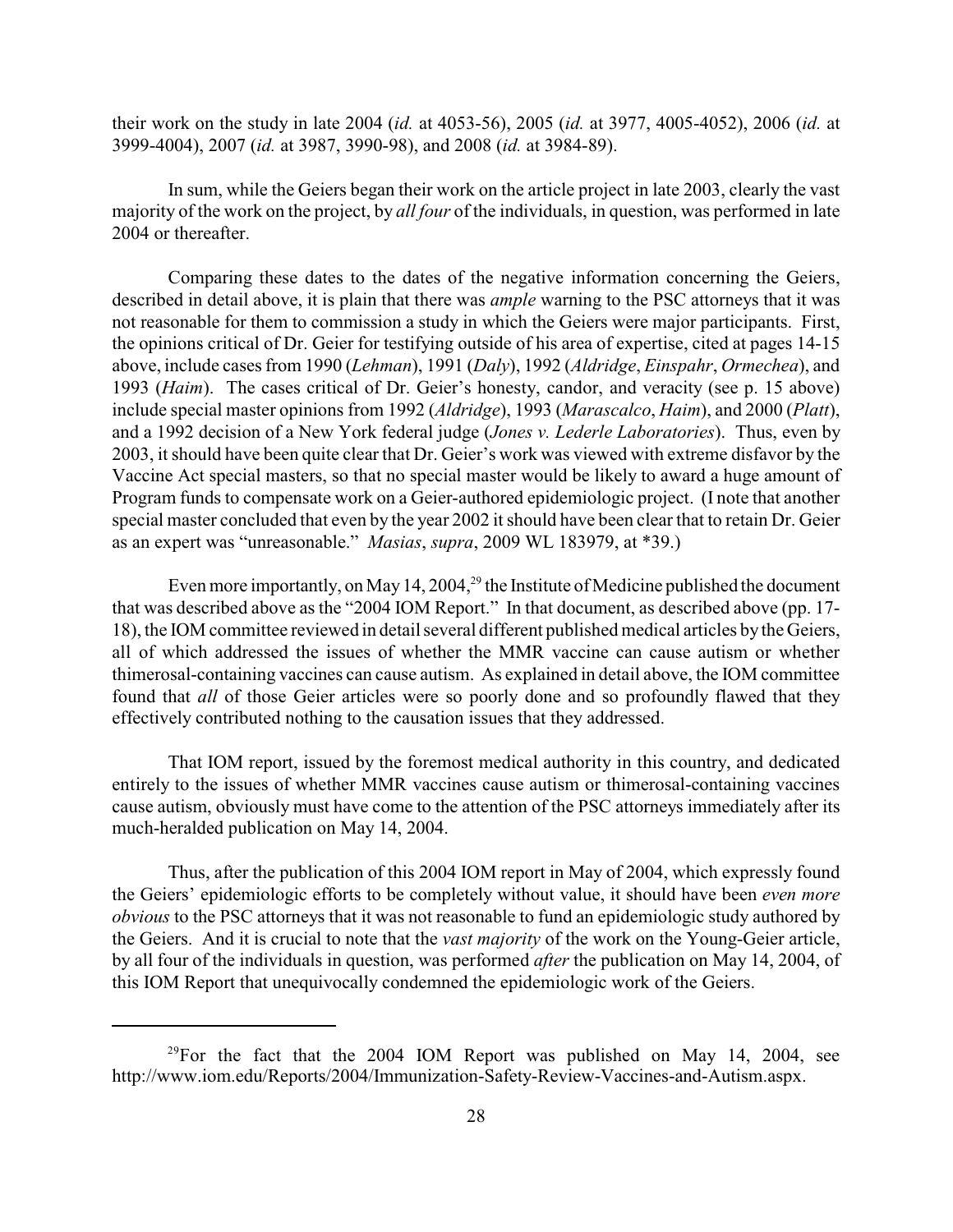Therefore, the petitioners' main argument, that it was reasonable "at the time" to hire the Geiers, is without merit. And the argument appears even weaker when one notes that the PSC could and should have informed me, as the special master then presiding over the Omnibus Autism Proceeding, that the PSC was intending to spend hundreds of thousands of dollars on an epidemiologic study, and that they intended to eventually bill *the Program* for those substantial costs. The PSC attorneys certainly must have been aware that the Program had *never* previously awarded funds for such a litigation-related study. Yet the PSC attorneys, despite meeting with me every several weeks in telephonic status conferences during the time period during which the study was initiated and conducted, obviously decided *not* to inform me of the project's existence. This makes me highly suspicious that one reason that they elected not to inform me was that they judged (correctly) that I would have been highly skeptical of the fact that *the Geiers* were to be principal authors of the study.

Accordingly, for all the reasons set forth above, I must reject the arguments concerning the Young-Geier article raised by the petitioners in their brief on remand in this case.<sup>30</sup>

#### *I. Dr. Young and Dr. Hirsch*

As noted above, Dr. Heather Young was one of the named authors of the Young-Geier article, and, according to petitioners, Dr. Robert Hirsch, although not a named author, also contributed some preliminary work concerning the design of the Young-Geier study. Accordingly, I have considered whether I should award funds for *their* participation in the Young-Geier study, even while declining to award funds to compensate the Geiers. I have concluded that it would *not* be reasonable to award funds even for the services of Dr. Young and Dr. Hirsch.

To be sure, the qualifications of Dr. Young and Dr. Hirsch to participate in such a study are *not* severely tainted like those of the Geiers. To the contrary, I note that Dr. Young does appear to have a background in the field of epidemiology. For example, one document indicates that she is an "assistant research professor" in the "Department of Epidemiology" at the George Washington University. (Petitioners' Application, Tab C, p. 4356.) As to Dr. Hirsch, for purposes of this opinion I also presume that he has reasonable qualifications to perform the specific services that he did perform with respect to the Young-Geier article.

However, no matter how good the general qualifications of Drs. Young and Hirsch may be, there are still strong reasons to decline to compensate their claimed services concerning the Young-Geier article in question. First, the Young-Geier article in fact turned out to be very flawed, devoid of any substantial probative value, as discussed in detail above (pp. 12-13).

<sup>&</sup>lt;sup>30</sup>Petitioners also seem to suggest that it was reasonable to include the Geiers in the authorship of the PSC-sponsored studybecause Dr. Geier had "access to the VSD," seeming to imply that Dr. Geier had some kind of unusual or unique access. (Pet. Remand Br. at 10.) But the petitioners have not pointed to any evidence that Dr. Geier had any greater access to the VSD data than any other researcher would have had.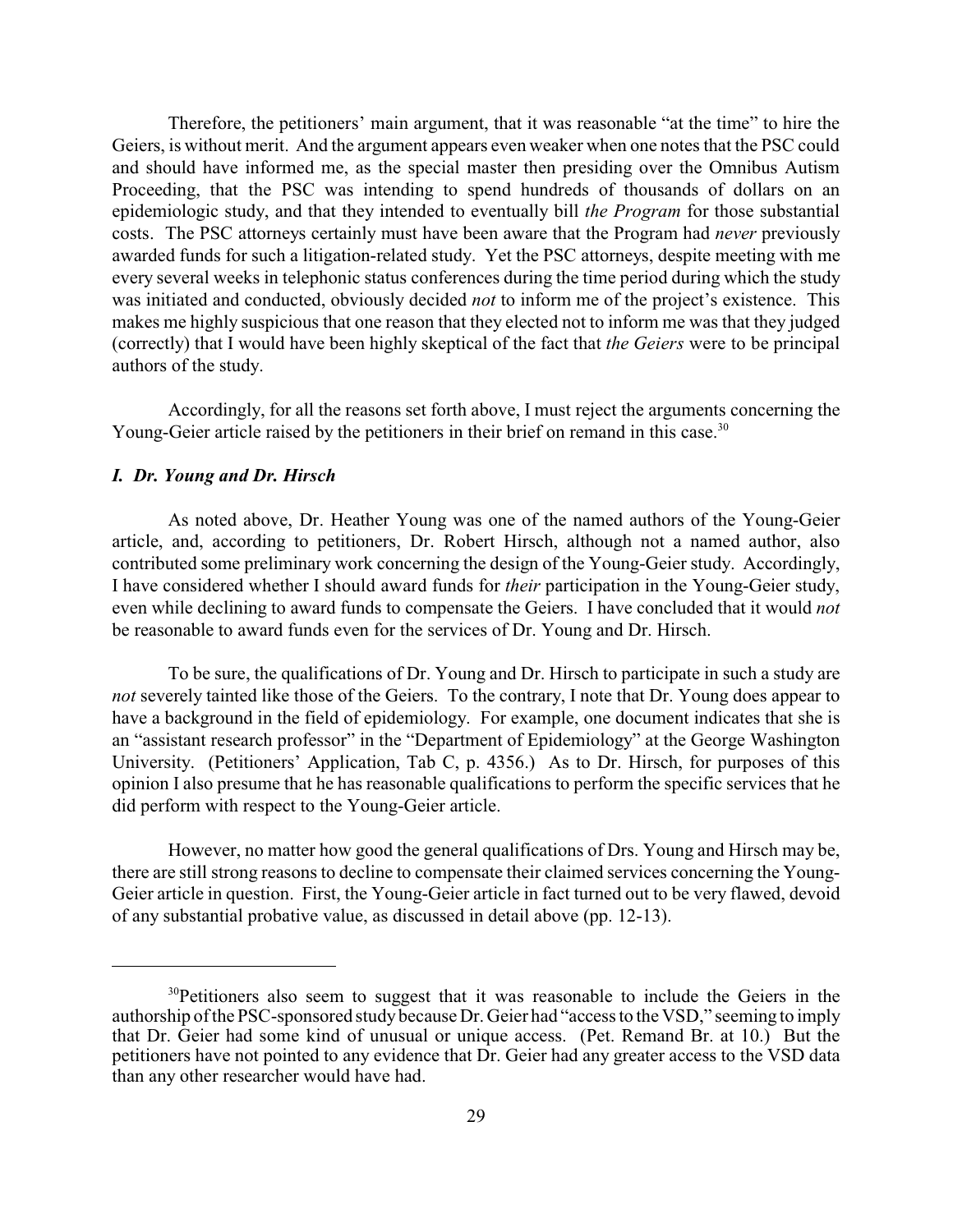Second, the PSC chose, for whatever reason, to have Dr. Young and Dr. Hirsch collaborate on the project *with the Geiers*. And that choice of a collaborative project with the Geiers was a severely ill-advised choice. As set forth above, the Geiers had a prior history of attempts to produce epidemiologic studies concerning vaccine causation of autism, attempts which were uniformly rejected by the IOM as severely flawed. For Dr. Young and Dr. Hirsch to collaborate with the Geiers on *another* such study clearly entailed a grave risk that the project would be similarly flawed. And, in fact, the ensuing Young-Geier study *did* prove to be similarly flawed, and thus devoid of any probative value.

In these circumstances, given the Geiers' prior track record of flawed epidemiologic studies concerning the vaccine-causation issue, I find that it was *not* reasonable for the PSC to employ Dr. Young and Dr. Hirsch to work *with the Geiers* on the project. Thus, it would not be reasonable for me to compensate *any* of the costs of a collaborative project of this type that included the Geiers as co-authors. Accordingly, I will *not* award compensation for the services performed by Dr. Young and Dr. Hirsch on the flawed project, just as I will not award funds for the Geiers' participation.

Finally, in this regard, it worthy of a brief mention that Dr. Young and Dr. Hirsch have already been fully or almost fully paid by the PSC for their work.<sup>31</sup> Thus, it appears that the burden of my denial of compensation will *not* fall upon Drs. Young and Hisch, but upon the *PSC attorneys*, who made the extremely ill-advised decision to team Drs. Young and Hirsch with the Geiers.

### *J. Summary concerning the Young-Geier article*

Any expert *testimony* presented in a Vaccine Act case, by either party, should ideally come from an expert who is independent and objective, and who has special expertise relevant to the issue at hand. By the same token, if a petitioner in a Vaccine Act case were ever to receive Program compensation for funding an *original medical study*, such study also would have to be authored by persons who were independent and objective, and who had appropriate special expertise in the subject matter area. The Young-Geier article certainly fails to live up to such a standard. As demonstrated above (pp. 17-19), the prior epidemiologic efforts of the Geiers in the area of the alleged vaccine causation of autism clearly demonstrate that the Geiers are the *very opposite* of independent, objective researchers. As also demonstrated (see pp. 19-20 above, 32-33 below), the Geiers do not have appropriate expertise to author epidemiologic studies. And as further demonstrated (pp. 29-30), adding Drs. Young and Hirsch to the project did not salvage the situation. Given the Geiers' history, it was quite unreasonable for the PSC to agree to fund a research project with *the Geiers as co-authors*, even if Drs. Young and Hirsch did have appropriate expertise themselves. And the resulting study in fact turned out to be severely flawed, in ways very similar to the deficiencies of the Geiers' previous studies in the vaccine-autism area.

 $31$  Dr. Hirsch was paid his claimed \$41,000 in full, by check. (Pet. App., Tab C, p. 3891.) As to Dr. Young, of the \$248,636.91 claimed, it appears that all but  $\frac{1}{25}$ , or a total of  $\frac{247}{511.91}$ , was paid by the PSC by check to Dr. Young. (Pet. App., Tab C, p. 3896.)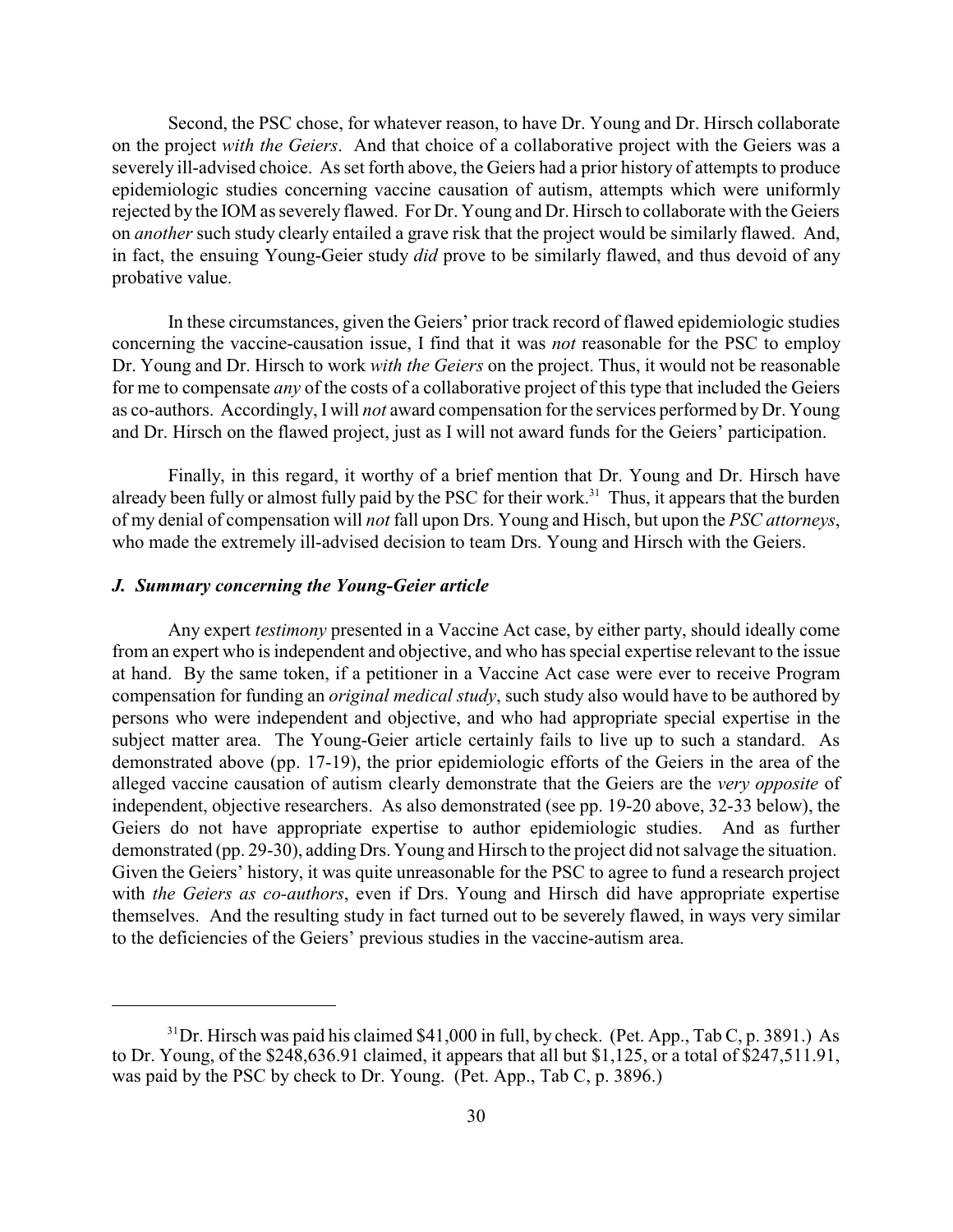Therefore, for all the reasons set forth above at pp. 8-30 above, and the reasons set forth at pp. 8-24 of my Decision filed on December 13, 2010, I conclude that it was *not* reasonable for the PSC to agree to pay the experts in question to work on the Young-Geier article. I do not believe that a reasonable "hypothetical paying client" of the PSC would have agreed to fund the Young-Geier article as part of the cost of pursuing either the Omnibus Autism Proceeding as whole, or the *King* case itself. Thus, it would *not* be reasonable for me to compensate the costs of producing the article. 32

### **VII**

# **OTHER WORK OF THE GEIERS**

## *A. Introduction*

As noted above (p. 8), there is a *second* component to the PSC claim that I am considering in this Decision. In addition to the \$447,044.02 claimed for the four experts for work on the Young-Geier article, petitioners also seek \$197,823.94 for *additional* work performed by Mark Geier and David Geier. This work did not relate to the *King* trial, but is said to be general work performed for the PSC between 2003 and 2008. (See PSC Reply, Tab 12, p. 9.)

In the briefs and memoranda filed concerning this interim fees and costs claim, including the petitioners' brief on remand, there is remarkably little discussion concerning this \$197,823.94 claimed for the Geiers. In one brief, the petitioners described the work in question by the Geiers as follows (PSC Reply, Tab 12, p. 9):

That portion of Dr. Geier's time not devoted to the research for the published study is time he spent over the course of six years consulting with the PSC. It is perfectly reasonable for petitioners generally to employ expert consultants, and particularly so in this proceeding involving a tremendous body of complex medical and scientific evidence. Dr. Geierreviewed and analyzed hundreds of science journal articles for the PSC; he summarized articles as they appeared, and searched for older, relevant articles. He consulted with other experts and reported his impressions to the PSC. He appeared at PSC meetings to make presentations about the science, explaining the literature and assisting the PSC in its evaluation of the evidence in preparing for trial of these cases. His time consulting with the PSC was time

<sup>&</sup>lt;sup>32</sup> Because I conclude that it would not be reasonable to compensate *any* of the costs of the Young-Geier article, I do not address the issues of whether the hourly rates charged were reasonable, whether any of the individual charges that made up the overall total were reasonable, whether the very large overall amount billed for the production of the article was excessive, etc. (I note, for example, that even if I were to afford *some* compensation for the article's production, I would certainly *not* award the unexplained, apparently excessive hourly rates claimed by the Geiers, and would not award fees to both Geiers for apparently duplicative work.)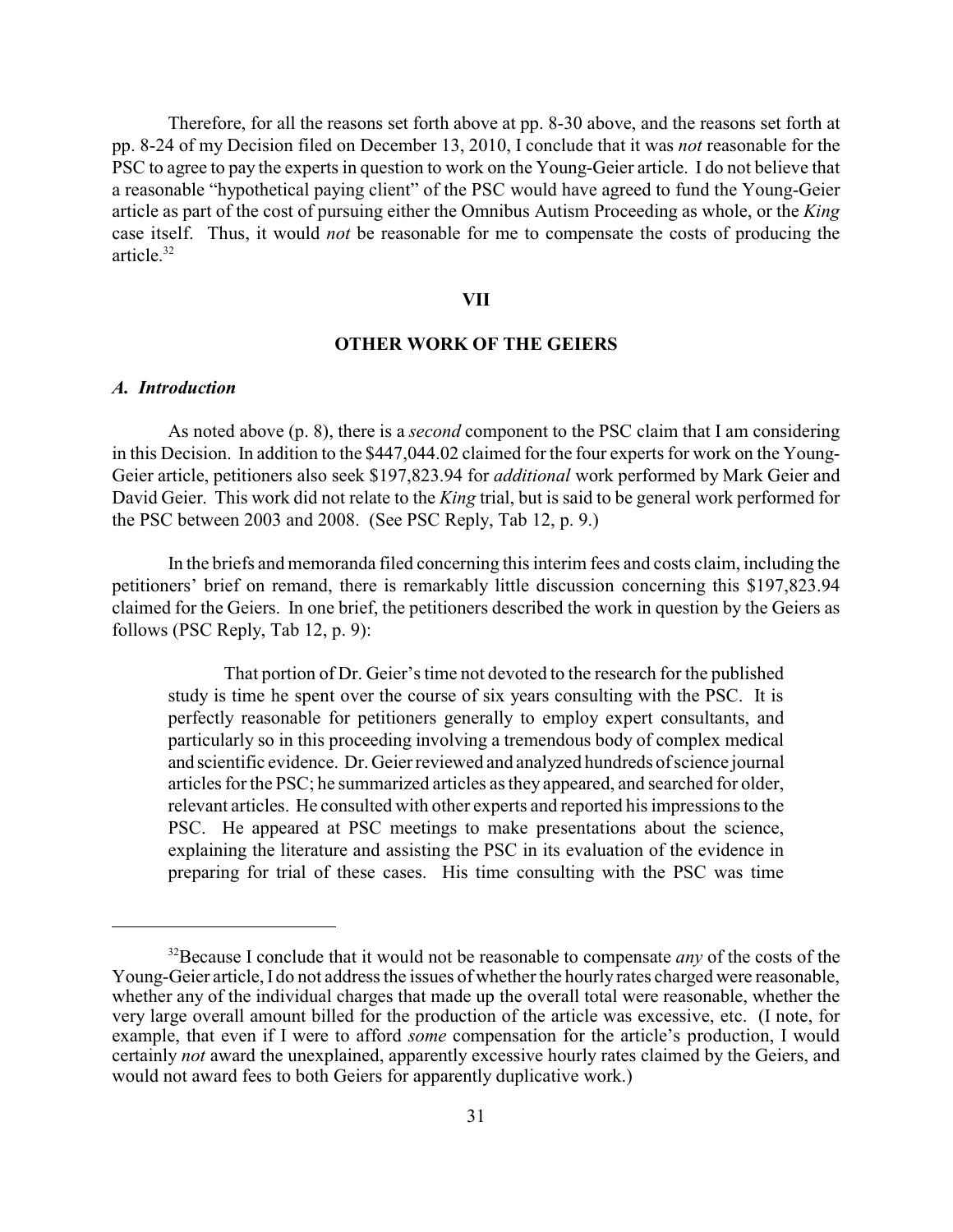reasonably spent working on a compensation claim (in fact, indirectly on 5000 claims) and is compensable.

David Geier's billed time largely of the work he did as a research assistant, and providing technical and logistical support for Dr. Geier, relating to both Dr. Geier's VSD research and his consulting work. David Geier's work did not require someone with an advanced or professional degree, and the PSC does not claim compensation for work David Geier performed that he was not qualified to do. His research, technical, and logistical support services were necessary to supporting Dr. Geier's work on behalf of petitioners and the PSC, and therefore his time was reasonably incurred on behalf of a compensation claim.

Respondent, in response, originally argued that I should deny most, if not all, of the amount claimed for the Geiers' non-article work. (Respondent's Memorandum of Law filed February 6, 2009, pp. 163-167.) Respondent argued that no compensation should be afforded for the services of David Geier, since he has not been shown to be qualified to provide expert or consultant services (*id*. at 163); that petitioners have afforded no evidentiary support for the claimed hourly rates for either Geier (*id*. at 164); that the Geiers should be not compensated for their extensive time claimed for travel, attending conferences, and meetings with legislators and/or legislative staff (*id.* at 164-65); and that the Geiers' billing practices were defective in a variety of ways (*id*. at 165-67).

### *B. David Geier*

I have not been persuaded, and am still not persuaded, that it would be reasonable to provide any compensation for the claimed services of David Geier. His only academic degree is a Bachelor of Arts with a major in biology. (Pet. Supp. Brief filed July 28, 2010, Ex. 1, p. 12.) He has no medical degree or other graduate degrees. It is the *petitioners' burden* to demonstrate that it would be reasonable to pay David Geier at his claimed hourly rates of \$200 or \$250, or at any other rate, but they have *failed* to demonstrate that he is qualified to provide valuable expert or consultant services to the PSC.

In this regard, I note that in *Riggins v. Secretary of HHS*, No. 99-382V, 2009 WL 3319818, at \*6-7 (Fed. Cl. Spec. Mstr. June 15, 2009), *aff'd*, 406 Fed. Appx. 479 (Fed. Cir. 2011) (unpublished), Chief Special Master Golkiewicz was also presented with a bill for services byDavid Geier. The special master, however, found that David Geier "was not qualified to serve as a consultant on the medical issues presented in the Vaccine Program." (*Id*. at \*7.) He declined to award any compensation for David Geier's services.

In contrast, the petitioners have not identified *any* Vaccine Act case in which a special master has awarded compensation for services provided by David Geier.

Further, I note that in *Riggins*, the special master concluded, after studying the Geiers' billing records, that for manymeetings or consultations, Mark Geier and David Geierseemed to have billed the same hours; the master found that this amounted to unjustified duplication of effort. 2009 WL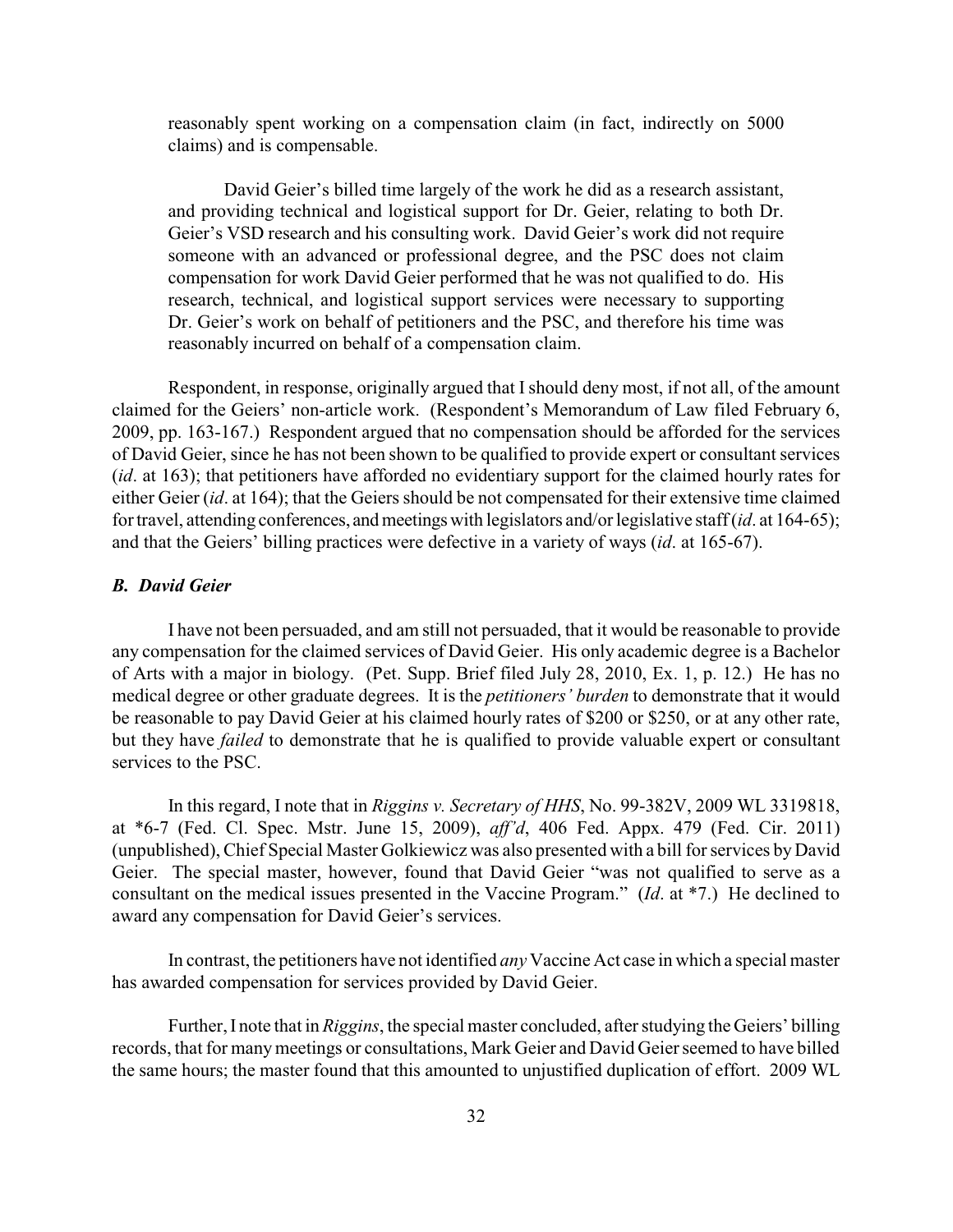3319818 at \*7. I have detected the same phenomenon again and again in the billing records submitted in this case, and I find it to be another reason to deny compensation for the hours billed by David Geier.

Finally, I note that the petitioners have failed completely to offer any *evidence* as to what might be a *reasonable hourly rate* for David Geier's services. This is yet another reason for denying compensation for his services.

In short, it is the *petitioners' burden* to demonstrate that it would be reasonable to compensate them for the services provided by David Geier, but they have failed to shoulder that burden in this case. (It is noteworthy that I made the same observations about David Geier in my Decision of December 13, 2010, yet on remand petitioners have not even *attempted* to answer the criticisms concerning David Geier.)

### *C. Mark Geier as a medical "consultant"*

As noted above, many judges and special masters have concluded that Dr. Mark Geier is not qualified to serve as an "expert witness" in medical areas outside of his specialty of genetics. (See cases cited at pp. 14-15 above.) However, in this case, he has been employed by the PSC not as an "expert," but rather as a medical "consultant." The concept of a Vaccine Act attorney utilizing a medical doctor as a "consultant," rather than an "expert," has been recognized in a number of Vaccine Act cases, several of them involving Dr. Geier. A medical doctor is sometimes used by a petitioner's attorney, during the initial stages of a Vaccine Act case, to assist the attorney in determining the proper approach to a case, and in obtaining an expert witness to actually testify at trial. The medical consultant is qualified to analyze the medical records of the case, to search for medical articles concerning the type of medical condition in question, and to read and analyze such articles. The consultant may then seek an appropriate expert in the medical field in question, interview candidate experts, and recommend to the attorney which expert to retain.

Cases in which such use of a medical consultant has been approved in Vaccine Act cases include *Densmore v. Secretary of HHS*, No. 99-588V, 2006 WL5668063, at \*5 (Fed. Cl. Spec. Mstr. Aug. 14, 2006); *Simon v. Secretary of HHS*, No. 05-941V, 2008 WL 623833, at \*5 (Fed. Cl. Spec. Mstr. Feb. 21, 2008); *Ray v. Secretary of HHS*, No. 04-184V, 2006 WL 1006587 at \*11-12 (Fed. Cl. Spec. Mstr. Mar. 30, 2006); *Lamar v. Secretary of HHS*, No. 99-584, 2008 WL 3845157, at \*12-15 (Fed. Cl. Spec. Mstr. July 30, 2008); *Riggins v. Secretary of HHS*, No. 99-382V, 2009 WL 3319818, at \*9-10 (Fed. Cl. Spec. Mstr. June 15, 2009), *aff'd*, 406 Fed. Appx. 479 (Fed. Cir. 2011) (unpublished); *Sabella v. Secretary of HHS*, No. 02-1627V, 2008 WL 4426040, at \*31-32 (Fed. Cl. Spec. Mstr. Aug. 29, 2008), *aff'd on this point and rev'd on other point*, 86 Fed. Cl. 201, 218-19 (2009); *Schrum v. Secretary of HHS*, No. 04-210V, 2007 WL 1772056, at \*3-4 (Fed. Cl. Spec. Mstr. May 31, 2007); *Doe/14 v. Secretary of HHS*, 2008 WL 982929, at \*4-5 (Fed. Cl. Spec. Mstr. Mar. 28, 2008). Many of those cases have involved Dr. Geier himself as the consultant. See *Ray*, *Riggins*, *Sabella*, *Schrum*, *Densmore*, *Lamar*, and *Doe/14*.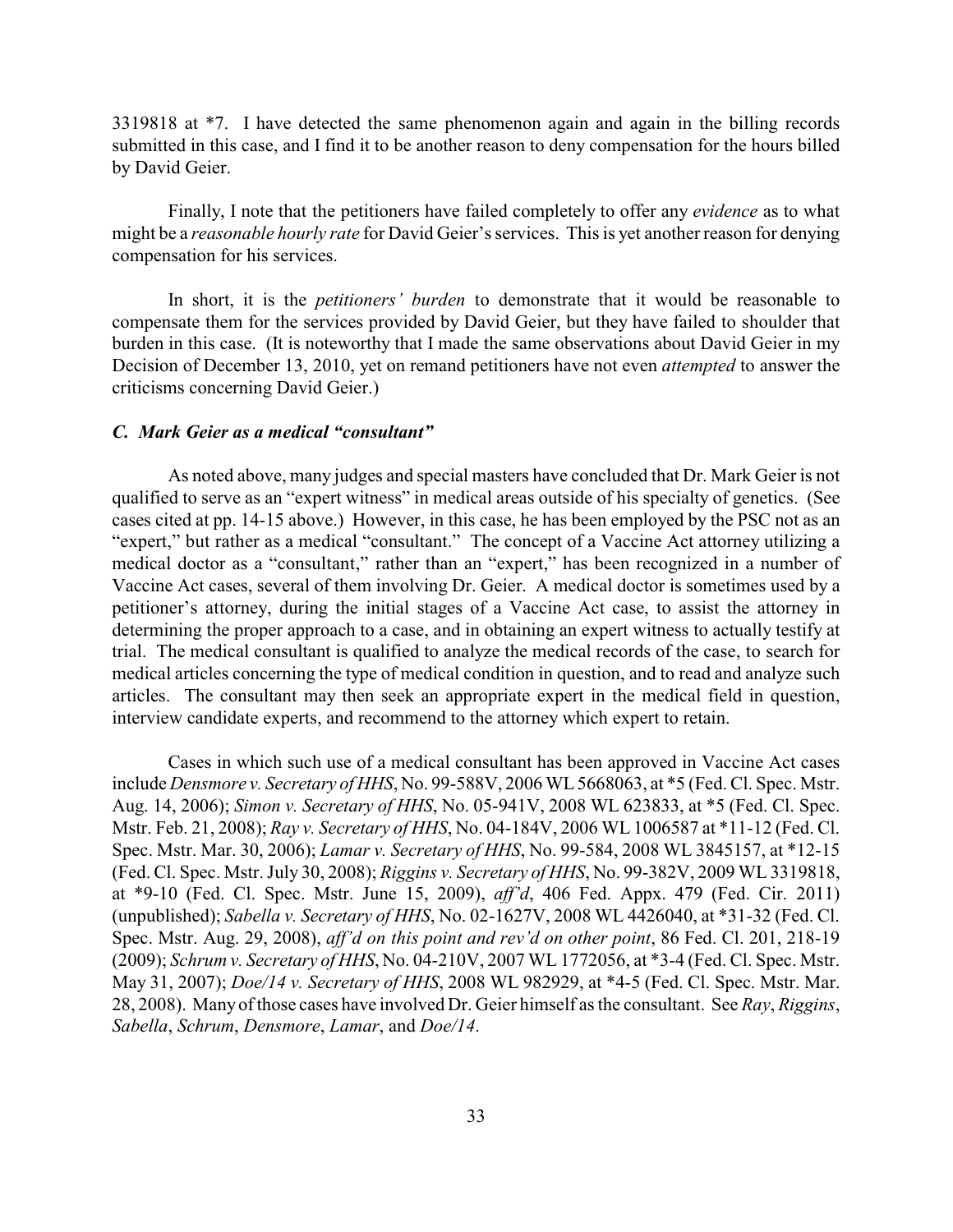As noted above, in this case the PSC has described the services that Mark Geier performed for the PSC, in addition to his work on the Young-Geier article, as follows (PSC Reply, Tab 12, p. 9):

Dr. Geier reviewed and analyzed hundreds of science journal articles for the PSC; he summarized articles as they appeared, and searched for older relevant articles. He consulted with other experts and reported his impressions to the PSC. He appeared at PSC meetings to make presentations about the science, explaining the literature and assisting the PSC in its evaluation of the evidence in preparing for trial of these cases.

It seems to me that the services described in those sentences fall squarelywithin the type of "medical consultant" services described in the cases that I have set forth above. Accordingly, I conclude that when Dr. Geier performed the *specific tasks* cited above for the PSC, it is reasonable to compensate him as a *consultant* for those hours.

When a medical doctor has been used as a consultant, rather than as an expert witness, in Vaccine Act cases, the doctor has been compensated at a substantially *lower* hourly rate than he or she might have received as the petitioners' primary *expert* testifying in his or her own specialty area. *E.g.*, *Simon*, 2008 WL 623833 at \*5. When special masters have compensated *Dr. Geier's* services as a *consultant* in past cases, they have awarded hourly rates of \$175 (*Schrum*, 2007 WL 1772056 at \*3-4; *Densmore*, 2006 WL 5668063 at \*5); \$200 (*Sabella*, 2008 WL 4426040 at \*32; *Riggins*, 2009 WL 3319818 at \*14); or \$250 (*Lamar*, 2008 WL 3845157 at \*15; *Ray*, 2006 WL 1006587 at \*11-12; *Doe/14*, 2008 WL 982929 at \*4-5). I conclude that \$225 per hour is a reasonable rate to utilize in this case for the consultant services of Mark Geier that fall within the description above.

# *D. Analysis of Mark Geier's hours*

I closely studied the part of Petitioners' Application that contains the billing documentation pertaining to the Geiers, *i.e.*, Tab C, pp. 3888-90, and pp. 3972-4056. Tab C, at pp. 3888-89, contains a summary of payments made to, or bills received from, "Mark Geier," totalling \$355,431.05. Tab C, at p. 3990, shows disbursements to "Medcon, Inc.," totaling \$9,165.00. "Medcon" seems to be an alternative billing vehicle for the Geiers, under which work by*either* Geier may be billed. (See, *e.g.*, Tab C, pp. 3978-80, 3983.) The PSC in its billing records intermingled bills for "Mark Geier" and "Medcon." (Tab C, pp. 3973-4056.) Both the bills from "Mark Geier" and the bills from "Medcon" bill the PSC for the work of *both* Mark Geier and David Geier.

I have studied *each and every individual billing entry*--several different entries are contained on most pages--located at pp. 3973-4056. Most of those entries clearly indicate that they are related to the Young-Geier study. For the reasons set forth above (pp. 8-30), I have awarded no compensation for those entries.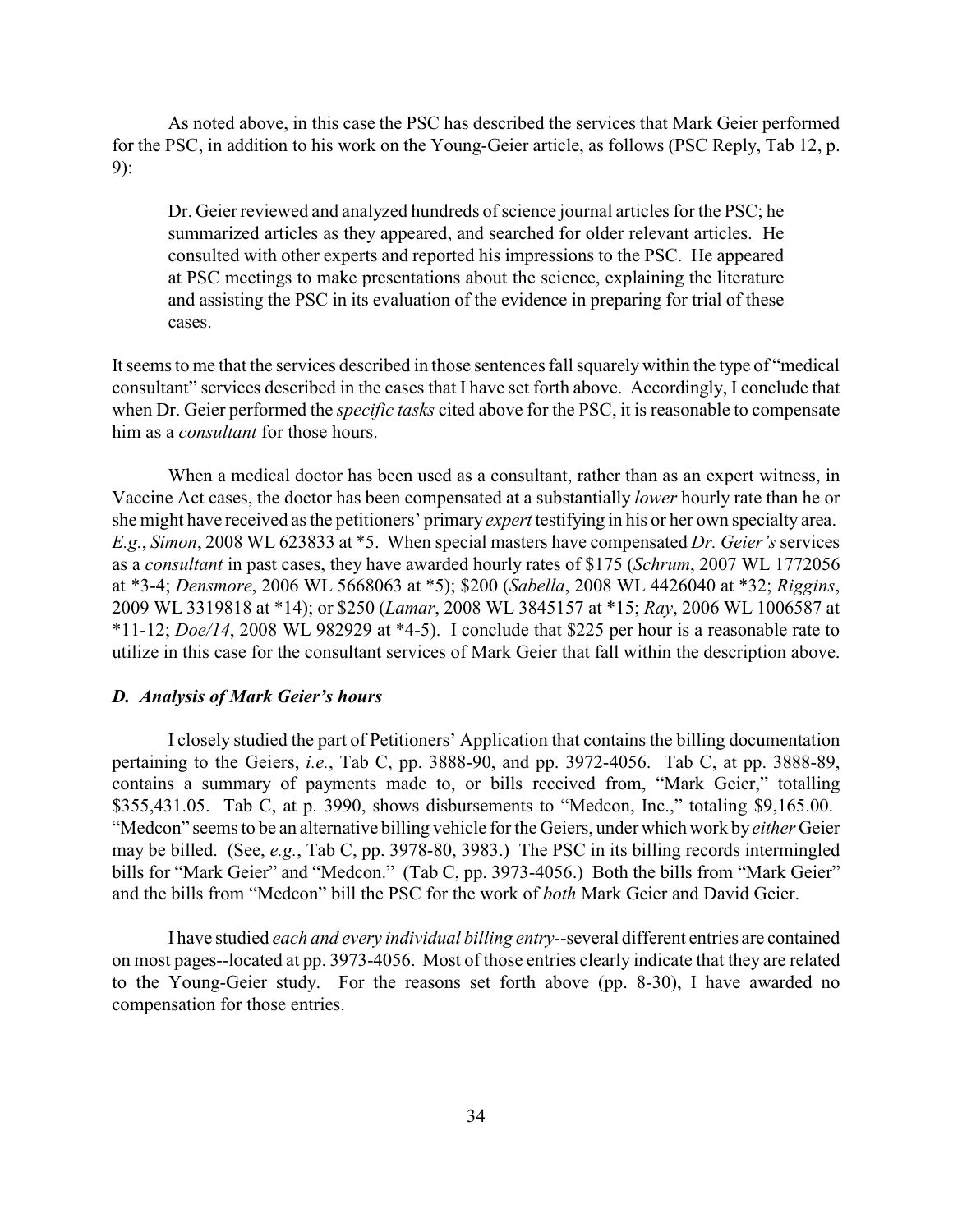Other entries indicate that *David Geier* was billing the PSC for work that does not appear to be directly related to the Young-Geier study. I decline to award compensation for any of those entries, for the reason set forth at pp. 32-33 above.

Other billing entries indicate work performed by *Mark Geier* for the PSC that appears *not* to be directly related to the Young-Geier study. Some of these entries seem to fit within the PSC's description, quoted above, concerning tasks that Mark Geier performed for the PSC that should be compensated. As quoted above, the PSC stated that Dr. Geier should be compensated for general work that was helpful to the PSC in developing its causation theories, specifically consisting of the following tasks (PSC Reply, Tab 12, p. 9):

Dr. Geier reviewed and analyzed hundreds of science journal articles for the PSC; he summarized articles as they appeared, and searched for older, relevant articles. He consulted with other experts and reported his impressions to the PSC. He appeared at PSC meetings to make presentations about the science, explaining the literature and assisting the PSC in its evaluation of the evidence in preparing for trial of these cases.

I find the PSC to be persuasive in arguing that when Dr. Geier performed the *specific tasks* cited above for the PSC, it is reasonable to compensate him as a *consultant* for those hours.

After carefully studying the billing records at Tab C, pp. 3973-4056, I find that Dr. Geier likely performed such tasks on a number of specific occasions, as documented in the following billing entries (all pages are at Tab C):

| p. 3976 | 6.5 hours   | literature search                 |
|---------|-------------|-----------------------------------|
| p. 3984 | 2 hours     | review of medical study           |
| p. 3985 | 6.5 hours   | obtaining and reviewing studies   |
| p. 3991 | .75 hours   | consulting with neurologist       |
| p. 3995 | 11 hours    | medical literature review         |
| p. 3996 | 8 hours     | meeting with experts              |
| p. 3997 | 10 hours    | medical literature search         |
| p. 3997 | 4 hours     | preparation for expert meeting    |
| p. 3999 | 4 hours     | medical literature search         |
| p. 4001 | 7.5 hours   | meeting with experts              |
| p. 4003 | 24 hours    | meeting with experts              |
| p. 4003 | 1.5 hours   | document review                   |
| p. 4005 | 6.5 hours   | review medical articles           |
| p. 4011 | 10.75 hours | meeting with experts              |
| p. 4015 | 3 hours     | reviewing prevalence data         |
| p. 4017 | 1 hour      | meeting with expert               |
| p. 4019 | 2.5 hours   | consult with expert re literature |
| p. 4022 | 1.5 hours   | pursue study documents            |
| p. 4023 | .75 hours   | document review                   |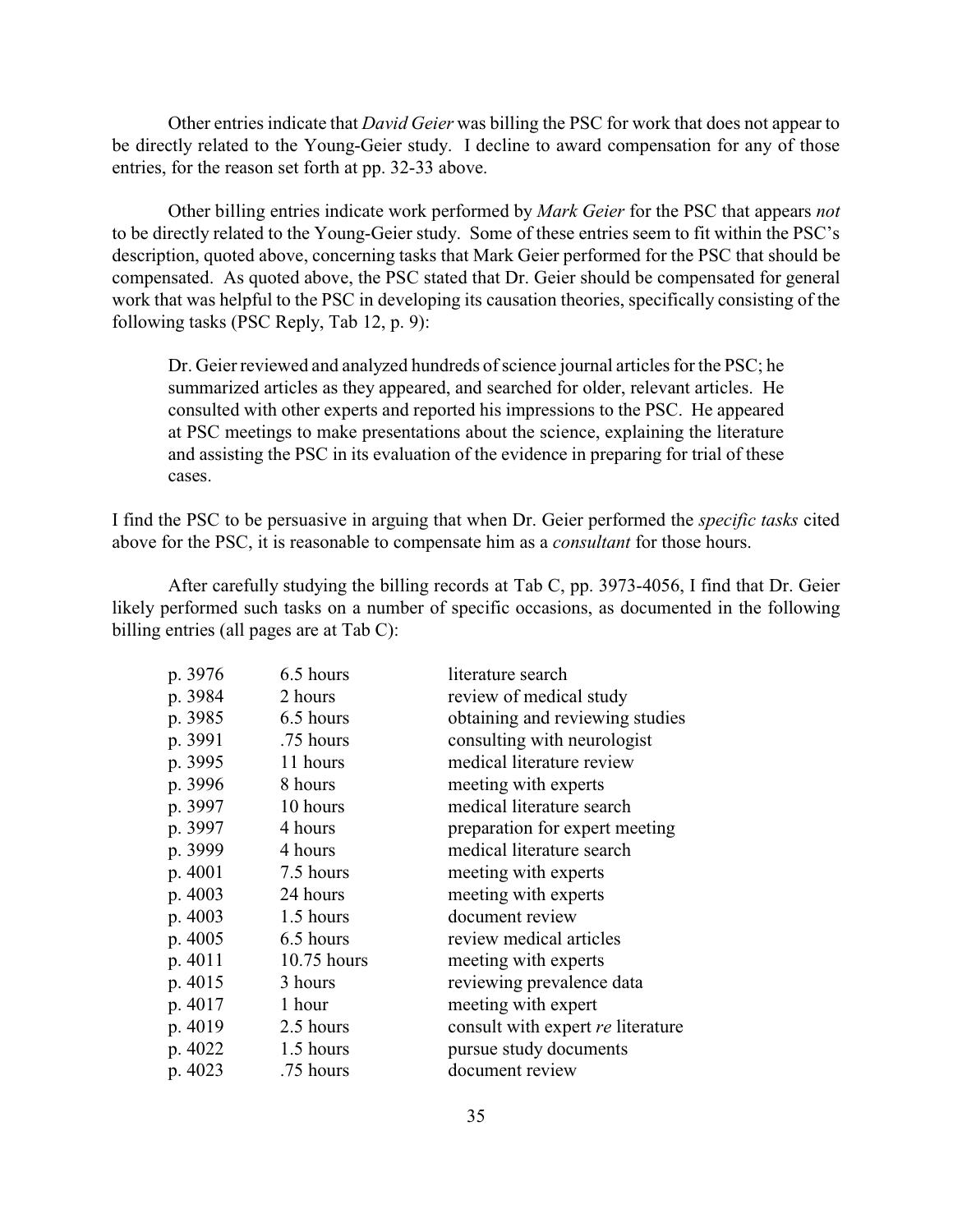| p. 4023 | $.166$ hours | document review                 |
|---------|--------------|---------------------------------|
| p. 4025 | 3.33 hours   | meet with experts               |
| p. 4025 | 3.5 hours    | pursue study documents          |
| p. 4026 | .5 hours     | pursue study data               |
| p. 4027 | 2 hours      | review materials                |
| p. 4028 | 1.5 hours    | review study documents          |
| p. 4029 | 1.5 hours    | pursue government documents     |
| p. 4029 | $1.25$ hours | review study                    |
| p. 4030 | .5 hours     | pursue study documents          |
| p. 4030 | .75 hours    | discuss study with PSC attorney |
| p. 4035 | .5 hours     | pursue study data               |
| p. 4039 | 3.5 hours    | literature search               |
| p. 4051 | $16.5$ hours | document search and review      |

These entries total to 147.246 hours of compensable time for Dr. Geier.<sup>33</sup>

Finally, I note that some billing entries mention work that is *neither* obviously part of the Young-Geier study effort, *nor* falls into one of the categories described in the paragraph above. For example, a few entries simply state that Dr. Geier had a meeting with a PSC lawyer, providing no details whatsoever concerning the topic of the meeting, etc. (See, *e.g.*, entries at Tab C, pp. 3978, 3979, 3980, 3981.) As noted previously, it is the *petitioners'* burden to demonstrate the reasonableness of each element of a claim for costs. As to such unexplained entries, petitioners have *not* met that burden, and, therefore, I will *not* compensate the time of Dr. Geier billed at such entries.

### *E. Summary concerning amount originally awarded for Mark Geier's services*

As noted above, I found that \$225 per hour is a reasonable amount to award for the compensable consultant services of Dr. Mark Geier in this case. (See p. 34 above.) I also found that the billing records contain 147.246 hours of compensable time of Dr. Geier at a consultant rate. (See pp. 34-36 above.) Accordingly, I awarded \$33,130.35 (147.246 hours times \$225 per hour) for the services of Dr. Geier.<sup>34</sup>

 $33$ I note that in some past cases, Dr. Geier has been found to bill excessive hours, or to fail to use appropriate "billing judgment." For example, in one case, Chief Special Master Golkiewicz found that the number of hours billed byDr. Geier was "grossly unreasonable." *Riggins v. Secretary of HHS*, No. 99-382V, 2009 WL3319818, at \*6 (Fed. Cl. Spec. Mstr. June 15, 2009), *aff'd*, 406 Fed. Appx. 479 (Fed. Cir. 2011) (unpublished). In this case, in granting the hours exactly as claimed at each of the 31 separate billing entries listed above, I am in fact giving Dr. Geier the "benefit of the doubt" that the billing entries in question are accurate and reasonable.

<sup>&</sup>lt;sup>34</sup>I note that it is not an easy judgment whether to award *any* funds for the services of Dr. Mark Geier in this case. On balance, I conclude that, in light of the cases awarding funds to Dr. Geier as a *consultant* (see p. 33 above), it was not unreasonable *in this instance* (several years ago) for the PSC to employ Dr. Geier for consultant services. However, reasonable minds could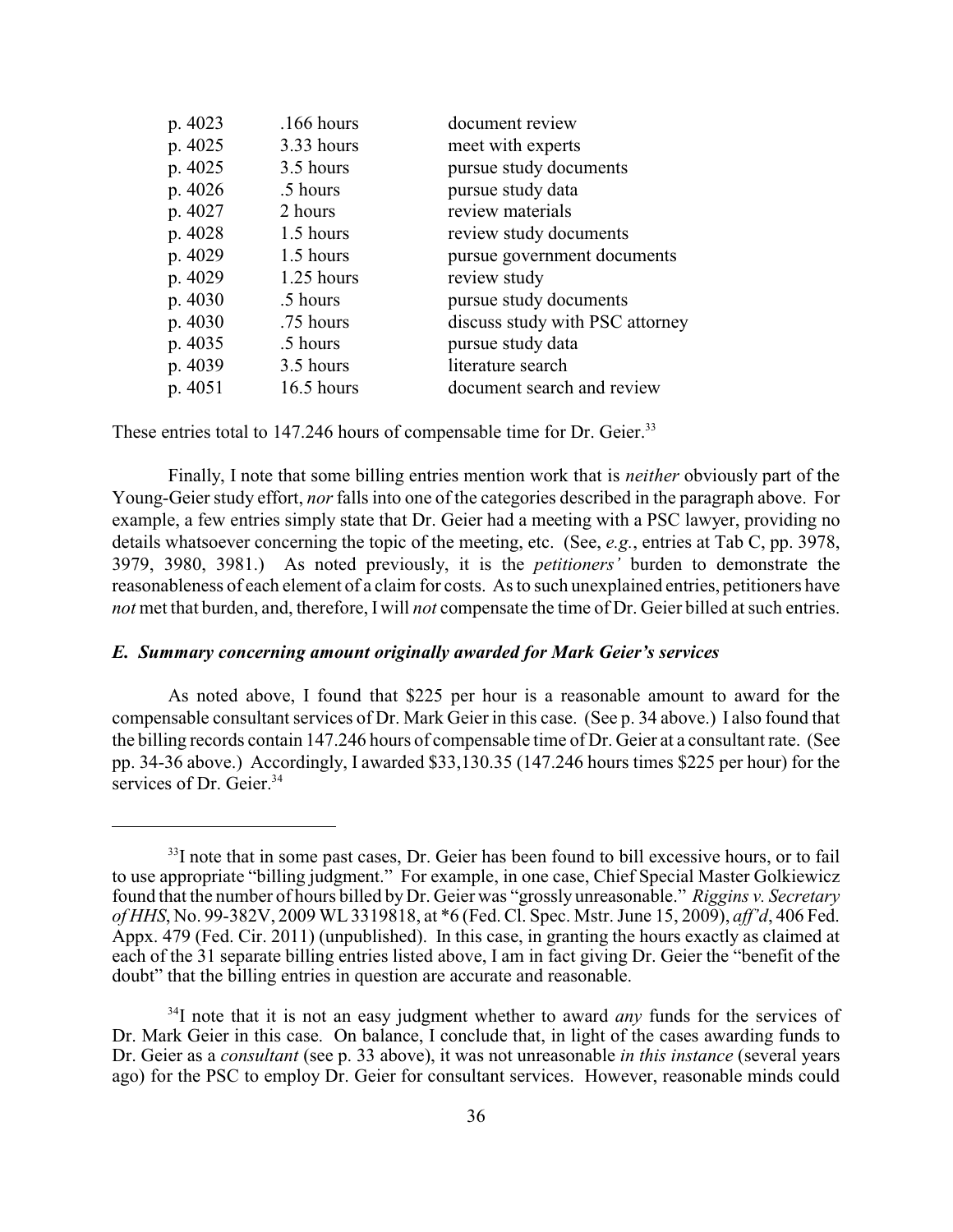#### *F. Instructions of Judge Horn in remand Order*

In her Order remanding the case, Judge Horn's second area of concern was the fact that there were significant discrepancies in the petitioners' filings in specifying *exactly* how much was claimed for Drs. Hirsch and Young, and in specifying how much of the Geiers' claim pertained to the Young-Geier article vs. how much pertained to *non-article* work allegedly performed for the PSC. (Order at pp. 1-3.) Accordingly, the Judge instructed me to review the case again in light of certain additional figures and representations submitted by the parties to the judge.

Concerning Dr. Young and Dr. Hirsch, I note that the amounts to which the parties stipulated before the Judge are the *same* amounts that I utilized in my Decision of December 13, 2010. (See 2010 WL 5470787 at \*6, including footnote 8.) For the reasons set forth above, I still decline to award *any* funds to compensate the PSC for the work of Drs. Young and Hirsch.

Concerning the Geiers, as the Judge noted, the parties still do not agree on how much of the billings submitted by the Geiers pertain to the Young-Geier article, and how much of the billings pertain to non-article work allegedly performed for the PSC. (Order at pp. 2-3.) In their brief filed on remand in this case, the petitioners now seek \$157,407.11 for work that the Geiers performed on the Young-Geier article, and \$197,823.94 for other work that the Geiers performed. (Pet. Remand Br., pp. 15-16.) Respondent, on the other hand, argues that the current division by the petitioners of the Geiers' charges is flawed and erroneous. (Resp. Remand Br. at 21.)

In my Decision of December 13, 2010, I explained at footnote 8 (2010 WL 54700787 at \*6, fn. 8) that I did *not* find it necessary to determine exactly what portion of the Geiers' billings pertained to the Young-Geier article, and what portion pertained to other work. As I explained, I found no justification to award any funds at all for the work of *David Geier*, so that it was unnecessary to determine the nature of any ambiguous billings relating to him. (*Id*. at \*6.) As to Mark Geier, as I explained, I carefully looked at *every single billing entry* for Dr. Geier (the Geier billing entries are contained at Petitioners' Application, Tab C, pp. 3973-4056, with several billing entries per page), excluded those which clearly pertained to the Young-Geier article, and then compensated the petitioners for all work by Dr. Geier that fell with the description of "consultant" tasks that the petitioners provided. (2010 WL 5740787 at \*22-23.)

After scrutinizing the newer figures and arguments provided by both parties before the Judge and on remand, I find no reason to change my original conclusions. As stated above, since I have found that it would be unreasonable to compensate the PSC for *any* of David Geier's services, there is simply no reason to try to figure out which of his services pertained to the Young-Geier article and

differ on that issue. As explained above, some special masters and judges have stated doubts about Dr. Geier's honesty (see cases cited at p. 15, above), and, given his reputation, some special masters have found it unreasonable in recent years to award *any* funds for Dr. Geier's services (see cases cited at pp. 15-16, above). **I will** *not* **likely be inclined to compensate attorneys in any future opinions for consultant work performed by Mark Geier after the publication date of this opinion.**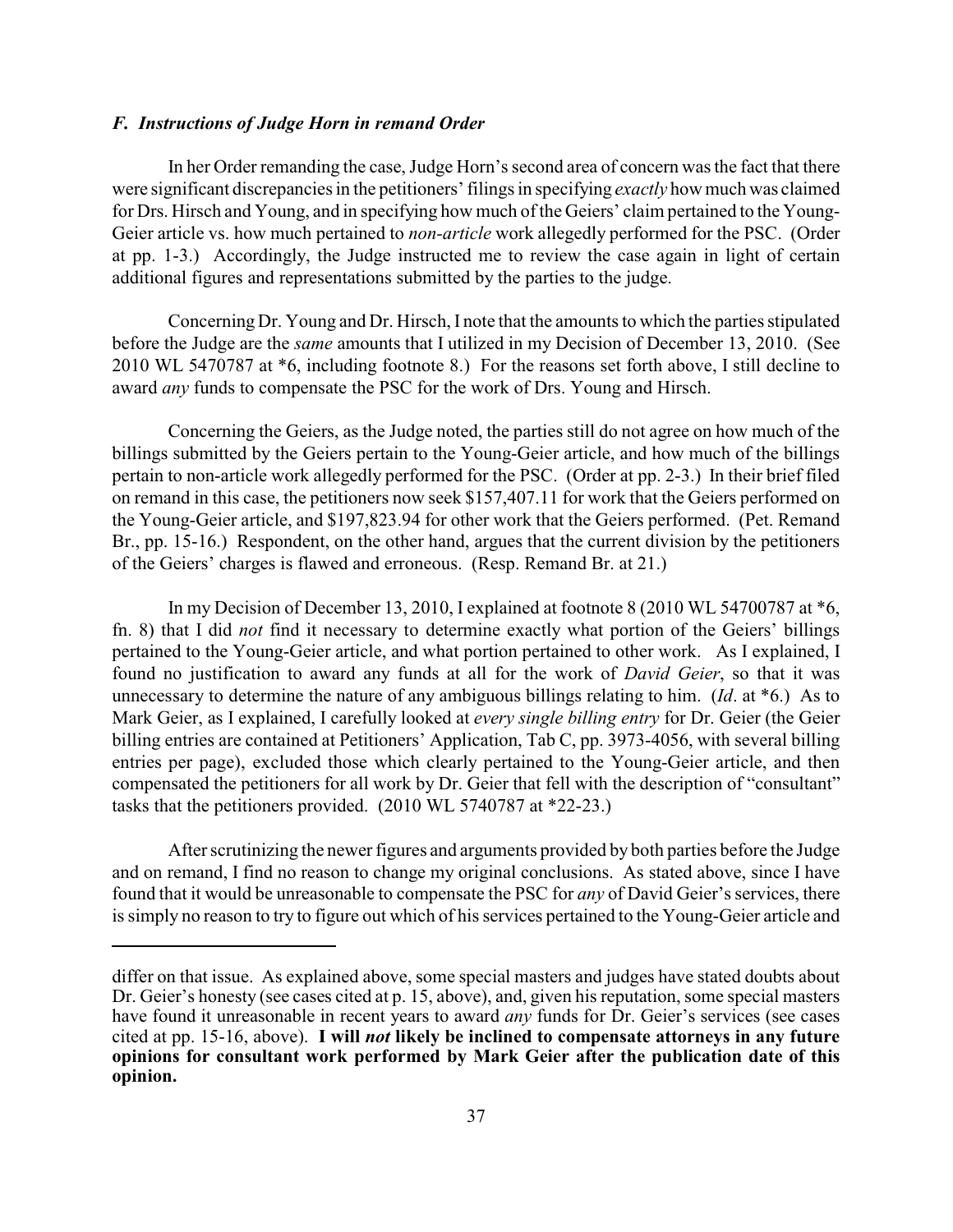which did not. Concerning Mark Geier, as I explained in my Decision of December 13, 2010 (2010 WL 5470787 at \*22-23), some of his claimed hours clearly pertained to the Young-Geier article and thus have *not* been compensated; some hours appeared to be for legitimate non-article consultant tasks, and therefore *have* been compensated; and some hours were so vaguely described that I could not tell whether they pertained to the Young-Geier article or not, or exactly what work Dr. Geier performed. (*Id*. at \*23.) As to that third group of billing entries, as I explained, it is the *petitioners'* burden to demonstrate the reasonableness of each element of a costs claim, and as to such vague billing entries, petitioners have *not* met that burden, so I will *not* compensate such claimed time.<sup>35</sup> (*Id*. at \*23.) I have re-examined each of those billing entries, and stand by my previous analysis thereof.

#### *G. Arguments of petitioners on remand*

In their brief filed on remand, the petitioners address only very briefly and vaguely the issue of payments for the non-article work of the Geiers. (Pet. Remand Br. at 13-14.) They ask that I "reconsider" my ruling concerning that non-article work. (*Id*. at 14.) But they make no serious attempt to point out *in what respect* my earlier ruling allegedly erred. I have reviewed my earlier ruling, and find no error therein. Accordingly, I confirm my earlier ruling.<sup>36</sup> Specifically, I again award \$33,130.35 for the "consultant" services provided by Dr. Mark Geier, for the reasons set forth above at pp. 33-36 above. I do not find, however, that the evidence supports any additional award for Dr. Geier's services, or any award at all for the services of David Geier, for the reasons set forth at pp. 31-38, above.

#### **VIII**

### **CONCLUSION**

For the reasons set forth above, I conclude that it is reasonable to award the amount of \$33,130.35 for petitioners' interim costs. Pursuant to 42 U.S.C. § 300aa-15, I hereby award a lump sum of \$33,130.35, to be awarded in the form of a check payable jointly to petitioners and their counsel of record.

 $35$ It is also noteworthy that the petitioners in their remand brief acknowledged that they sought assistance from the Geiers in clarifying the Geier billing entries, as Judge Horn requested, but the Geiers *declined* to cooperate. (Pet. Remand Br. at 16-17.)

 $36$ I note that, appended to respondent's brief on remand, respondent filed Ex. BBB, which is a copy of an order of the Maryland State Board of Physicians, suspending Dr. Geier's license to practice in medicine in that state, his home state. While that document would be consistent with other negative information concerning Dr. Geier that I reviewed in reaching my Decision of December 23, 2010, that document has *not* played any role in my conclusions stated in this Decision on Remand.